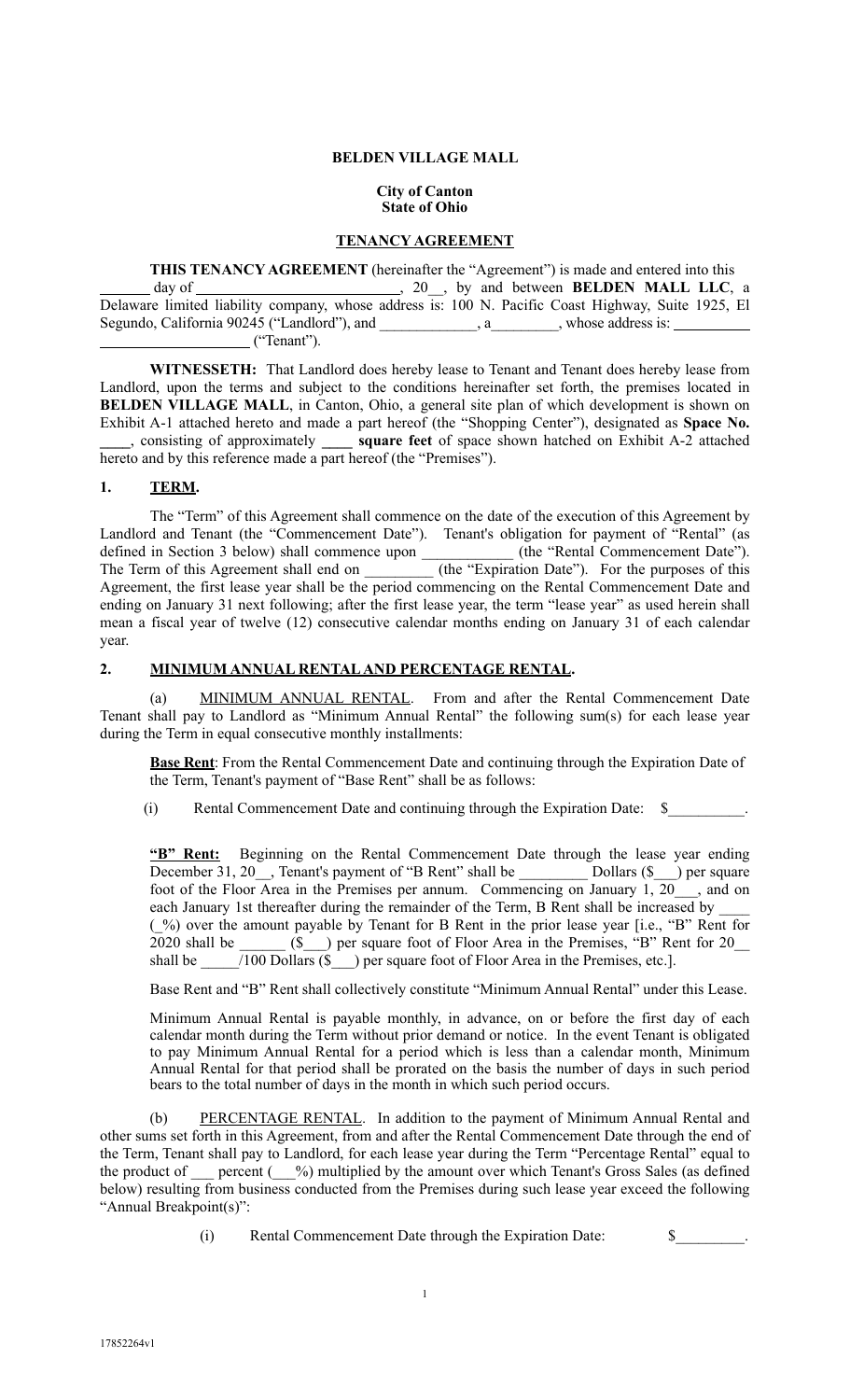In the case of any lease year containing less than twelve (12) calendar months, the foregoing breakpoint shall be prorated by multiplying the Annual Breakpoint by a fraction, the numerator of which is the number of days in such partial lease year and the denominator of which is three hundred sixty five (365). Percentage Rental shall be first paid for the calendar month in which the aggregate of Gross Sales for such lease year shall first have exceeded the Annual Breakpoint. Thereafter, Percentage Rental shall be paid monthly on all additional Gross Sales made during the remainder of such lease year, which payments shall be made in arrears within thirty (30) days of the end of each month.

In the event that the Percentage Rental payable for such lease year should, for any reason, exceed the aggregate of the amounts actually paid by Tenant for such lease year on account of Percentage Rental, Tenant shall pay to Landlord the amount of such excess concurrently with the delivery of the Annual Gross Sales Statement as required by this Agreement; and in the event that the Percentage Rental payable for such lease year shall be less than the aggregate of the amounts actually paid by Tenant for such lease year on account of Percentage Rental, then the amount of such difference shall be credited towards the next monthly payments due from Tenant under this Agreement.

GROSS SALES. The term "Gross Sales" as used herein shall be construed to include the entire amount of the actual sales price (including all finance charges by Tenant or anyone on Tenant's behalf) whether for cash, credit or otherwise, of all sales, rentals, leases, licenses or other transfer of merchandise or services and other receipts whatsoever of all business conducted in or from the Premises, by Tenant, all subtenants, assignees, licensees, concessionaires or otherwise, including, without limitation: mail, catalogue, closed circuit television, computer, other electronic or telephone orders received or filled at the Premises; all deposits not refunded to purchasers; orders taken, although said orders may be filled elsewhere; gross receipts from vending machines, electronic games or similar devices, whether coinoperated or otherwise; and the entire amount of the actual sales price and all other receipts for sales and services by Tenant, any subtenants, assignees, licensees, concessionaires or otherwise in or from the Premises. A "sale" shall be deemed to have been consummated for the purposes of this Agreement, and the entire amount of the sales price shall be included in Gross Sales, at such time as (i) the transaction is initially reflected in the books or records of Tenant or any subtenant, assignee, licensee or concessionaire (if a concessionaire makes the sale), or (ii) Tenant or any subtenant, assignee, licensee or concessionaire receives all or any portion of the sales price, or (iii) the applicable goods or services are delivered to the customer, whichever first occurs, irrespective of whether payment is made in installments, the sale is for cash or for credit, or all or any portion of the sales price has actually been paid at the time of inclusion in Gross Sales or at any other time. Except as set forth below, no deduction shall be allowed for direct or indirect discounts, rebates, credits or other reductions to employees or others, unless such discounts, rebates, credits or other reductions are generally offered to the public on a uniform basis. The term "Gross Sales" shall not include (or if included, there shall be deducted to the extent of such inclusion) only the following:

 1. The portion of the sales price of all merchandise returned or exchanged by customers and accepted for credit to the extent of the credit;

 2. Goods returned to sources, including shippers or manufacturers, or transferred to another store or warehouse owned by or affiliated with Tenant (where such exchange of goods or merchandise is made solely for the convenient operation of the business of Tenant and not for purposes of consummating a sale which has theretofore been made in or from the Premises and/or for the purpose of depriving Landlord of the benefit of a sale which otherwise would be made in or from the Premises);

sales;

3. Alteration workroom, delivery charges and delivery charges at Tenant's cost of

 4. Receipts from public telephones, stamp machines, public toilet locks, or vending machines installed solely for use by Tenant's employees;

 5. Sales taxes, socalled luxury taxes; consumers' excise taxes, gross receipts taxes and other similar taxes now or hereafter imposed upon the sale of merchandise or services, but only if collected separately from the selling price of goods, merchandise or services and collected from customers; and

6. Sales of trade fixtures, equipment or property which are not stock in trade.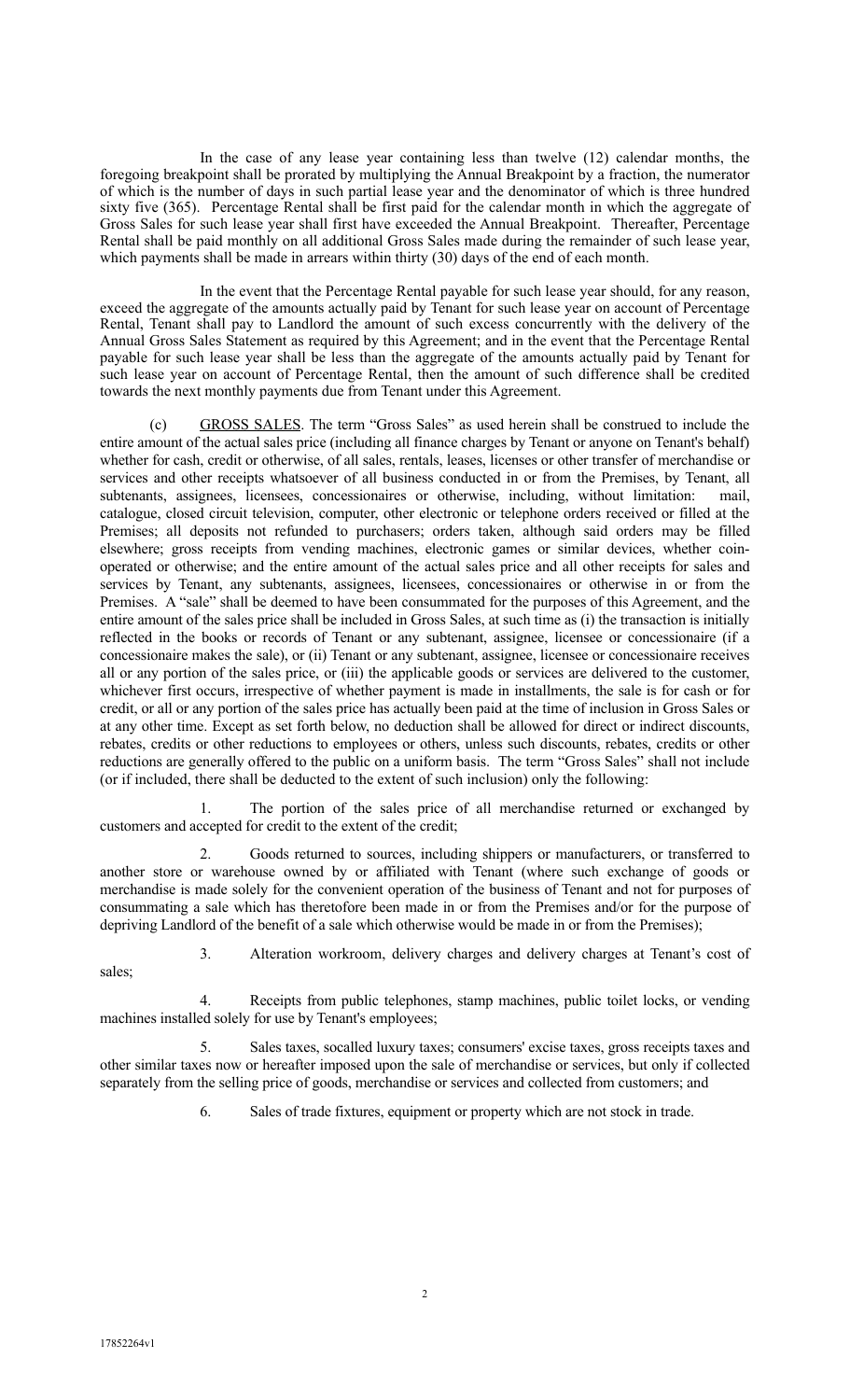### (d) TENANT'S RECORDS; AUDIT.

 (i) Tenant shall prepare and keep full, complete and proper books and source documents, in accordance with Generally Accepted Accounting Principles, of the Gross Sales, whether for cash, credit or otherwise, of each separate department at any time operated within the Premises and of the operations of each subtenant, concessionaire, licensee and/or assignee, and shall require and cause all such parties to prepare and keep books, source documents, records and accounts sufficient to substantiate those kept by Tenant ("Records"). The Records to be kept by Tenant shall include, without limitation, true copies of all state and local sales and use tax returns and reports, records of inventories and receipts of merchandise, records of bank deposits of the entire receipts from transactions at the Premises, daily receipts from all sales (including those from mail or telephone orders), and other pertinent original sales records and records of any other transactions conducted in or from the Premises by Tenant and any other persons conducting business from the Premises. Pertinent original sales records shall include, without limitation, a point of sale system of record keeping and such other reasonable documentation which would normally be examined by an independent accountant pursuant to Generally Accepted Auditing Standards in performing an audit of Tenant's sales sufficient to provide determination and verification of Gross Sales and the exclusions and deductions therefrom. Tenant's Records shall be preserved by Tenant at the Premises for at least twelve (12) months after expiration of each lease year or partial lease year. All books, source documents and Records maintained pursuant hereto shall, at all reasonable times, be open to the inspection of, and may be copied or extracted from, in whole or in part, by Landlord or Landlord's authorized representative or agent for a period of at least twelve (12) months after the expiration of each lease year.

 (ii) Notwithstanding the acceptance by Landlord of payments of Minimum Annual Rental or Percentage Rental or installments thereof, Landlord shall have the right to audit all Rental and other charges actually due hereunder. Within ten (10) days following Landlord's request, Tenant shall make available to Landlord at the Premises or at Tenant's principal business office in the United States for examination, extracting and/or copying all books, source documents, accounts, sales tax reports and Records of Tenant and any subtenants, concessionaires, licensees and/or assignees, including Tenant's state and federal income tax returns, in order to verify the amount of Gross Sales made in and from the Premises. Any and all charges occasioned by reason of such audit shall be the sole obligation of Tenant and payable on demand.

 (e) REPORTS BY TENANT. On or before the tenth (10th) day of each month, Tenant shall submit to Landlord, at the address specified in this Agreement, a written statement certified by Tenant showing Tenant's Gross Sales for the preceding calendar month (the "Monthly Gross Sales Statement"). Within thirty (30) days after the end of each lease year, Tenant shall deliver to Landlord a written statement signed by a certified public accountant, or an officer of Tenant, setting forth the amount of Tenant's Gross Sales for such lease year (the "Annual Gross Sales Statement"). In the event that Tenant fails to furnish to Landlord any Monthly or Annual Gross Sales Statement when due, Landlord, in addition to any other rights and remedies that Landlord may have under this Agreement, or at law or in equity, shall be entitled to assess an administrative charge of \$250.00 for each such delinquent Gross Sales Statement to help defray additional expenses.

 (f) RADIUS. Tenant acknowledges that sales from a store owned by it or a related entity as described herein within a ten (10) mile radius of the Premises (the "Radius Area") may reduce the Gross Sales that might otherwise be made from the Premises. If such a business is operated, the specific effect on Gross Sales may be difficult or impossible to establish with certainty. Therefore, in order to provide Landlord with a fair and adequate rental for the Premises, in the event that during the Term hereof Tenant or any person, firm, corporation or other entity who or which controls or is controlled by Tenant, or by any person, firm, corporation or other entity who or which controls Tenant, shall directly, either individually or as a partner or stockholder or otherwise, own, operate or become financially interested in any business similar to or in competition with the business of Tenant described in this Agreement within the Radius Area, then the Gross Sales of any such business or businesses within said Radius Area shall be included in the Gross Sales made from the Premises and the Percentage Rental hereunder shall be computed upon the aggregate of the Gross Sales made from the Premises and by any such other business or businesses then conducted within the Radius Area. Tenant shall be obligated to provide Landlord with a statement of Tenant's Gross Sales for all such other businesses operated within the Radius Area, in accordance with the reporting requirements for Gross Sales as provided in this Agreement and Landlord shall have a right to examine the books and to audit such other businesses in a manner as set forth in this Agreement.

This subsection shall not apply to any such business or businesses open and in operation within the Radius Area as of the date of execution of this Agreement. Landlord or Landlord's authorized representative or agent shall have the right at all reasonable times during the Term hereof and for a period of at least two (2) years after the expiration of the Term, to inspect, audit, copy and make extracts of the books, source documents, records and accounts pertaining to such other business or businesses for the purpose of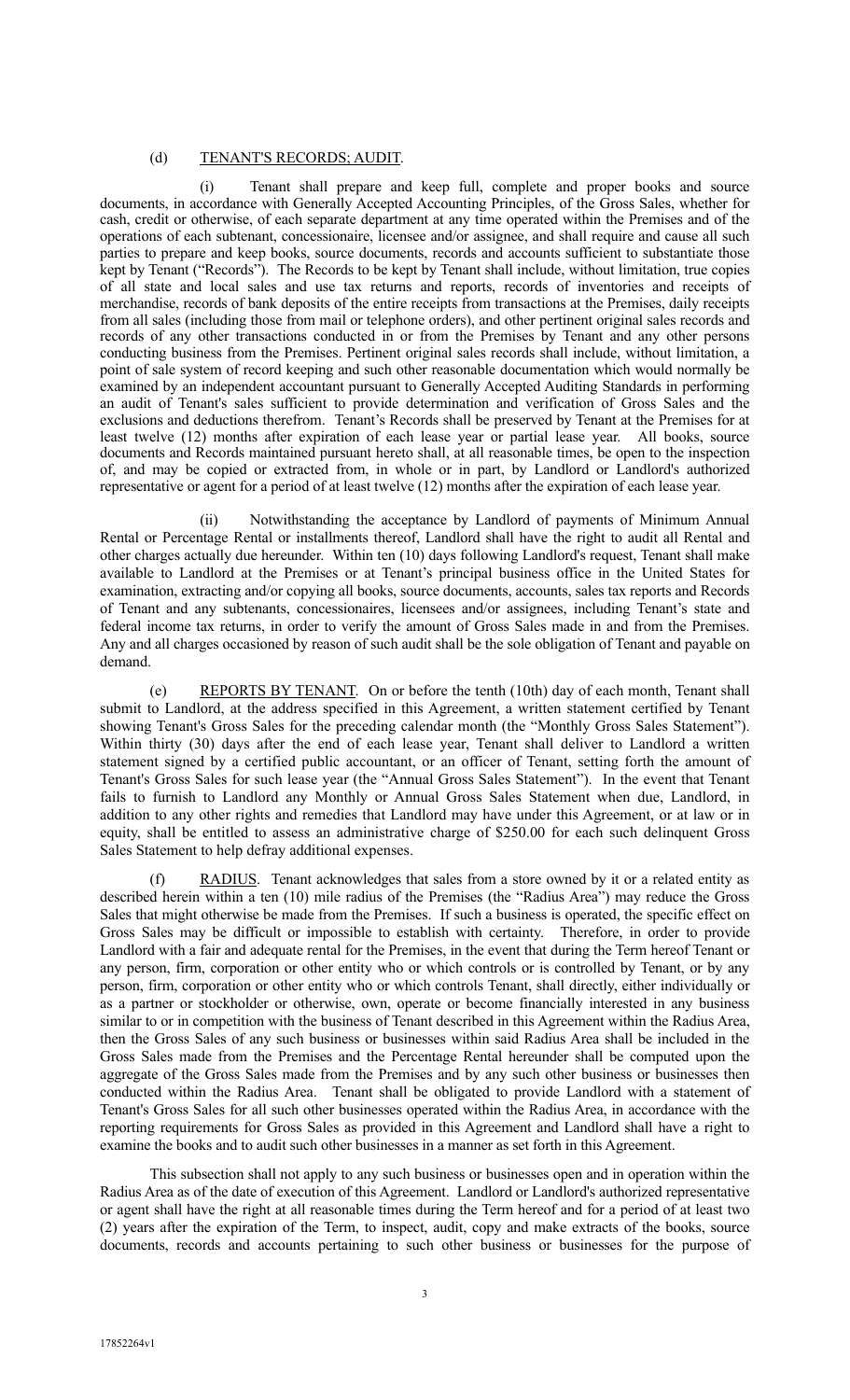determining or verifying the Additional Rent (as defined in Section 3 below) due to Landlord pursuant to this Agreement.

### **3. ADDITIONAL RENT.**

In addition to Minimum Annual Rental and Percentage Rental hereunder, Tenant shall pay, as "Additional Rent" (whether or not so designated herein), in a manner and at the place provided in this Agreement, all sums of money required to be paid by Tenant under this Agreement. If such amounts or charges are not paid at the time and in the manner as provided in this Agreement, they shall nevertheless be collectible as Additional Rent with the next installment of Minimum Annual Rental thereafter falling due, but nothing herein contained shall be deemed to suspend or delay the payment of any amount of money or charge at the time the same becomes due and payable hereunder or to limit any other remedy of Landlord. All amounts of Minimum Annual Rental, Percentage Rental and Additional Rent (also collectively referred to in this Agreement as "Rental") payable in a given month shall be deemed to comprise a single rental obligation of Tenant to Landlord. All Rental shall be paid to Landlord in currency of the United States or other customary commercial manner at the address set forth in this Agreement or such other place as Landlord may designate, without any deductions or offsets whatsoever.

As of the Rental Commencement Date, Tenant shall initially pay, as Additional Rent, the following charges for Common Area Operating Costs and Expenses (including Landlord's insurance on the Shopping Center), Taxes, the Promotional Charge, and the Tenant HVAC charge (as those terms are defined below):

> Common Area Operating Costs and Expenses: \ \times\starrap\sqrt{\text{\starrap\starrap\starrap\starrap\starrap\starrap\starrap\starrap\starrap\starrap\starrap\starrap\starrap\starrap\starrap\starrap\starrap\starrap\starrap increases of percent  $(\frac{\infty}{6})$  beginning on January 1, 20 ;

> Taxes:  $\frac{1}{2}$  Taxes:  $\frac{1}{2}$  Taxes: adjustment pursuant to Landlord's actual costs for Taxes; and

> Tenant HVAC Charge:  $\frac{s}{s}$  /sf/year, subject to annual increases of percent  $(\frac{\infty}{6})$  beginning on January 1, 20.

> Promotional Charge:  $\frac{s}{s}$  /sf/year; subject to annual increases of percent  $(\frac{\%}{\%})$  beginning on January 1, 20  $\frac{\%}{\%}$

(a) COMMON AREA OPERATING COSTS AND EXPENSES. The term "Common Area Operating Costs and Expenses" shall mean, without limitation, all costs and expenses of every kind and nature paid or incurred by Landlord in managing, operating, equipping, policing and protecting, lighting, signing, cleaning, painting, heating, ventilating, air conditioning, providing sanitation and sewer and other services, insuring, defending or prosecuting lawsuits (or other legal proceedings), repairing, replacing and maintaining (i) the common areas of the Shopping Center (including the parking facilities), (ii) all buildings and roofs within the Shopping Center, and (iii) all other areas, facilities, work and storage areas, leased or owned property, and buildings whether located within or outside of, the Shopping Center (the "project areas").

 (b) TAXES. The term "Taxes" shall mean any and all taxes, surcharges, assessments, levies, fees and other governmental charges and impositions of every kind or nature, regular or special, direct or indirect, presently foreseen or unforeseen or known or unknown, levied or assessed by municipal, county, state, federal or other governmental taxing or assessing authority (i) upon, against or with respect to the real estate upon which the Shopping Center or any part of it is located, and to any improvements located in the Shopping Center, and (ii) any other taxes which Landlord becomes obligated to pay with respect to the Shopping Center, irrespective of whether the same are assessed as real or personal property.

In addition to the amount payable for Taxes as stated herein, if applicable, Tenant shall pay any rent tax, sales tax, service tax, transfer tax, value added tax, or any other applicable tax on the Rental, utilities or services herein or otherwise respecting this Agreement or any other document entered in connection herewith.

(c) TENANT HVAC CHARGE. Tenant shall pay to Landlord an initial heating, ventilating and air conditioning charge for both Premises and Shopping Center heating and cooling (the Premises HVAC Charge and the Mall HVAC Charge, hereinafter collectively as the "HVAC Charge" for all costs paid or incurred by Landlord for heating, ventilating and air conditioning the common area of the Shopping Center.

(d) PROMOTIONAL PROGRAM. Landlord shall provide or cause to be provided a program of advertising and promotional events and services (the "Promotional Program") which, in

4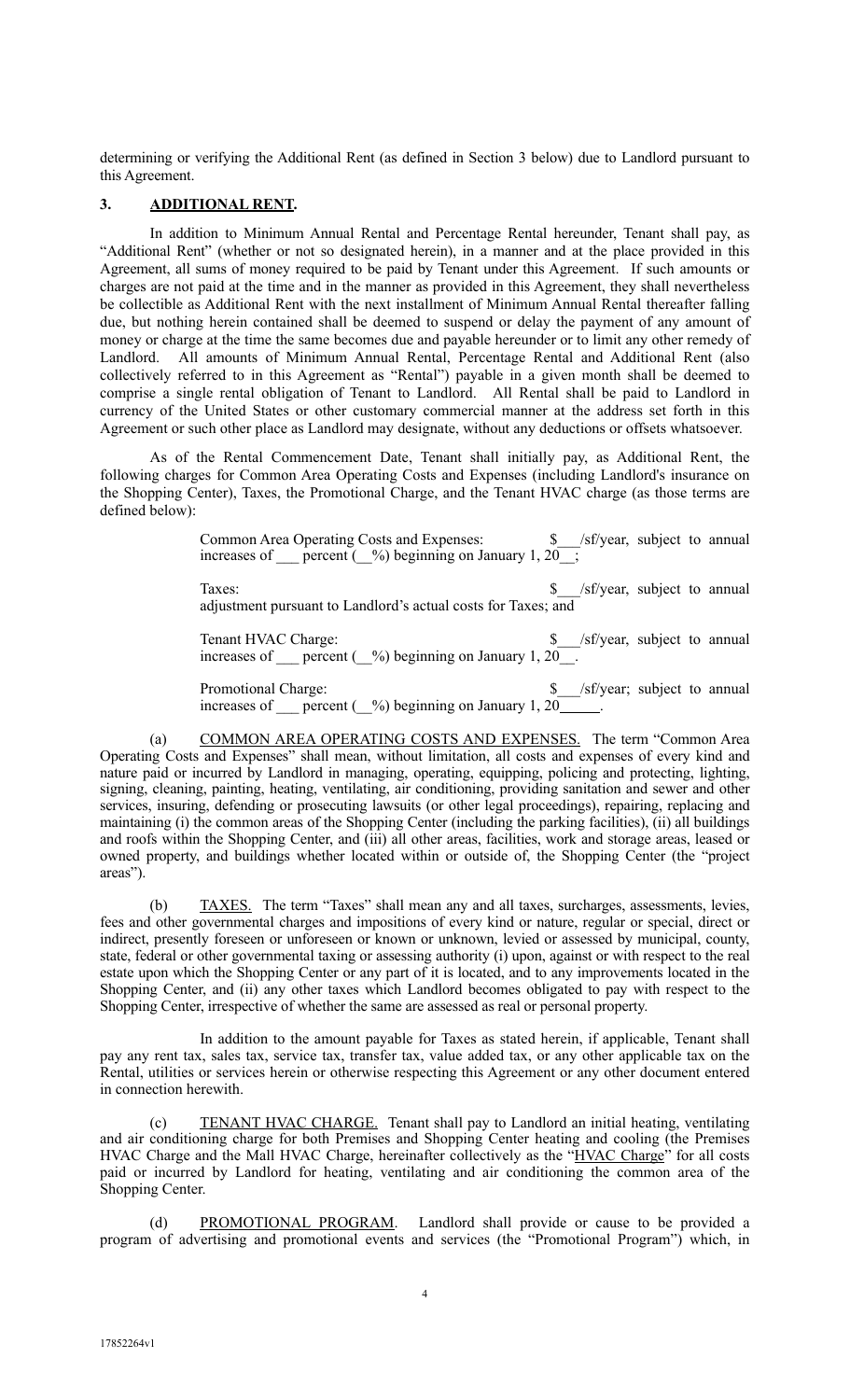Landlord's sole judgment, will serve to promote the Shopping Center. Landlord shall not be obligated to spend more than is actually collected from tenants in providing the Promotional Program. Any promotional services and personnel provided shall be under the exclusive control and supervision of Landlord, who shall have the sole authority to employ and discharge personnel and to establish a budget for the Promotional Program. Tenant shall pay Landlord an annual promotional charge (the "Promotional Charge") as Tenant's share of the cost of the Promotional Program.

 Landlord may, at its option and in its sole discretion, apply any payments received from Tenant to any Rental, or other charges which are then due and payable. If Landlord shall not make any specific application of a payment received from Tenant, then any payment received from Tenant shall be applied first to the other charge, then to Rental which has been overdue for the longest period of time. No designation of any payment by Tenant for application to a specific portion of Tenant's financial obligations hereunder shall be binding upon Landlord. Any sums received by Landlord after termination of this Agreement shall not constitute rent but shall be received only as reimbursement for use and occupancy of the Premises.

 Tenant covenants to pay all Rental due under this Agreement independent of any obligation of Landlord. No breach of this Agreement by Landlord shall relieve Tenant of its obligation and duty to pay all Rental when due under the terms of this Agreement.

# **4. LATE CHARGE.**

 Unless specifically stated otherwise in this Agreement, all Rental required to be paid by Tenant pursuant to this Agreement shall be due and payable ten (10) days after demand, without any notice from Landlord and without any deductions or offsets whatsoever. The parties hereby agree that late payment by Tenant of any Rental owing under this Agreement will cause Landlord to incur certain costs and expenses not contemplated under this Agreement, the exact amount of which costs are extremely difficult and impracticable to fix. Therefore, in the event Tenant fails to pay any monthly installment of Rental on the date said payment is due, then Tenant shall pay a late charge of ten percent (10%) of such amount as Additional Rent. The parties hereby agree that such late charge represents a fair and reasonable estimate of the costs and expenses Landlord will incur by reason of late payment by Tenant. Landlord's acceptance of this late charge payment shall not prevent Landlord from exercising all other rights and remedies available to Landlord under this Agreement, at law or in equity.

# **5. CONDITION AND CONSTRUCTION OF PREMISES.**

Landlord shall construct the Premises in accordance with Exhibit B attached hereto and incorporated herein by reference. At its sole cost and expense, Tenant shall perform all other work necessary or desirable to prepare the Premises for its occupancy including, without limitation, the installation of dressing rooms and all other furniture, fixtures and equipment together with any interior or exterior signage. Any improvements to be made to the Premises shall be substantially as set forth in Exhibit B and Landlord's design criteria. Tenant's failure to furnish the plans and specifications required pursuant to Exhibit B (the "Plans and Specifications") within the time periods and in the form required by Exhibit B, or failure to perform any other obligation under Exhibit B shall constitute a default under this Agreement which shall entitle Landlord to all remedies set forth in this Agreement or by law. No material deviation from the final Plans and Specifications, once approved by Landlord, shall be made by Tenant without Landlord's prior written consent. Approval of the final Plans and Specifications by Landlord shall not constitute the assumption of any responsibility by Landlord for their accuracy, efficacy or sufficiency, and Tenant shall be solely responsible for such items. Wherever the term "Lease" is used in Exhibit B, it shall mean and refer to this Agreement.

Landlord agrees that, except for any item in place as of the Commencement Date, there shall be no permanent retail kiosk or other material obstruction within ten feet (10') directly in front of the storefront of the Premises.

# **6. PERMITTED USE; TRADE NAME.**

PERMITTED USE. During the Term, Tenant shall use the Premises solely for the purpose of conducting therein the business of the operation of restaurant offering…. as shown on Tenant's menu attached hereto and incorporated herein by reference as Exhibit E. Tenant may modify the items on the menu without first seeking Landlord approval provided the menu offerings are consistent with and complementary to the items set forth on Exhibit E and are offered at all or substantially all of Tenant's other locations and do not violate any exclusives granted to other occupants of the Shopping Center. The Premises shall be used solely for the use stated above and for no other use or purpose.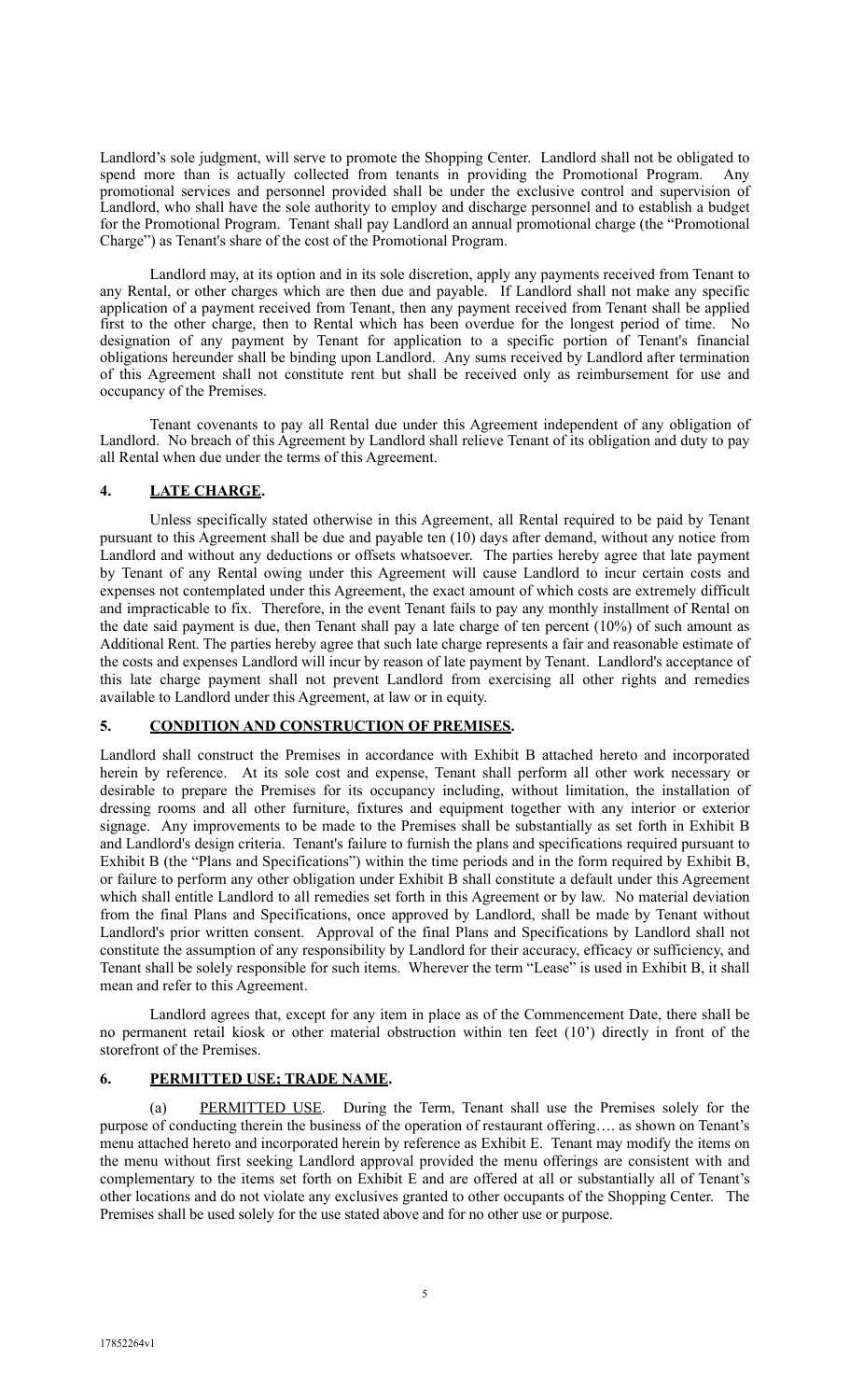*IIF T IS PERMITTED TO SELL BEER/WINE...If any governmental license or permit* shall be required for the proper and lawful conduct of Tenant's business or other activity conducted in the Premises, or if a failure to procure such a license or permit might or would in any way adversely affect Landlord and/or the Shopping Center, then Tenant, at Tenant's expense, shall duly procure and thereafter maintain such license or permit and submit the same for inspection by Landlord. Tenant, at Tenant's expense, shall at all times comply with the requirements of each such license or permit. In the event Tenant does not obtain a license for the sale of beer and wine such failure shall not be a default of the Lease; however, in no event shall Tenant sell beer and wine from the Premises without the proper license and insurance for the sale of same.

 (b) TRADE NAME. Tenant shall operate its business in the Premises under the trade name **"** and shall not change the advertised name of the business without the prior written consent of Landlord.

### **7. OPERATION OF BUSINESS.**

 (a) Tenant agrees to be open for business and to operate in all of the Premises during the entire Term following the Rental Commencement Date, and to actively and diligently conduct its business at all times in a first class and reputable manner, maintaining at all times a full staff of employees and a complete stock of current season merchandise. Tenant shall install and maintain at all times a display of merchandise in the display windows, if any, of the Premises and shall keep the same well lighted. Tenant shall not commit nor permit any of its employees, invitees, contractors, subcontractors, licensees, subtenants or agents to commit any nuisance or other act or thing which may impact Landlord's operation of the Shopping Center or disturb the quiet enjoyment of any other occupant or tenant of the Shopping Center. Tenant acknowledges that its employees work in the common areas of the Shopping Center which are open to the public and will require its employees to be dressed and conduct themselves professionally. Tenant shall be obligated to be open for business and to operate continuously during all hours established by Landlord as Shopping Center business hours. Tenant's obligation to be open for business shall include, but not be limited to, opening for business not more than fifteen (15) minutes late, closing for business not more than fifteen (15) minutes early, and closing for business for not more than fifteen (15) minutes during Shopping Center business hours. If Tenant fails to comply with any of the provisions of this subsection, then Tenant shall pay within ten (10) days of demand therefor by Landlord Additional Rent in the amount of \$150.00 per day until such time as Tenant is in compliance with this subsection. This remedy shall be in addition to any and all other remedies provided in this Agreement or by law to Landlord.

 (b) Tenant, at Tenant's expense, shall promptly comply with all present and future laws, ordinances, orders, rules, regulations and requirements of all governmental authorities having jurisdiction affecting or applicable to the Premises or the cleanliness, safety, occupancy and use of the same, whether or not any such law, ordinance, order, rule, regulation or requirement is substantial, or foreseen or unforeseen, or ordinary or extraordinary, or shall necessitate changes or improvements (other than structural changes or improvements) or interfere with the use and enjoyment of the Premises. Tenant shall not do or permit anything to be done in or about the Premises, nor bring anything therein, which will in any way conflict with any such law, ordinance, order, rule, regulation or requirement affecting the occupancy or use of the Premises or the Shopping Center which has been or may hereafter be enacted or promulgated by governmental authorities, or in any way obstruct or interfere with the rights of others, nor shall Tenant use or allow the Premises to be used for any improper, immoral or objectionable purposes or do any act which is deemed by Landlord, in its sole discretion, tending to injure the reputation of the Shopping Center.

(c) Tenant acknowledges that its employees work in the common areas of the Shopping Center which are open to the public and will require its employees to be dressed and conduct themselves courteously and professionally. Tenant shall not permit any of its employees to call out to or aggressively approach any customers of the Shopping Center or, by its manner of operation of business at the Shopping Center, disturb the quiet enjoyment of any other occupant or tenant of the Shopping Center. If Landlord receives legitimate complaints regarding the behavior of Tenant's salespeople and/or Tenant's sales practices more than once during the Term, then Tenant shall pay, within ten (10) days of demand therefor by Landlord, Additional Rent in the amount of Two Hundred Fifty and No/100 Dollars (\$250.00) for each additional complaint received by Landlord. Further, if Tenant violates the provisions of this paragraph more than three times during the Term, or if Landlord determines in its sole discretion that the standards of the operation of the Shopping Center are not being maintained due to the manner of Tenant's operation of business, then Landlord shall have the right, at Landlord's sole option, to immediately terminate this Agreement upon written notice to Tenant.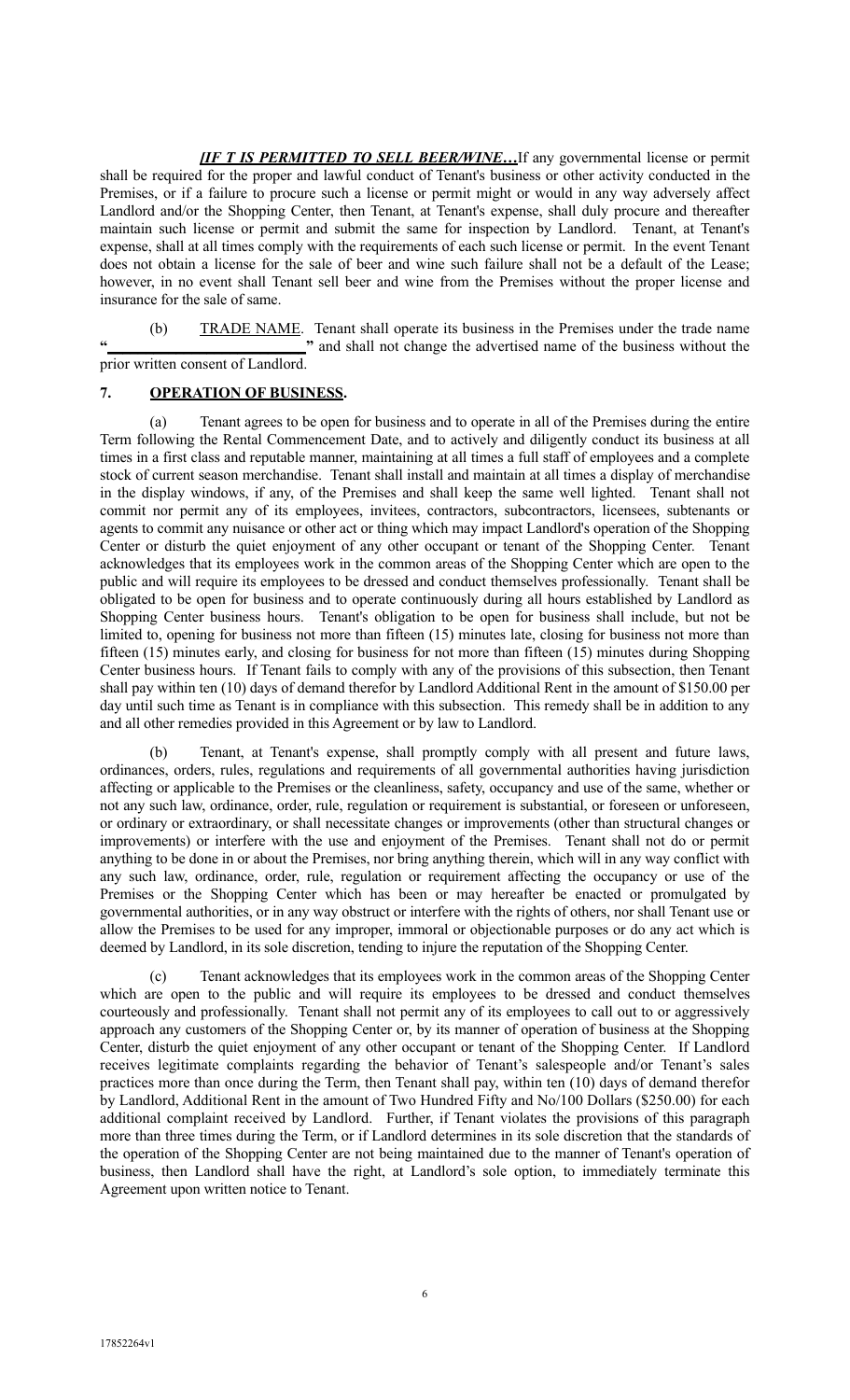### **8. SERVICES AND EQUIPMENT.**

 (a) Tenant shall furnish, at its expense, all trade fixtures, furniture, equipment and personal property (collectively, "Property") to be used at the Premises. Landlord shall not be responsible for the Property of Tenant, and any insurance coverage thereon shall be provided by Tenant as set forth in this Agreement. Tenant agrees to pay all charges for utilities, including heating and air conditioning, services for electrical, water and sewer, telephone and other communication services, fire detection services (if applicable), and trash removal services for the Premises, whether paid to Landlord or a third party provider of such utilities. Tenant shall indemnify Landlord and save it harmless against any liability or damages on such account.

(b) As of the Rental Commencement Date, Tenant shall pay for its electric service for the Premises directly to a third party provider of such electric service. Landlord, at its option, may elect to provide electric service to the Premises, at a cost to be determined by Landlord, which amount shall be paid monthly by Tenant as Additional Rent pursuant to this Agreement. Thereafter, Landlord may elect to discontinue furnishing electric service to the Premises upon thirty (30) days' prior written notice to Tenant without affecting this Agreement or otherwise incurring any liability to Tenant. If Landlord shall give Tenant such notice, Tenant may contract for and receive such electric service directly from the public utility company serving the Shopping Center, and if Tenant does so, Landlord shall permit Tenant to use Landlord's service to the Premises, at Tenant's cost.

Tenant, at Tenant's expense, shall at all times keep the Premises (including, without limitation, the service areas adjacent to the Premises, display windows and signs) orderly, neat, safe, clean and free from rubbish and dirt. Tenant shall dispose of all trash (wet or dry) on a daily basis in such receptacles as may be designated by Landlord for such disposal, and until Tenant disposes of such trash, Tenant shall store the trash and other solid waste within the Premises or in such areas as may be designated by Landlord for such storage. Tenant shall not burn any trash or garbage, at any time, in or about the Shopping Center.

 (d) As of the Rental Commencement Date, Tenant shall pay for its trash removal service for the Premises directly to a third party provider of such trash removal service. At any time after Landlord makes such election, Landlord may, upon thirty (30) days' prior written notice to Tenant, furnish trash removal services to the Premises at a cost to be determined by Landlord, which amount shall be paid monthly by Tenant as Additional Rent pursuant to this Agreement. Thereafter, Landlord may elect to discontinue furnishing trash removal services to the Premises upon thirty (30) days' prior written notice to Tenant without thereby affecting this Agreement in any manner or otherwise incurring any liability to Tenant, except that Landlord will no longer be required to furnish trash removal services to the Premises. If Landlord does not provide such services and if Landlord has elected not to retain a third party to provide such services, Tenant shall arrange for the regular pickup of all trash, garbage and other solid waste with a contractor and upon terms approved in writing by Landlord, in its sole discretion.

(e) As of the Rental Commencement Date, Tenant shall pay for its water and sewer service for the Premises directly to a third party provider of such water and sewer service. Landlord, at its option, may elect to provide water and sewer service to the Premises, at a cost to be determined by Landlord, which amount shall be paid monthly by Tenant as Additional Rent pursuant to this Agreement. Thereafter, Landlord may elect to discontinue furnishing water and sewer service to the Premises upon thirty (30) days' prior written notice to Tenant without affecting this Agreement or otherwise incurring any liability to Tenant. If Landlord shall give Tenant such notice, Tenant may contract for and receive such water and sewer service directly from the public utility company serving the Shopping Center, and if Tenant does so, Landlord shall permit Tenant to use Landlord's service to the Premises, at Tenant's cost.

### **9**. **SIGNS.**

 All signs installed at the Premises shall comply with and be subject to Landlord's sign criteria for the Shopping Center and the prior written approval of Landlord.

### **10. MAINTENANCE OF PREMISES.**

 (a) Tenant, at Tenant's expense, shall keep and maintain the Premises and every part thereof in a first-class, clean, sanitary and safe condition throughout the Term, in accordance with applicable law and all directions, rules and regulations of the health officer, fire marshal, building inspector or other proper officials of the governmental agencies having jurisdiction. Tenant shall keep the Premises and all other parts of the Shopping Center free from any and all liens arising out of any work performed, materials furnished or obligations incurred by or on behalf of Tenant. Within ten (10) days after written request therefor by Landlord, Tenant shall (i) bond against or discharge any mechanics' or materialmen's lien, or (ii) furnish Landlord with a copy of the recorded waiver of lien, recorded release of lien, or of the recorded bond discharging such lien. Tenant shall reimburse Landlord as Additional Rent for any and all costs and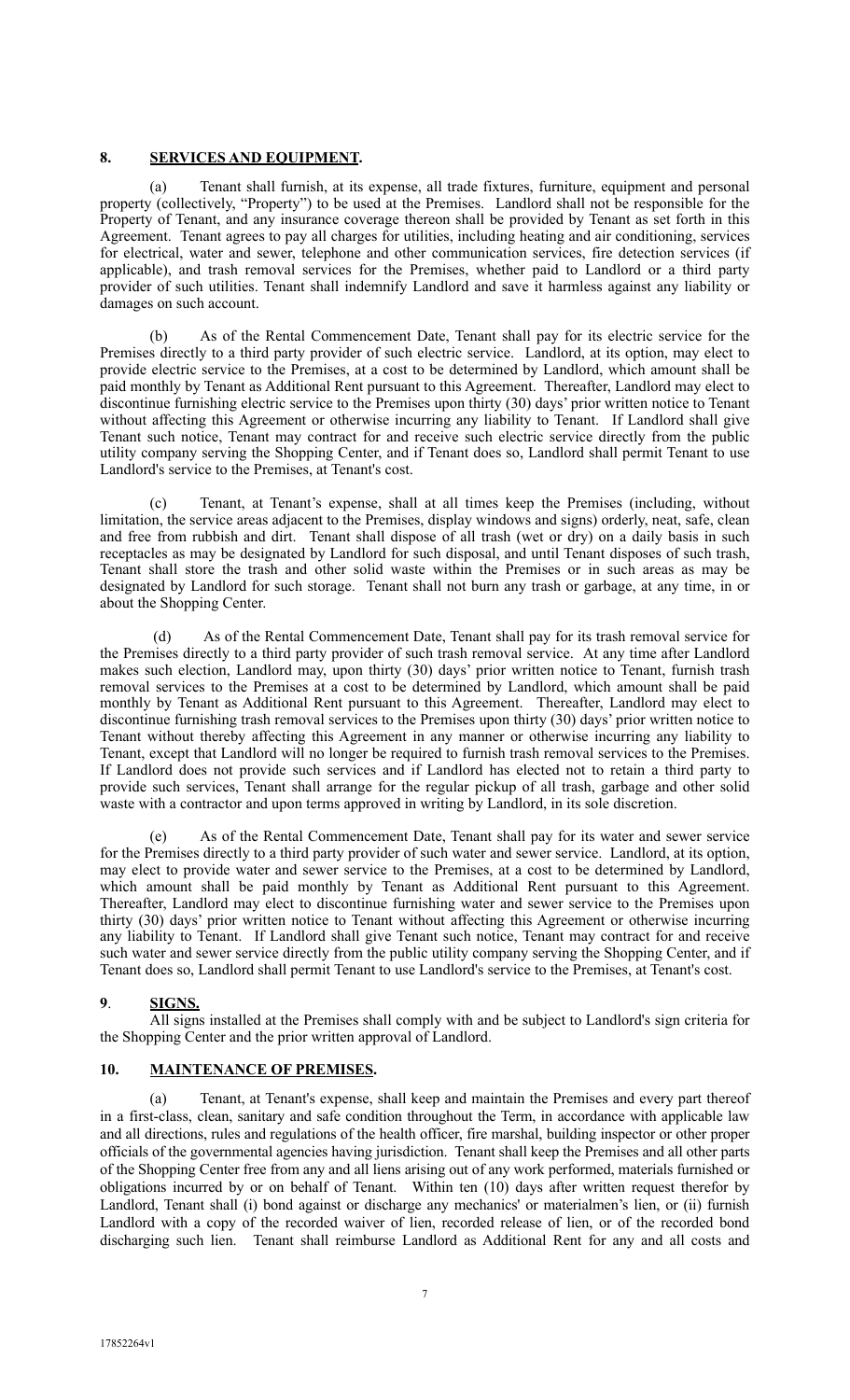expenses including, without limitation, attorneys' fees, which may be incurred by Landlord by reason of the filing of any such liens and/or removal of same, such reimbursement to be made within ten (10) days after receipt by Tenant from Landlord of a statement setting forth the amount of such costs and expenses such reimbursement to be paid to Landlord in the manner and at the place provided in this Agreement. Tenant shall give Landlord at least fifteen (15) days' written notice prior to commencing or causing to be commenced any work on the Premises (whether prior or subsequent to the Commencement Date), so that Landlord shall have reasonable opportunity to file and post a notice of non-responsibility for Tenant's work.

In the event Tenant fails, refuses or neglects to maintain the Premises as required hereunder or to commence and complete repairs promptly and adequately, to remove or bond against any lien, to pay any cost or expense, to reimburse Landlord, or otherwise to perform any act or fulfill any obligation required of Tenant pursuant to this Section, Landlord may, but shall not be required to, perform such maintenance or to make or complete any such repairs, remove or bond against such lien, pay such cost or perform such act or the like without prior notice to, but at the sole cost and expense of Tenant. Tenant shall reimburse Landlord, as Additional Rent, for all costs and expenses of Landlord thereby incurred within ten (10) days of Tenant's receipt of Landlord's statement setting forth the amount of such cost and expense.

### **11. INSURANCE.**

 (a) Tenant, at its sole cost and expense, shall, during the entire Term hereof, procure and keep in force: (i) Commercial General Liability Insurance with respect to the Premises and the operations of Tenant in, on or about the Premises, in which the limits shall be not less than Five Million Dollars (\$5,000,000.00) per occurrence combined single limit, Five Million Dollars (\$5,000,000.00) in the aggregate, broad form/extended bodily injury, death and property damage, and business automobile liability insurance covering all owned, non-owned and hired or borrowed vehicles of Tenant used in connection with the operation of its business from the Premises, in which the limits shall be not less than One Million Dollars (\$1,000,000.00) per occurrence combined single limit, insuring for bodily injury, death and property damage; (ii) plate glass insurance, at full replacement value; (iii) insurance against fire, extended coverage, vandalism, malicious mischief, water damage which does not exclude backup from sewers or drains and/or sprinkler leakage, and such other additional perils including earthquake and flood as now are or hereafter may be included in a standard extended coverage endorsement from time to time in general use in the county in which the Development is located, insuring all improvements in, on or to the Premises above building shell (including any alterations, additions, improvements or utility installations as may be made by Tenant with the proceeds of Tenant's Allowance, if any), Tenant's merchandise, trade fixtures, furnishings, equipment and all other items of personal property of Tenant located on or in the Premises, including steam boiler insurance, if applicable, in an amount equal to the full replacement cost thereof; (iv) workers' compensation coverage as required by law and including Employer's Liability Insurance in the amount of Five Hundred Thousand Dollars (\$500,000.00) each accident, Five Hundred Thousand Dollars (\$500,000.00) each employee, by disease, Five Hundred Thousand Dollars (\$500,000.00) policy aggregate by disease; (v) with respect to alterations, improvements and the like required or permitted to be made by Tenant under this Lease, contingent liability and builders' risk insurance, in an amount satisfactory to Landlord; (vi) the insurance required under Exhibit B, and (vii) product liability coverage (including, without limitation, if this Lease covers Premises in which food and/or beverages are sold and/or consumed, separate liquor liability coverage for acts arising out of the serving and/or consumption of food and/or alcoholic beverages on or obtained at the Premises, to the extent obtainable) and coverage for Food Tampering, each for not less than One Million Dollars (\$1,000,000.00) combined single limit, bodily injury, death and property damage. In addition, if Landlord deems it necessary to increase the amounts or limits of insurance required to be carried by Tenant hereunder, Landlord may reasonably increase said amounts or limits, and Tenant shall so increase the amounts or limits of the insurance required to be carried by Tenant hereunder and shall provide Landlord with policies or certificates indicating the increased amounts or limits as provided in this Section 11.01.

The policy requirements of Section 11 (a)(i) and (vii) above will be supplemented by Tenant's umbrella policy with a limit of Three Million Dollars (\$3,000,000.00), increasing such coverages by Three Million Dollars (\$3,000,000.00), each.

 (b) All policies of insurance required to be carried by Tenant pursuant to this Section 11.01 shall be written by insurance companies of adequate financial capacity satisfactory to Landlord with a Best's rating and Financial Size Category of not less than A-/VII and authorized to do business in the state in which the Development is located. Any such insurance required of Tenant hereunder may be furnished by Tenant under any blanket policy carried by it or under a separate policy therefor. An insurance certificate (and endorsements where same become necessary) together with a copy of the policy declaration page from Tenant's insurer, certifying that such policy has been issued, provides the

8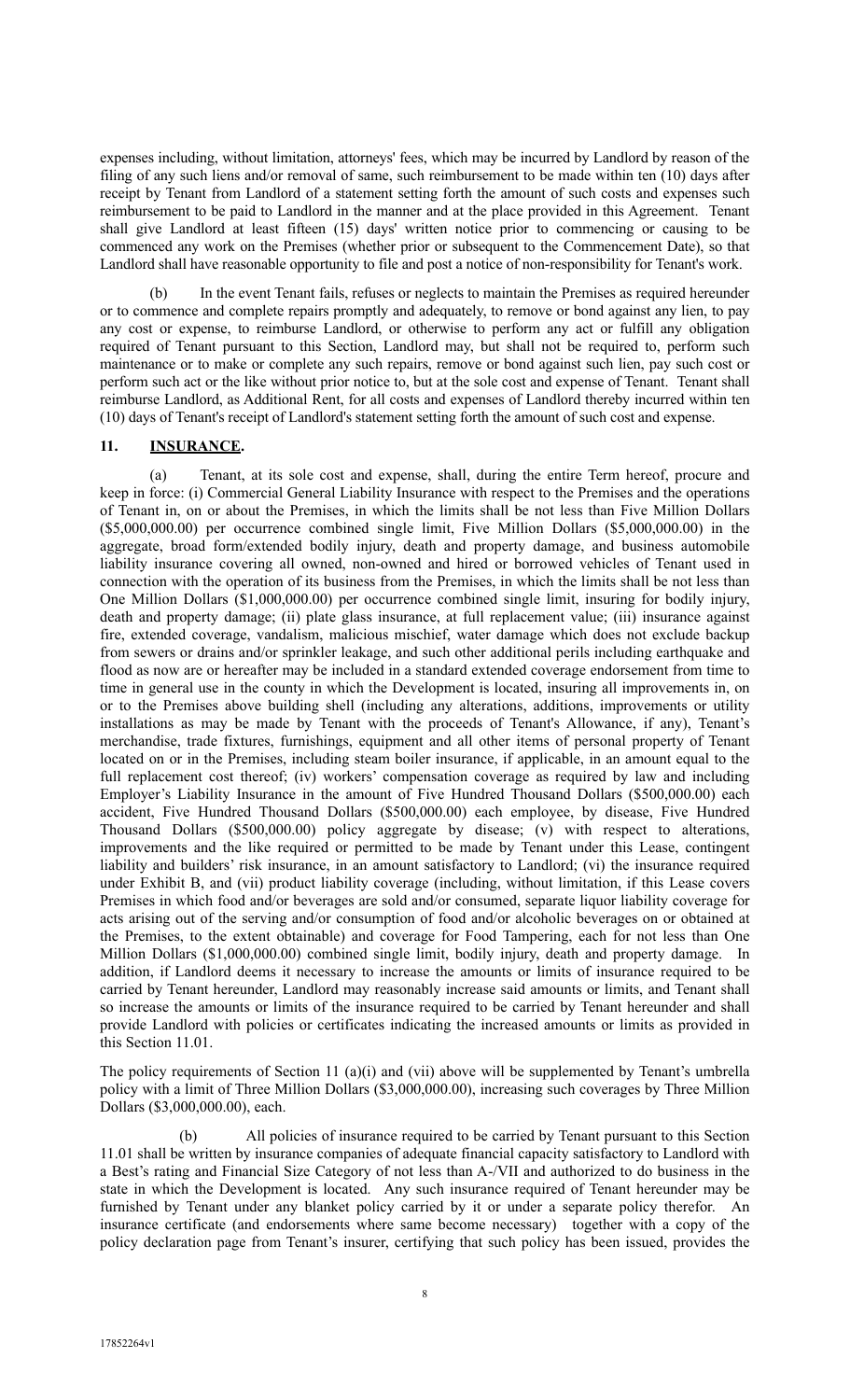coverage required by this Section 11.01 and contains all of the provisions specified in this Section 11.01 (including, without limitation, naming of additional insured entities as required by Section 11.01(c) below and a statement that no deductible or self-insured retention applies to such policy), shall be delivered to Landlord, at the address set forth on the Data Sheet prior to the commencement of the Term of this Lease, and such insurance information shall also be provided in connection with all renewals, not less than thirty (30) days prior to the expiration of the term of each such policy. As often as any such policy shall expire or terminate, renewal or additional policies shall be procured and maintained by Tenant in like manner and to like extent. Landlord may, at any time, and from time to time, inspect and copy any and all insurance policies required to be procured by Tenant hereunder.

 (c) Each policy evidencing insurance required to be carried by Tenant pursuant to this Section 11.01 shall contain the following clauses and provisions: (i) a provision that such policy and the coverage evidenced thereby shall be primary and non-contributing with respect to any policies carried by Landlord and that any coverage carried by Landlord be excess insurance; (ii) a provision including Landlord and any other parties designated by Landlord from time to time as additional insured entities; (iii) a waiver by the insurer of any right to subrogation against Landlord and all other additional insured entities, its agents, employees and representatives which arises or might arise by reason of any payment under such policy or by reason of any act or omission of Landlord, its agents, employees or representatives; (iv) a severability of interest clause or endorsement; (v) a provision that the insurer will not cancel or change the coverage provided by such policy without giving Landlord thirty (30) days' prior written notice; and (vi) such policy shall be an "occurrence form" policy. Any policy of insurance required to be carried by Tenant that names the parties set forth in this Section 11.01(c) (ii) as additional insured entities shall not be subject to a deductible or self-insured retention, it being the intent of the parties that such insurance shall fully and completely insure such additional insured entities for all loss or expense. The additional insureds and their successor or assignees as set forth on Exhibit C shall be named on all of Tenant's insurance policies, as their interests appear.

 (d) In the event that Tenant fails to procure or to maintain, at the times and for the duration specified in this Section 11.01, any insurance required by this Section 11.01, or fails to carry insurance required by law or governmental regulation, Landlord may (but shall not be required to) at any time or from time to time, and without notice to Tenant, procure such insurance and pay the premiums therefor, and the cost of same, plus a fifteen percent (15%) administrative fee shall be deemed Additional Rent and shall be payable upon Landlord's demand.

Tenant will not do or suffer to be done, or keep or suffer to be kept, anything in, upon or about the Premises which will violate Landlord's policies of hazard or liability insurance or which will prevent Landlord from procuring such policies in companies acceptable to Landlord. If anything done, omitted to be done or suffered by Tenant to be kept in, upon or about the Premises shall cause the rate of fire or other insurance on the Premises or on other property of Landlord or of others within the Shopping Center to be increased beyond the minimum rate from time to time applicable to the Premises or to any property for the use or uses made thereof, Tenant will pay, as Additional Rent, the amount of any such increase upon Landlord's demand.

In the event Tenant retains any security guard contractor to service the Premises, Tenant shall cause Landlord to receive a customary waiver of subrogation under the worker's compensation insurance policy covering such security guard. Tenant shall provide Landlord with written notice if any such security guard is to carry a firearm upon the Premises or Development, and in such event, Landlord shall have the right to impose additional reasonable insurance requirements upon Tenant and/or such security guard, which shall be complied with by Tenant and Tenant shall provide Landlord with evidence of such compliance prior to the posting of such security guard at the Premises. Notwithstanding the foregoing, Landlord shall have the sole and absolute right to prohibit any person (including any security guard) from carrying a firearm upon the Premises, Shopping Center and/or Development.

 (g) These insurance provisions set forth the minimum amounts and scopes of coverage to be maintained by Tenant and are not to be construed in any way as a limitation or release of Tenant's liability under this Lease or as a representation that coverage and limits will necessarily be adequate to protect Tenant. Tenant may not self-insure any of its obligations under this Lease without first obtaining Landlord's consent, which consent may be granted or denied in Landlord's sole discretion. Any and all deductibles specified in the above-referenced insurance policies will be assumed by, for the account of, and at the sole risk of Tenant. All policies of insurance procured by Tenant will be written as primary policies, not contributing with nor in excess of coverage maintained by Landlord.

(h) Except as otherwise provided in this Agreement, neither Landlord nor Tenant shall be liable to the other or to any insurance company (by way of subrogation or otherwise) insuring the other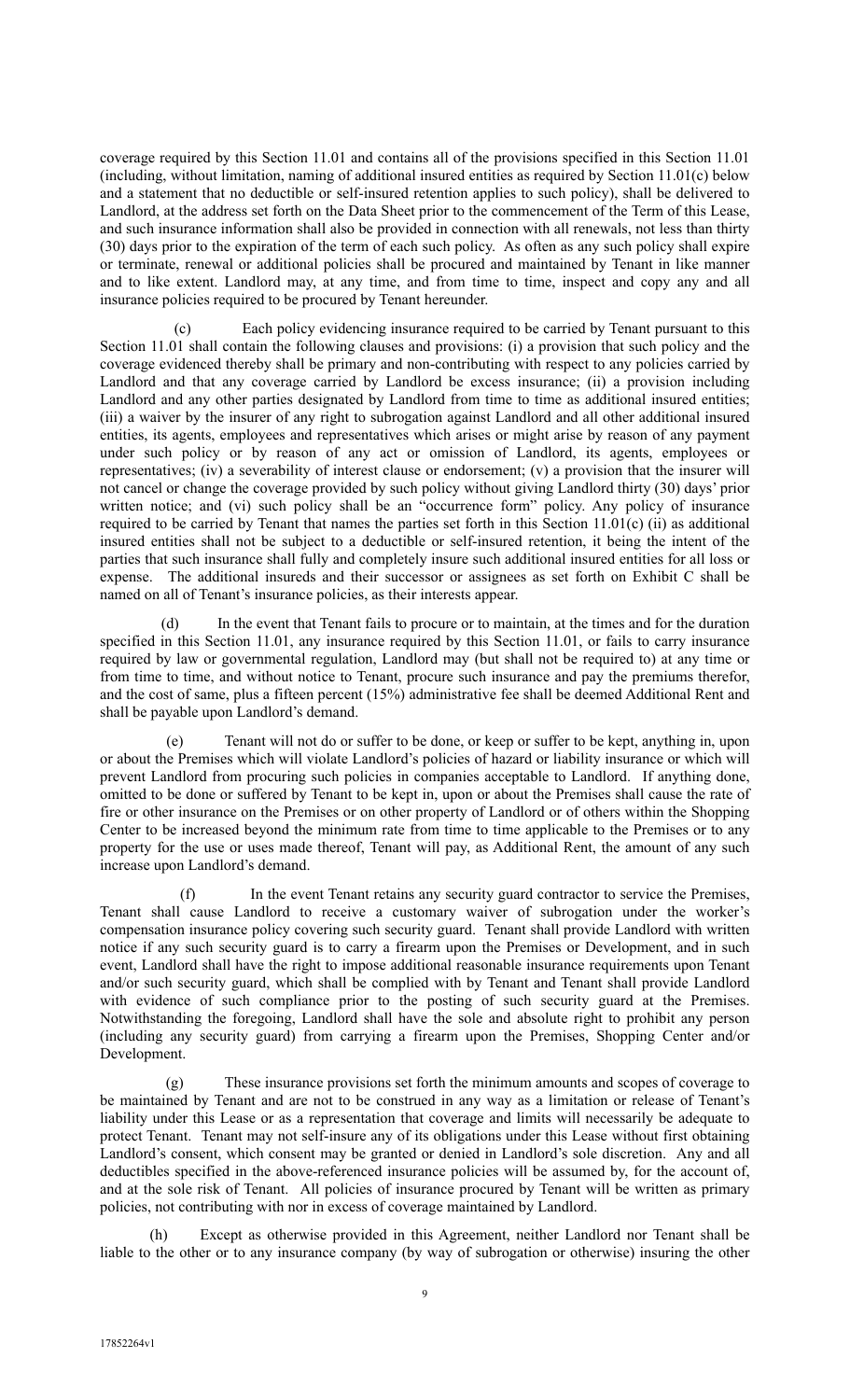party for any loss or damage to any building, structure or other tangible property, or any resulting loss of income, or losses under worker's compensation laws and benefits, even though such loss or damage might have been occasioned by the negligence of such party, its agents or employees. The provisions of this subsection shall not limit the indemnification for liability to third parties as provided below.

### **12. INDEMNIFICATION.**

 Tenant covenants to defend and indemnify Landlord, its partners, shareholders, representatives, management company, agents and employees, and save them harmless (except to the extent of loss or damage resulting from the intentional or willful acts or omissions or the gross negligence of Landlord not required to be insured against by Tenant pursuant to this Agreement) from and against any and all claims, actions, demands, judgments, awards, fines, mechanics' liens or other liens, losses, damages, liability and expense, including attorneys' fees and court costs, in connection with all losses, including loss of life, personal injury and/or damage to property, arising from or out of any occurrence (or arising from or out of Tenant's failure to comply with any provision of this Agreement) wholly or in part by any act or omission of Tenant, its concessionaires, agents, contractors, suppliers, employees, servants, customers or licensees and including any product liability claim or any labor dispute involving Tenant or its contractors and agents. In case Landlord or any other party so indemnified shall be made a party to any litigation commenced by or against Tenant, then Tenant shall defend, indemnify, protect and save them harmless and shall pay, as the same becomes due and payable, all costs, expenses and reasonable attorneys' fees and court costs incurred or paid by them in connection with such litigation.

# **13. ESTOPPEL STATEMENT, ATTORNMENT AND SUBORDINATION.**

 (a) ESTOPPEL STATEMENT. Within ten (10) days after request therefor by Landlord, Tenant shall execute, in recordable form, and deliver to Landlord a statement, in writing, certifying (i) that this Agreement is in full force and effect, (ii) the Commencement Date, the Rental Commencement Date and the expiration date of this Agreement, (iii) that Rental and all other charges hereunder are paid currently without any offset or defense thereto, (iv) the amount of Rental and all other charges hereunder, if any, paid in advance, (v) whether this Agreement has been modified and, if so, identifying the modifications, (vi) that there are no uncured defaults by Landlord or stating in reasonable detail those claimed by Tenant (provided that, in fact, such details are accurate and ascertainable), and (vii) such other matters as may be reasonably requested by Landlord.

 (b) ATTORNMENT. In the event any proceedings are brought for the foreclosure of, or in the event of exercise of the power of sale under any mortgage and/or deed of trust made by Landlord covering the Premises, or in the event Landlord sells, conveys or otherwise transfers its interest in the Shopping Center or any portion thereof containing the Premises, this Agreement shall remain in full force and effect and Tenant hereby attorns to and covenants and agrees to execute an instrument in writing reasonably satisfactory to the new owner whereby Tenant attorns to such successor in interest and recognizes such successor as the landlord under this Agreement.

SUBORDINATION. Tenant further agrees this Agreement shall be subordinate to any mortgages, deeds of trust or any ground lease that may now exist or be placed upon the Premises or the Shopping Center and to any and all advances to be made thereunder, and to the interest thereon, and all renewals, modifications, replacement and extensions thereof. It is the intention of the parties that this provision be self-operative and that no further instruments be required to effect such subordination of this Agreement. Tenant agrees that upon the demand of Landlord, or any mortgagee, beneficiary or ground lessor, Tenant shall, within ten (10) days of the receipt of said demand, execute whatever instruments may be required to carry out the intent of this subsection in the form requested by Landlord or such mortgagee, beneficiary or ground lessor, including, without limitation, an appropriate recordable subordination agreement.

REMEDIES. Failure of Tenant to execute any statements or instruments necessary or desirable to effectuate the foregoing provisions of this Section within ten (10) days after written demand to do so by Landlord shall constitute a material default of this Agreement.

# **14. ASSIGNMENT AND SUBLETTING.**

Tenant shall not assign or sublet the whole or any part of the Premises without the prior written consent of Landlord, which may be granted or withheld in Landlord's sole discretion.

# **15. DAMAGE AND DESTRUCTION; CONDEMNATION.**

 (a) DAMAGE AND DESTRUCTION. If all or any part of the Premises is damaged or destroyed by fire or other casualty at any time during the Term, then Landlord may terminate this Agreement by giving written notice to Tenant, and in such event this Agreement shall be terminated and the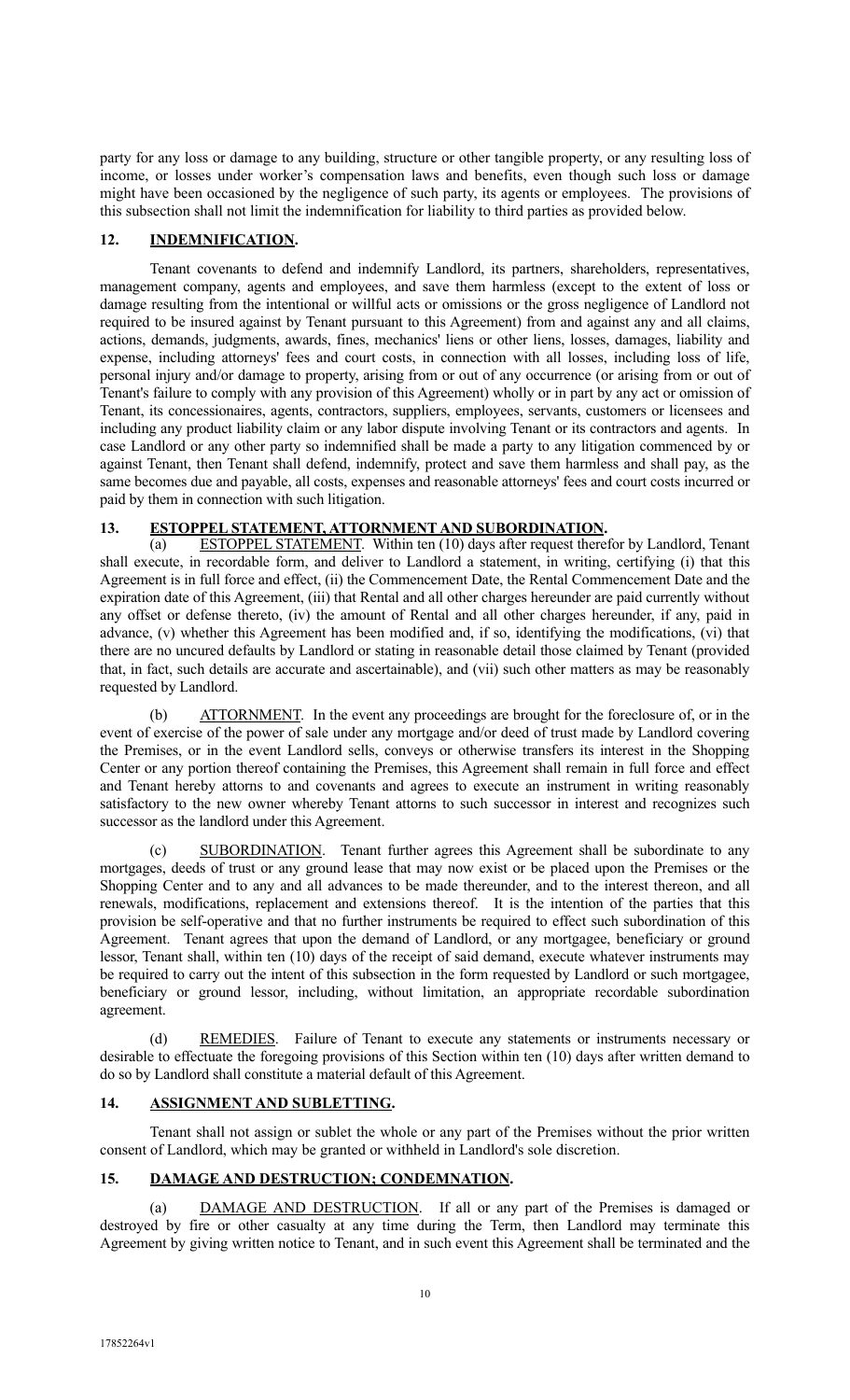parties released from their obligations under this Agreement from and after the effective date of such termination.

 (b) CONDEMNATION. If all or any part of the Premises is taken under power of eminent domain, or sold to public authority under threat or in lieu of such taking, Landlord may, by written notice to Tenant delivered on or before the tenth (10th) day following the date of surrender of possession to the public authority, terminate this Agreement as of the date possession is taken by public authority. All Rental shall be paid up to the day possession is taken by public authority, with an appropriate refund by Landlord of such Rental payments as may have been paid in advance for a period subsequent to that date.

### **16. DEFAULT; REMEDIES.**

(a) Notwithstanding any provision herein to the contrary and irrespective of whether all or any rights conferred upon Landlord by this Section are expressly or by implication conferred upon Landlord elsewhere in this Agreement, in the event of (i) any failure of Tenant to pay any Rental or any other charges or sums whatsoever due hereunder (including without limitation, amounts due as reimbursement to Landlord for costs incurred by Landlord in performing obligations of Tenant hereunder upon Tenant's failure so to perform) for more than ten (10) days after written notice from Landlord to Tenant that such Rental or any other charges or sums whatsoever due hereunder were not received on the date required for payment pursuant to this Agreement, provided that such notice from Landlord shall be in lieu of, and not in addition to, any notice of default required by applicable laws, or (ii) any default or failure by Tenant to perform any other of the terms, conditions, or covenants of this Agreement to be observed or performed by Tenant for more than thirty (30) days after written notice from Landlord to Tenant of such default, provided that such notice from Landlord shall be in lieu of, and not in addition to, any notice of default required by applicable laws, or (iii) any failure by Tenant to move into the Premises and to initially open for business on or before the Rental Commencement Date, or (iv) any failure by Tenant to operate continuously in the manner and during the hours established by Landlord or for the Permitted Use, or (v) Tenant's abandonment of the Premises, or permitting this Agreement to be taken under any writ of execution or similar writ or order, then Landlord, in addition to or in lieu of other rights or remedies it may have under this Agreement or by law, shall have the following rights: Landlord may at its sole discretion: (A) immediately terminate this Agreement and Tenant's right to possession of the Premises by giving Tenant written notice that this Agreement is terminated, in which event, upon such termination, Landlord shall have the right to recover from Tenant the sum of (1) the worth at the time of award of the unpaid rental which had been earned at the time of termination; (2) the worth at the time of award of the amount by which the unpaid rental which would have been earned after termination until the time of award exceeds the amount of such rental loss that Tenant affirmatively proves could have been reasonably avoided; (3) the worth at the time of award of the amount by which the unpaid rental for the balance of the Term after the time of award exceeds the amount of such rental loss that Tenant affirmatively proves could be reasonably avoided; (4) any other amount necessary to compensate Landlord for all the detriment proximately caused by Tenant's failure to perform Tenant's obligations under this Agreement or which in the ordinary course of things would be likely to result therefrom; and (5) all such other amounts in addition to or in lieu of the foregoing as may be permitted from time to time under applicable law; or (B) have this Agreement continue in effect for so long as Landlord does not terminate this Agreement and Tenant's right to possession of the Premises, in which event Landlord shall have the right to enforce all of Landlord's rights and remedies under this Agreement including the right to recover all Rental payable by Tenant under this Agreement as it becomes due under this Agreement; or (C) without terminating this Agreement, Landlord may pay or discharge any breach or violation hereof which amount so expended shall be added to the next monthly incremental payment of Rental due and treated in the same manner as Rental hereunder; or (D) without terminating this Agreement, make such alterations and repairs as may be necessary in order to relet the Premises, and relet the Premises or any part thereof for such term or terms (which may be for a term extending beyond the Term) at such rental or rentals and upon such other terms and conditions as Landlord in its sole discretion may deem advisable.

If Landlord proceeds under subsection  $16(a)(D)$  above, upon such reletting all Rental and other sums received by Landlord from such reletting shall be applied, first, to the payment of any indebtedness other than Rental due hereunder from Tenant to Landlord; second, to the payment of any costs and expenses of such reletting, including reasonable brokerage fees and attorney fees and of costs of such alterations and repairs; third, to the payment of Rental due and unpaid hereunder; and the residue, if any, shall be held by Landlord and applied in payment of future Minimum Annual Rental and Additional Rent payable by Tenant hereunder, as the same may become due and payable hereunder. If such Minimum Annual Rental, Additional Rent and other sums received from such reletting during any month are less than that to be paid during that month by Tenant hereunder, Tenant shall pay such deficiency to Landlord; if such rentals and sums shall be more, Tenant shall have no right to the excess. Such deficiency shall be calculated and paid monthly. No reentry or taking possession of the Premises by Landlord shall be construed as an election on its part to terminate this Agreement unless a written notice of such intention is given to Tenant or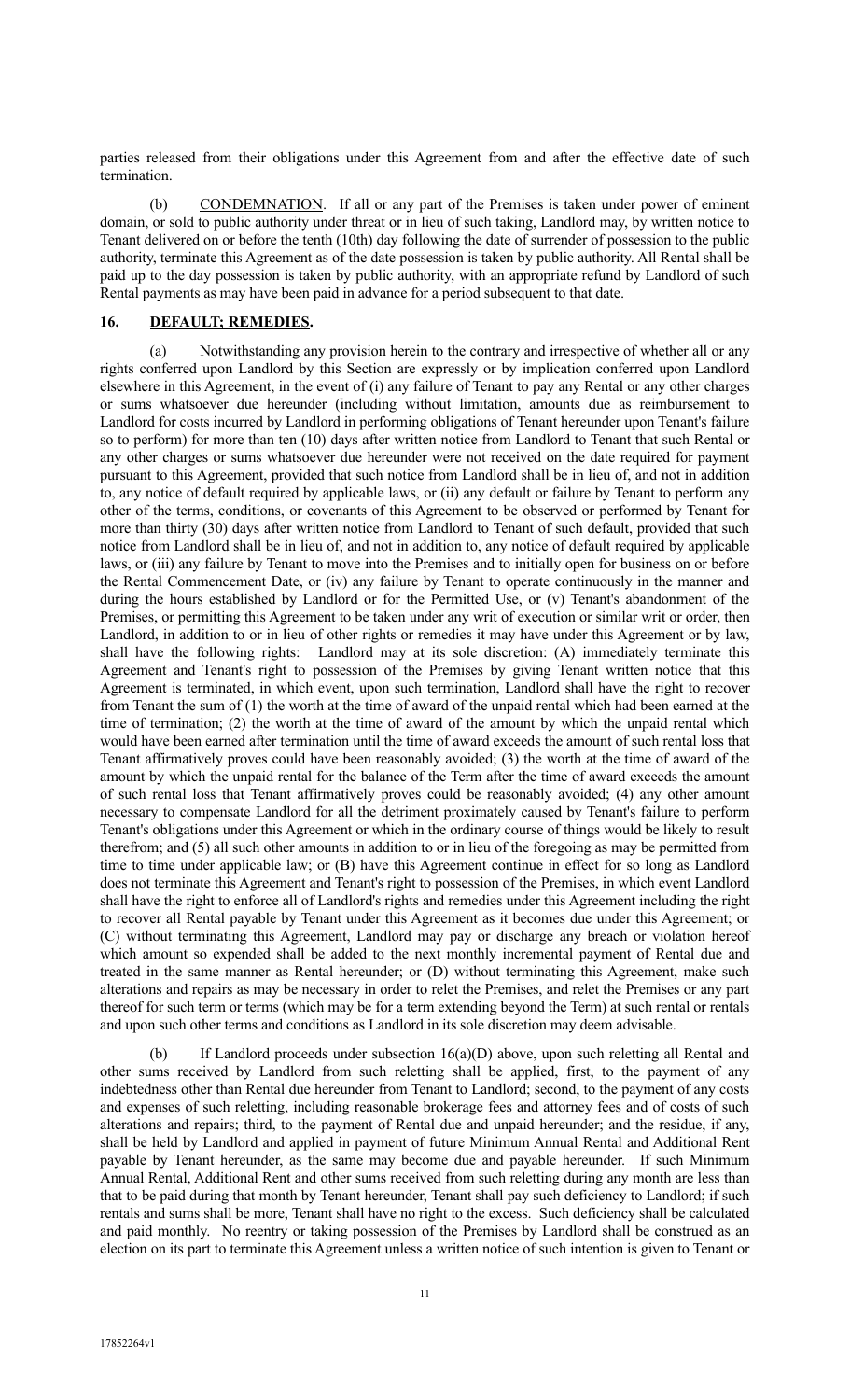unless the termination thereof is decreed by a court of competent jurisdiction. Notwithstanding any such reletting without termination, Landlord may at any time thereafter elect to terminate this Agreement for such previous breach and shall have the remedies provided herein. Should Landlord at any time terminate this Agreement for any breach, in addition to any other remedies it may have, it may recover from Tenant all damages it may incur by reason of such breach, including the cost of recovering the Premises, all of which amount shall be immediately due and payable from Tenant to Landlord. Landlord shall use its reasonable efforts to mitigate its damages hereunder; however, the failure or refusal of Landlord to relet the Premises shall not affect Tenant's liability. The terms "entry" and "reentry" are not limited to their technical meanings. If Tenant shall default hereunder prior to the date fixed as the commencement of any renewal or extension of this Agreement, Landlord may cancel and terminate such renewal or extension agreement by written notice. In the event of reentry by Landlord, Landlord may remove all persons and property from the Premises and such property may be stored in a public warehouse or elsewhere at the cost of, and for the account of Tenant, without notice or resort to legal process and without Landlord being deemed guilty of trespass, conversion or becoming liable for any loss or damage which may be occasioned thereby. If Tenant fails to remove its property from the Premises within ten (10) days after Tenant has vacated the Premises, then such property shall be deemed abandoned by Tenant and Landlord may dispose of the same without Landlord having any liability to Tenant. If Landlord removes such property from the Premises and stores it at Tenant's risk and expense, and if Tenant fails to pay the cost of such removal and storage after written demand therefor and/or to pay any Rental then due, then after the property has been stored for a period of thirty (30) days or more Landlord may sell such property at public or private sale, in the manner and at such times and places as Landlord deems commercially reasonable following reasonable notice to Tenant of the time and place of such sale. The proceeds of any such sale shall be applied first to the payment of the expenses for removal and storage of the property, the preparation for the conducting of such sale, and for attorneys' fees and other legal expenses incurred by Landlord in connection therewith, and the balance shall be applied as provided in this subsection 16(b).

For purposes of subclauses (1) and (2) of subsection 16(a), "worth at the time of award" shall be computed by allowing interest at the maximum rate permitted by law (see Section titled "Interest on Past Due Obligations") and for purposes of subclause (3) of subsection 16(a), "worth at the time of award" shall be computed by discounting such amount at the discount rate of the Federal Reserve Bank whose jurisdiction includes the Shopping Center at the time of award, plus one percent (1%); the Rental reserved in this Agreement shall be deemed to be a monthly rental arrived at (i) by adding to the monthly installment of Minimum Annual Rental payable under this Agreement an amount equal to the monthly average of all the Percentage Rental based on Gross Sales received by or payable to Landlord hereunder during the period that Tenant was conducting Tenant's business in the Premises in the manner and to the extent required pursuant to this Agreement, plus (ii) one twelfth (1/12th) of the annual average of all Additional Rent payable by Tenant hereunder.

### **17. NOTICES.**

 (a) LEGAL NOTICES. Any notice or demand which either party hereto is required or desires to give to or make upon the other shall be in writing and shall be given or made by (i) certified mail of the United States Postal Service, return receipt requested, or (ii) air courier (such as Federal Express), addressed as follows:

Landlord: Belden Mall LLC 100 N. Pacific Coast Highway Suite 1925 El Segundo, CA 90245 Attn: Managing Principal

> with a copy to: Belden Mall LLC 4230 Belden Village Mall Canton, Ohio 44718 Attn: Mall Management Office

Tenant:

Notices are subject to the right of either party to designate a different address by written notice similarly given; provided, however, that any notice address must be a street address and in no event shall either party use a post office box for a notice address. Any notice or demand shall be deemed to have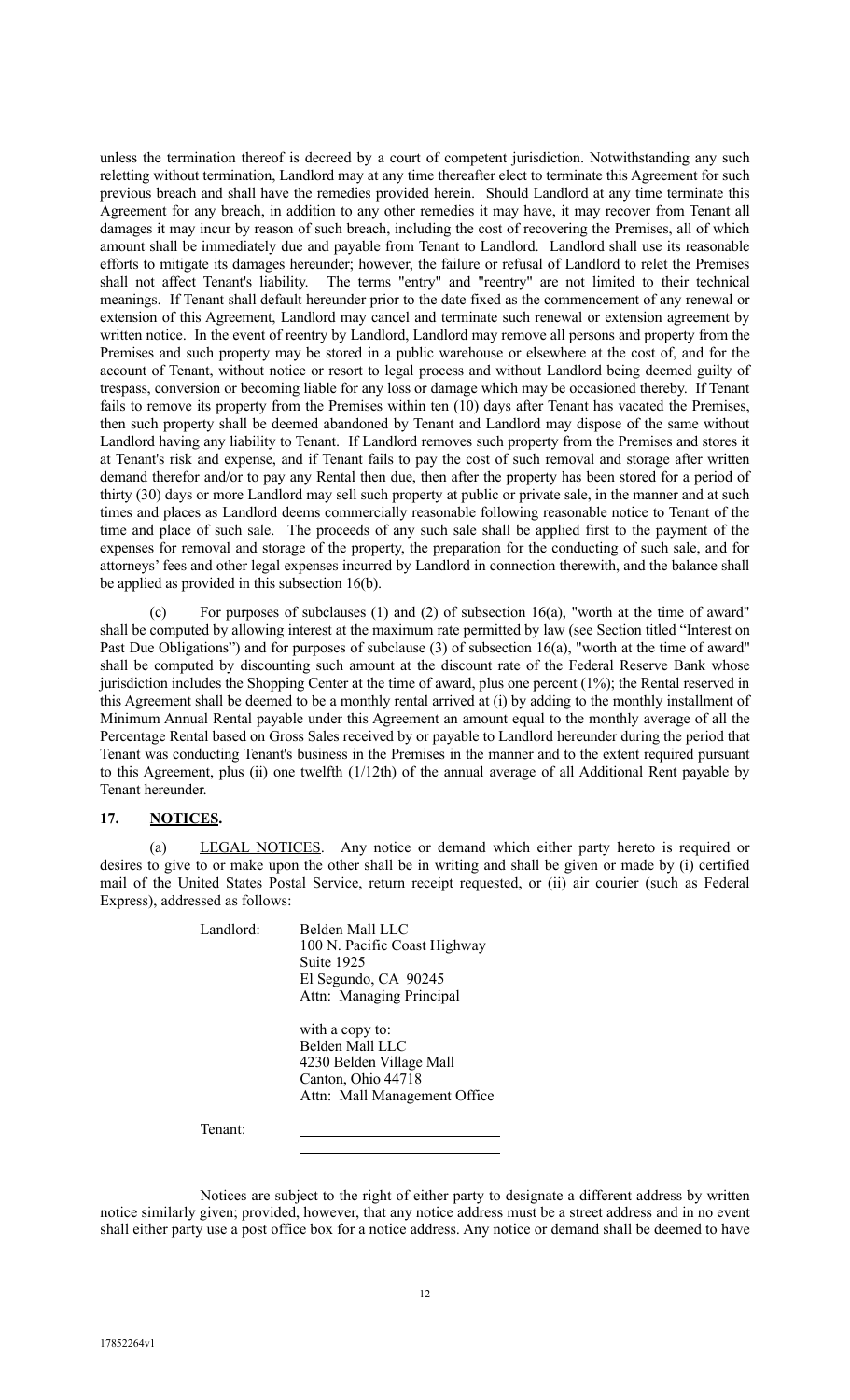been given or made on the date the same was deposited with the United States Postal Service as certified mail with postage thereon fully prepaid or the date delivered to the air courier service.

PAYMENT AND OTHER NOTICES. All payments required to be made by Tenant and Gross Sales statements, if any, required by this Agreement shall be provided to Landlord at the following addresses:

| Rental:  |                                                              |
|----------|--------------------------------------------------------------|
| Payee:   | Belden Mall LLC                                              |
| By Wire: | Lockbox 5147<br>P.O. Box 8500<br>Philadelphia, PA 19178-5147 |

**Overnight Address:**

Belden Mall, LLC Lockbox #5147 Wells Fargo Bank MAC Y1372-045 401 Market Street Philadelphia, PA 19106

### **ACH Instructions**:

| Bank:                          | Wells Fargo Bank                      |  |  |  |
|--------------------------------|---------------------------------------|--|--|--|
| <b>Bank Address</b>            | P. O. Box 8500                        |  |  |  |
|                                | Philadelphia, PA 19178-5147           |  |  |  |
| Account Name:                  | Belden Mall LLC                       |  |  |  |
|                                | DBA Starwood Retail Partners, LC      |  |  |  |
|                                | <b>Attention: Treasury Department</b> |  |  |  |
| <b>Account Address:</b>        | 1 E. Wacker Drive, Suite 3600         |  |  |  |
|                                | Chicago, IL 60601-2003                |  |  |  |
| Routing Number:                | 121-000-248                           |  |  |  |
| Account Number:                | 412-983-5120                          |  |  |  |
| <b>Gross Sales Statements:</b> |                                       |  |  |  |
| Belden Mall LLC<br>Address:    |                                       |  |  |  |
| 4230 Belden Village Mall       |                                       |  |  |  |
| Canton, Ohio 44718             |                                       |  |  |  |
| Attn: General Manager          |                                       |  |  |  |

or at such other place as Landlord may from time to time designate by notice to Tenant.

### **18. TENANT'S PROPERTY.**

 Tenant acknowledges that Tenant shall be solely responsible for instituting adequate security measures to protect the Property of Tenant and its employees, including but not limited to, fixtures, inventory and all other personal property in, on or about the Premises. Any security devices to be installed at the Premises require the prior written consent of Landlord and shall be in conformance with Landlord's design criteria for the Shopping Center. Tenant agrees to save Landlord, its agents and employees harmless from any and all liability due to the loss, damage or theft of such Property.

### **19. RIGHTS OF LANDLORD.**

(a) RELOCATION. Landlord hereby reserves the right at any time following the Commencement Date to change the location of the Premises in the Shopping Center, such right to be exercised upon ten (10) days' prior written notice to Tenant. Tenant agrees that Landlord may effect such relocation, at Landlord's cost and expense, to a site within the Shopping Center which is mutually acceptable to the parties. Such new site shall become the Premises. In connection therewith, Tenant agrees to execute, upon request by Landlord, whatever amendment or other instrument as may be required to document the relocation. The following events may trigger the exercise of Landlord's right hereunder: (i) determination by Landlord that the location of the Premises adversely affects the leasing of any space in the Shopping Center; (ii) determination by Landlord that the location of the Premises impedes pedestrian traffic through the Shopping Center; (iii) the expansion, reduction, removal, alteration, modification or the construction of improvements in the Shopping Center; (iv) restrictive requirements by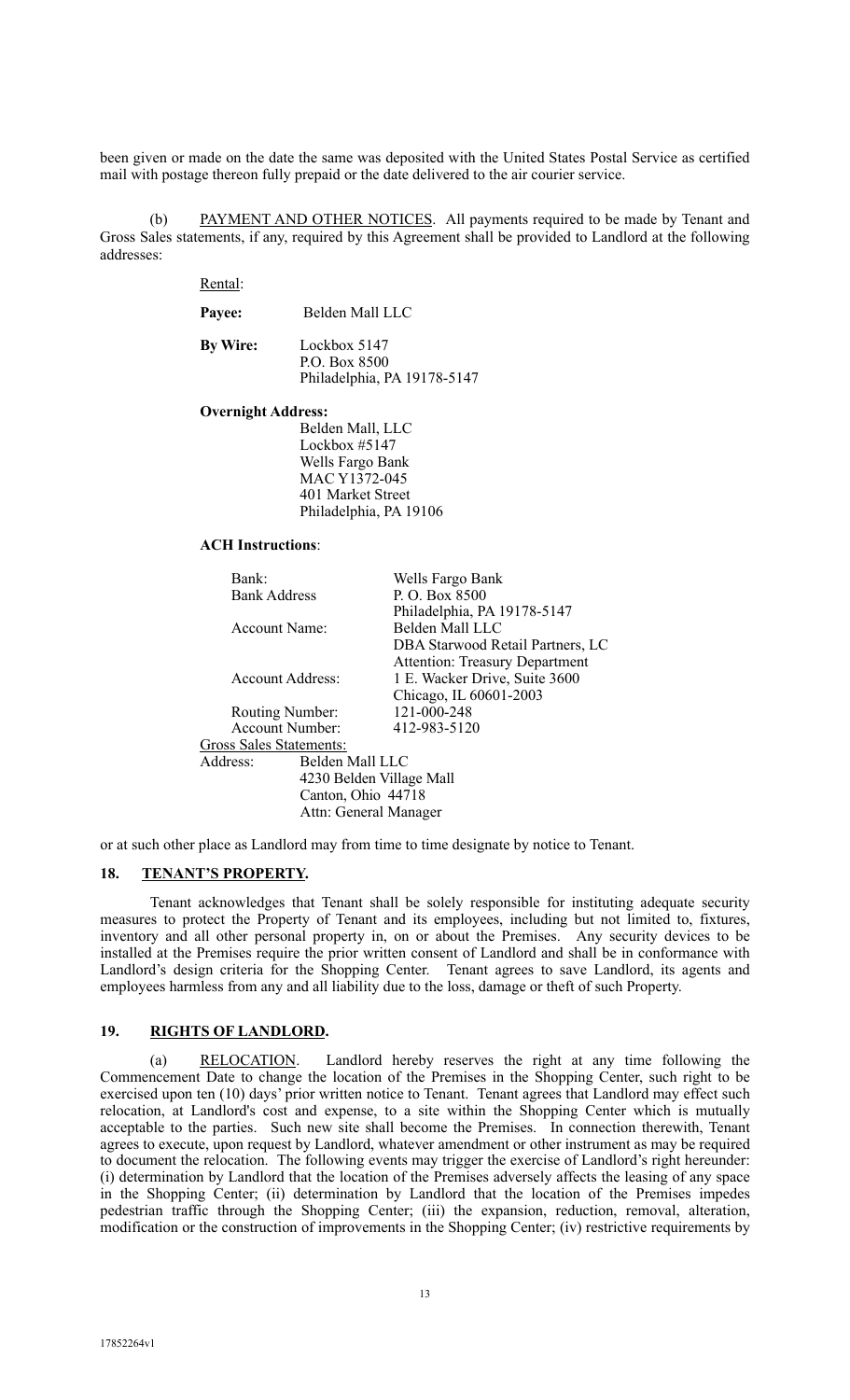local codes or Landlord's insurance carrier; or (v) violation of any exclusive or other agreement between Landlord and any large user or other occupant of the Shopping Center.

(b) TERMINATION. If Landlord, in its sole judgment, determines that it is necessary for Landlord to obtain possession of the Premises, Landlord, upon one hundred eighty (180) days' prior notice in writing to Tenant, may terminate this Agreement.

### **20. SURRENDER OF PREMISES; HOLDING OVER.**

 (a) If Landlord so directs upon the expiration or earlier termination of this Agreement, Tenant shall remove the kiosk structure and all other fixtures and improvements from the Premises, cap off all utilities serving the Premises, and restore the flooring to match the surrounding common areas in the Shopping Center. Further, Tenant shall remove its trade fixtures; equipment and other Property installed by Tenant, and surrender the Premises to Landlord in substantially as good condition as when received, ordinary wear and tear excepted. If Tenant shall fail to remove any of its Property, Landlord may, at Landlord's option, retain either any or all of the Property, and title thereto shall thereupon vest in Landlord without compensation to Tenant, or remove all or any portion of the Property from the Premises and dispose of the Property in any manner, without compensation to Tenant. In such event, Tenant shall, upon demand, pay to Landlord for the repair of any damage to the Shopping Center common areas resulting from or caused by such removal. The obligations contained herein shall survive the expiration or earlier termination of this Agreement.

 (b) Tenant shall not be permitted to hold over after the expiration or earlier termination of the Term without the prior written consent of Landlord, in Landlord's sole discretion. Any such holding over with Landlord's consent shall be considered a month-to-month tenancy, pursuant to the terms of this Agreement at one-twelfth (1/12th) of an amount equal to twice the Minimum Annual Rental payable for the last lease year of the Term, together with all Additional Rent payable under this Agreement. Any such holding over without Landlord's consent shall be considered a material default which shall entitle Landlord to all remedies set forth in this Agreement or by law. Tenant shall indemnify, defend and hold Landlord harmless from and against any and all loss, claims, demands, liabilities, damages (including, without limitation, consequential damages), costs and/or expenses (including, without limitation, attorneys' fees and expenses) resulting from any failure by Tenant to surrender the Premises in the manner and condition required by this Agreement upon the expiration of the Term or earlier termination of this Agreement, including, without limitation, any claims made by any proposed new tenant founded upon such failure.

### **21. RULES AND REGULATIONS.**

 Tenant agrees to comply with and observe all rules and regulations established by Landlord from time to time, provided the same shall apply uniformly to all tenants of the Shopping Center's common areas. Tenant's failure to keep and observe said rules and regulations shall constitute a breach of the terms of this Agreement in the same manner as if the rules and regulations were contained herein as covenants. In the case of any conflict between said rules and regulations and this Agreement, this Agreement shall be controlling.

### **22. INTEREST ON PAST DUE OBLIGATIONS.**

 Any amount due from Tenant to Landlord hereunder which is not paid when due (including, without limitation, amounts due as reimbursement to Landlord for costs incurred by Landlord in performing obligations of Tenant hereunder upon Tenant's failure to so perform) shall bear interest at the lesser of (a) the "Prime Rate" as published in Wall Street Journal plus three percent (3%); or (b) the highest rate then allowed under the usury laws of the state where the Shopping Center is located from the date due until paid, unless otherwise specifically provided herein, but the payment of such interest shall not excuse or cure any default by Tenant under this Agreement.

# **23. ATTORNEY FEES.**

 If at any time after the date that this Lease has been executed by Landlord and Tenant, either Landlord or Tenant institutes any action or proceeding against the other relating to the provisions of this Lease or any default hereunder, the nonprevailing party in such action or proceeding shall reimburse the prevailing party for the reasonable expenses of attorneys' fees and all costs and disbursements incurred therein by the prevailing party, including, without limitation, any such fees, costs or disbursements incurred on any appeal from such action or proceeding. Subject to the provisions of local law, the prevailing party shall recover all such fees, costs or disbursements as costs taxable by the court or arbiter in the action or proceeding itself without the necessity for a crossaction by the prevailing party.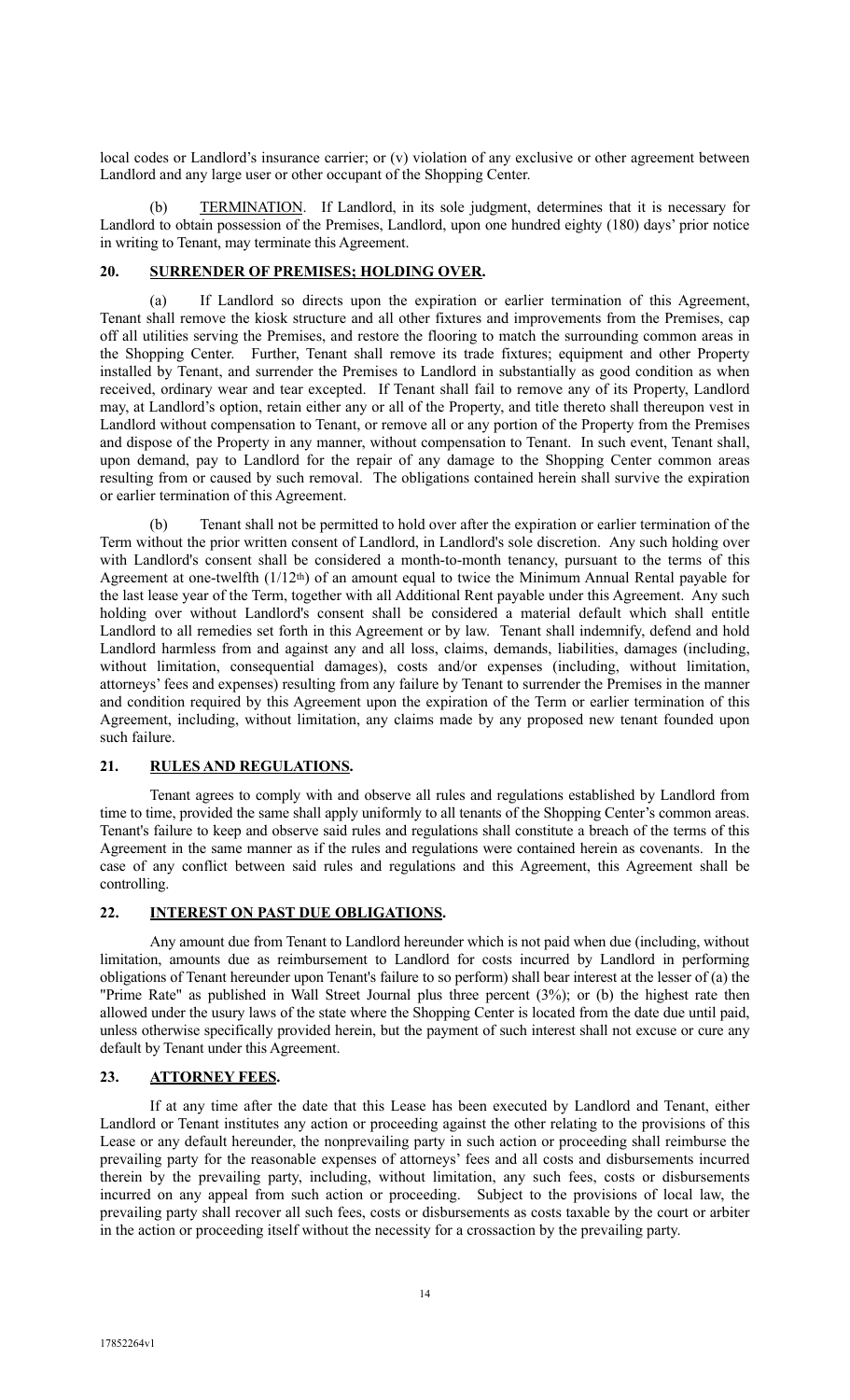If Tenant shall have disputed any payment obligation or other obligation of Tenant under this Lease in good faith, and Tenant shall subsequently prevail in such dispute as determined by a court of competent jurisdiction or settlement of the parties, then, in such event, no attorneys' fees shall be payable to Landlord under this Section 23.

### **24. SECURITY DEPOSIT.**

Concurrent with Tenant's execution and delivery of this Agreement, Tenant shall pay a Security Deposit to Landlord in the amount of \$\_\_\_\_\_\_\_\_\_\_\_\_\_\_ to secure Tenant's performance of each and every term, covenant, and/or condition to be performed by Tenant under this Agreement. Landlord shall have the right, at its option, to apply all or part of the Security Deposit toward the payment of the amounts required to remedy any default of Tenant in the payment of Rental or in the performance of any other term, covenant or condition contained herein. Tenant shall, within ten (10) days after notice from Landlord, deposit additional money with Landlord sufficient to restore the Security Deposit to the full amount originally paid. Any failure by Tenant to restore any such deficiency shall constitute a material default of this Agreement. The existence of the Security Deposit shall not affect the right of Landlord in the event of any such nonpayment or failure to perform, nor shall the same in any way limit Tenant's responsibility therefor, and shall not preclude or extinguish any other right or remedy to which Landlord may be entitled. If Tenant fully and faithfully complies with all the terms, provisions, covenants and conditions of this Agreement, the Security Deposit (or any balance thereof) shall be returned to Tenant, without interest, after the termination of this Agreement and after the removal of Tenant and surrender of possession of the Premises to Landlord in the condition required by this Agreement.

 If Landlord transfers its interest under this Agreement, Landlord may assign the Security Deposit to the new landlord and thereafter Landlord shall have no further liability for the return of the Security Deposit, and Tenant agrees to look solely to the new landlord for the return of the Security Deposit. The provisions of the preceding sentence shall apply to every transfer or assignment of Landlord's interest under this Agreement. Tenant agrees that it will not assign or encumber or attempt to assign or encumber the monies deposited as security and that Landlord, its successors and assigns, may return the Security Deposit to the original Tenant and shall be relieved of any liability thereto, regardless of one or more assignments of the Agreement or any such actual or attempted assignment or encumbrances of the monies held as the Security Deposit.

# **25. MISCELLANEOUS.**

 (a) WAIVER; ELECTION OF REMEDIES. One or more waivers of any covenant or condition by Landlord shall not be construed as a waiver of a subsequent breach of the same covenant or condition, and the consent or approval by Landlord to or of any act by Tenant requiring Landlord's consent or approval shall not be deemed to render unnecessary Landlord's consent or approval to or of any subsequent similar act by Tenant. No breach by Tenant of a covenant or condition of this Agreement shall be deemed to have been waived by Landlord unless such waiver is in writing signed by Landlord. The rights and remedies of Landlord under this Agreement or under any specific Section, subsection or clause hereof shall be cumulative and in addition to any and all other rights and remedies which Landlord has or may have elsewhere under this Agreement or at law or equity, whether or not such Section, subsection or clause expressly so states.

LANDLORD'S RIGHT TO PERFORM. Landlord reserves the right, at any time and in its sole discretion, to add or remove buildings, structures or common areas; change the number and location of buildings and structures; change the name of the Shopping Center; change the address or designation of the Premises or the building of which the Premises are a part; provide subterranean or multiple level parking decks; convert common areas into leasable areas or construct temporary or permanent buildings or improvements in the common areas; change the location or character of or make alterations in or additions to the common areas and otherwise alter, repair or reconstruct the common areas or change the use thereof; and/or expand the size of the Shopping Center; provided, however, that no such changes shall deny reasonable ingress to or egress from the Premises.

 (c) BROKER'S COMMISSION. Tenant represents and warrants to Landlord that there are and shall be no claims for brokerage commissions or finder's fees in connection with this Agreement, and each party agrees to indemnify the other and hold it harmless from all liabilities arising from any claim for brokerage commissions and finder's fees in connection with this Agreement. Such agreement shall survive the termination of this Agreement.

 (d) RECORDING. Tenant shall not record this Agreement or any short form or memorandum of this Agreement. Tenant, upon the request of Landlord's ground lessor(s), mortgagee(s)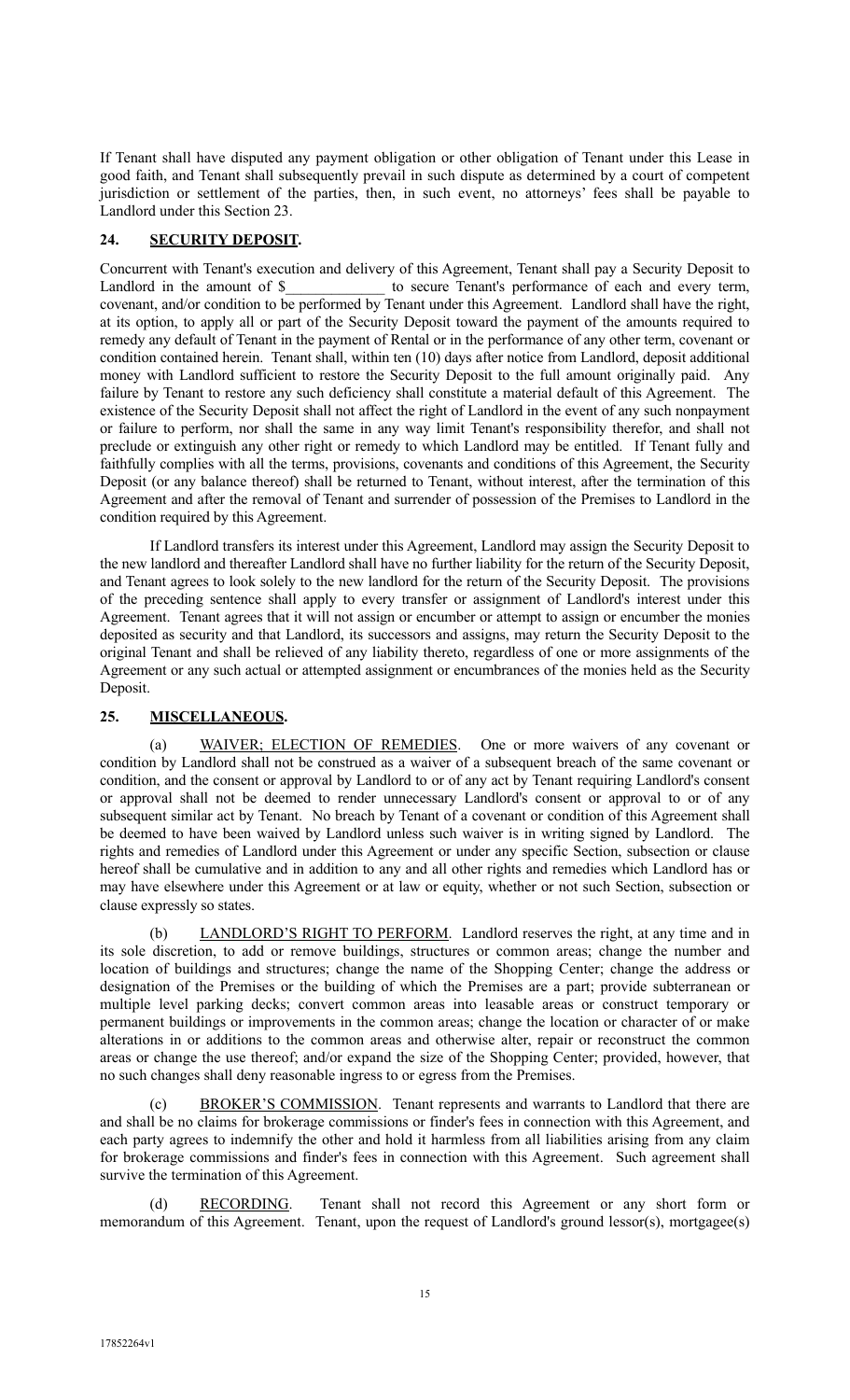or beneficiary(ies) under deed(s) of trust, shall execute and acknowledge a short form or memorandum of this Agreement for recording purposes.

LIABILITY OF LANDLORD. If Landlord shall fail to perform any covenant, term or condition of this Agreement upon Landlord's part to be performed, and if as a consequence of such default Tenant shall recover a money judgment against Landlord, such judgment shall be satisfied only out of the proceeds of sale received upon execution of such judgment and levied thereon against the right, title and interest of Landlord in the Shopping Center and out of rents or other income from such property receivable by Landlord, or out of the consideration received by Landlord from the sale or other disposition of all or any part of Landlord's right, title and interest in the Shopping Center subject, nevertheless to the rights of Landlord's mortgagee, and neither Landlord nor any of the partners comprising the partnership which may be the Landlord herein shall be liable for any deficiency.

 (f) ACCORD AND SATISFACTION. Payment by Tenant or receipt by Landlord of a lesser amount than the Rental or other charges herein stipulated shall be deemed to be on account of the earliest Rental or other charges due from Tenant to Landlord. No endorsements or statement on any check or any letter accompanying any check or payment as Rental or other charges shall be deemed an accord and satisfaction, and Landlord shall accept such check or payment without prejudice to Landlord's right to recover the balance of any and all Rental or other charges due from Tenant to Landlord or to pursue any other remedy provided in this Agreement or by law.

 (g) GOVERNING LAW. This Agreement shall be governed by and construed in accordance with laws of the state where the Premises is situated.

 (h) CERTAIN RULES OF CONSTRUCTION. Time is of the essence in Tenant's performance of this Agreement. Notwithstanding the fact that certain references elsewhere in this Agreement to acts required to be performed by Tenant hereunder, or to breaches or defaults of this Agreement by Tenant, omit to state that such acts shall be performed at Tenant's sole cost and expense, or omit to state that such breaches or defaults by Tenant are material, unless the context clearly implies to the contrary, each and every act to be performed or obligation to be fulfilled by Tenant pursuant to this Agreement shall be performed or fulfilled at Tenant's sole cost and expense, and all breaches or defaults by Tenant hereunder shall be deemed material.

 (i) CONFIDENTIALITY. Any and all information contained in this Agreement or provided to or by Tenant and/or Landlord by reason of the covenants and conditions of this Agreement shall remain confidential between Landlord and Tenant and shall not be divulged to third parties; provided, however Landlord shall be permitted to divulge the contents of statements and reports derived and received in connection with the provisions of this Agreement in connection with any contemplated sales, transfers, assignments, encumbrances or financing arrangements of Landlord's interest in the Shopping Center or in connection with any administrative or judicial proceedings in which Landlord is involved where Landlord may be required to divulge such information.

# (j) WAIVER OF TRIAL BY JURY. Intentionally deleted.

REAL ESTATE INVESTMENT TRUST. If the ownership of the Shopping Center is in a Real Estate Investment Trust, then Landlord and Tenant agree that Minimum Annual Rental, Percentage Rental and all Additional Rent paid to Landlord under this Agreement (collectively referred to in this Section as "Rent") shall qualify as "rents from real property" within the meaning of Section 856(d) of the Internal Revenue Code of 1986, as amended (the "Code") and the U.S. Department of Treasury Regulations promulgated thereunder (the "Regulations"). Should the Code or the Regulations, or Regulations promulgated thereunder (the "Regulations"). interpretations thereof by the Internal Revenue Service contained in Revenue Rulings, be changed so that any Rent no longer qualifies as "rent from real property" for the purposes of Section 856(d) of the Code and the Regulations promulgated thereunder, other than by reason of the application of Section 856(d)(2) (B) or 856(d)(5) of the Code or the Regulations relating thereto, such Rent shall be adjusted so that it will so qualify; provided, however, that any adjustments required pursuant to this Section shall be made so as to produce the equivalent (in economic terms) Rent as payable prior to such adjustment.

# **26. ENTIRE AGREEMENT.**

All exhibits attached to this Agreement are hereby made a part of this Agreement, with full force and effect as if set forth herein. This Agreement supersedes all prior agreements between the parties and sets forth all the covenants, promises, agreements and conditions, and understandings between Landlord and Tenant concerning the Premises and there are no actual or implied covenants, promises, agreements, conditions or understandings, either oral or written, between them other than as are set forth herein and none thereof shall be used to interpret, construe, supplement or contradict this Agreement. Landlord has made no representations or warranties regarding the profitability of the Premises or the Shopping Center, and Tenant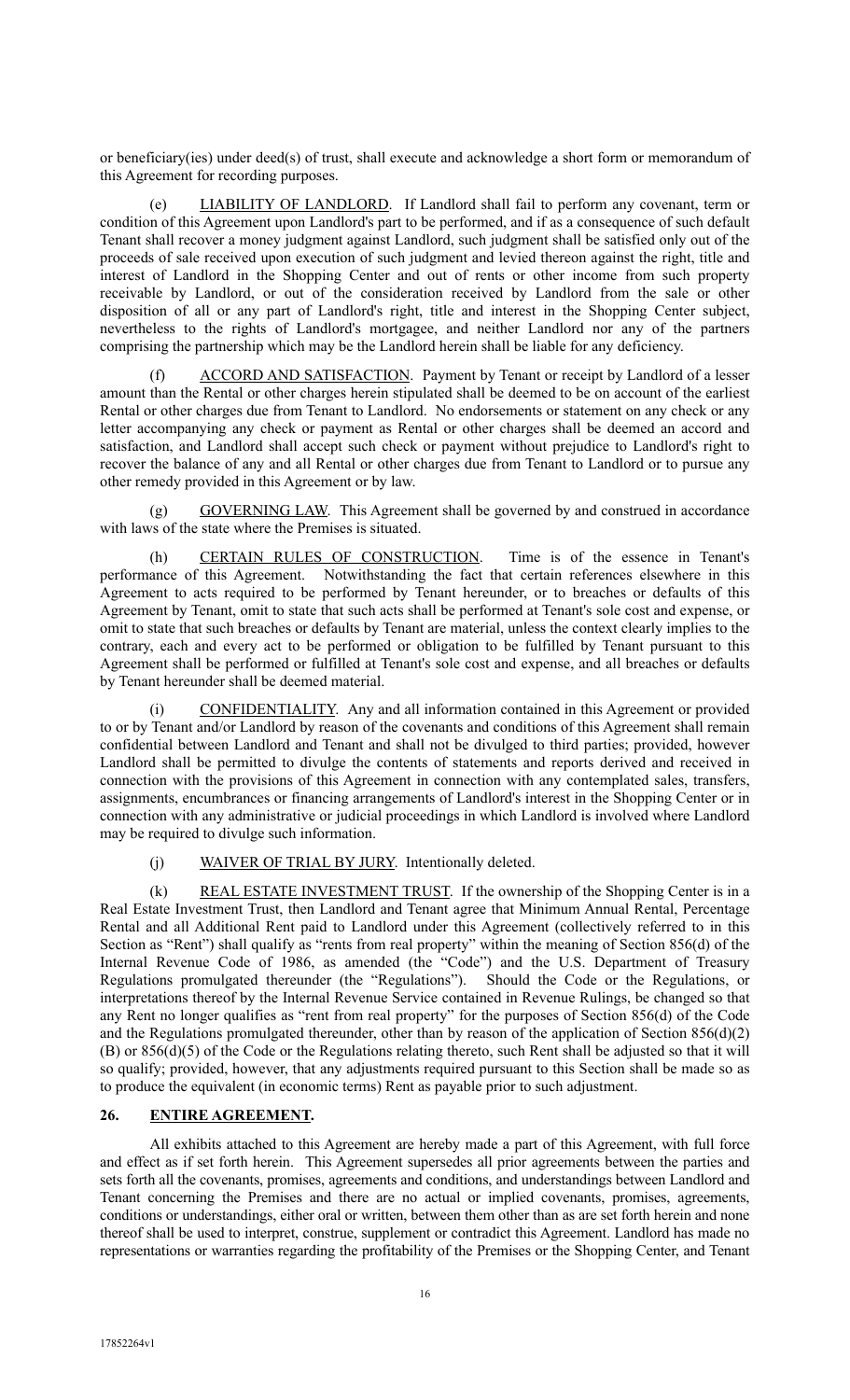has not entered into this Agreement in reliance on any such representations, warranties or financial projections prepared or furnished to Tenant by Landlord. Although the printed provisions of this Agreement were drawn by Landlord, the parties hereto agree that this circumstance alone shall not create any presumption, canon of construction or implication favoring the position of either Landlord or Tenant. The parties agree that any deletion of language from this Agreement prior to its mutual execution by Landlord and Tenant shall not be construed to have any particular meaning or to raise any presumption, canon of construction or implication, including, without limitation, any implication that the parties intended thereby to state the converse, obverse or opposite of the deleted language. No alteration, amendment, change or addition to this Agreement shall be binding upon Landlord or Tenant unless reduced to writing and signed by each party.

# [SIGNATURES ON FOLLOWING PAGE]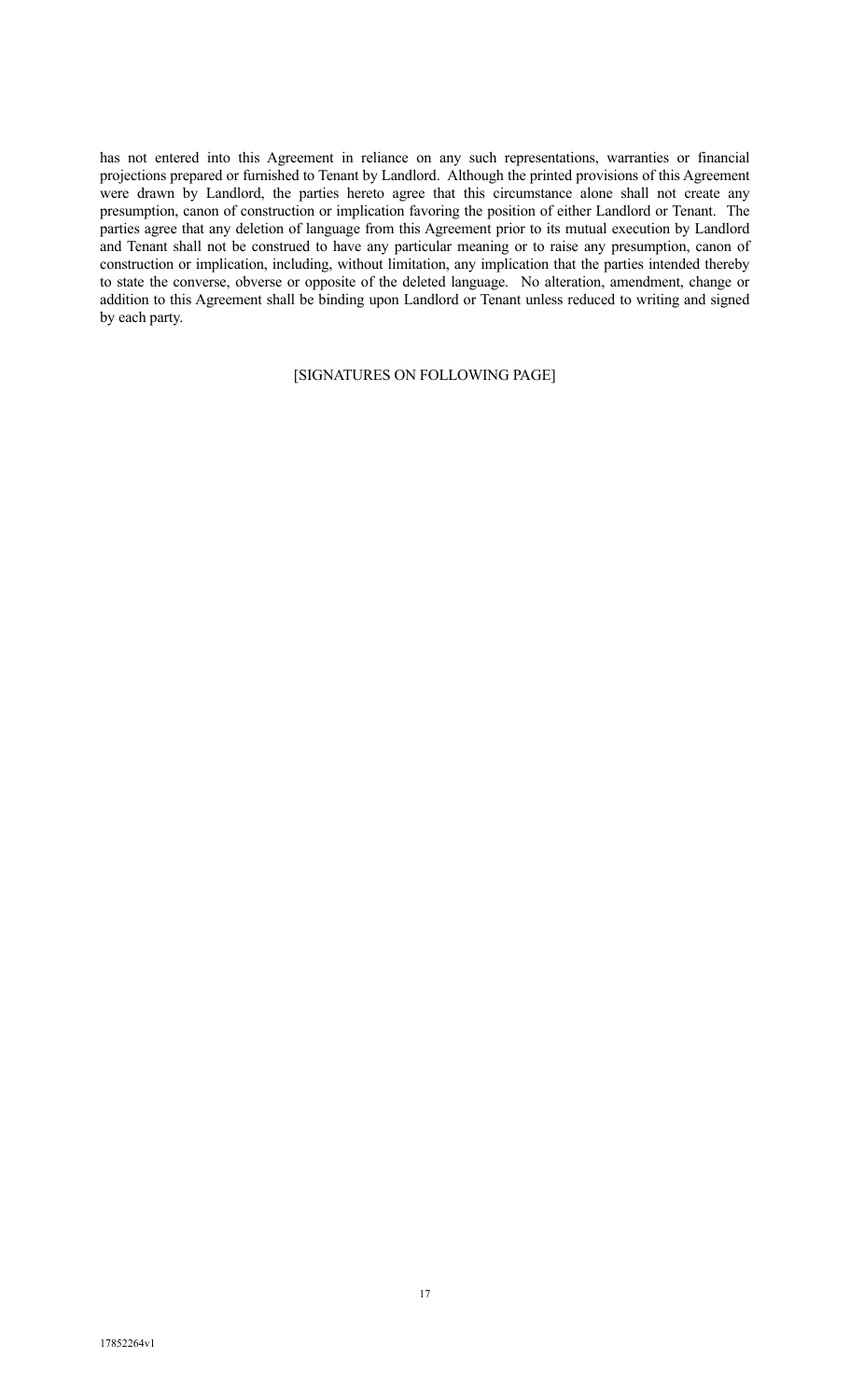IN WITNESS WHEREOF, Landlord and Tenant have executed this Agreement the day and year first above written.

### **BELDEN MALL LLC**

| Printed Name: |  |
|---------------|--|
| Title:        |  |

State of :

County of :

I, the undersigned Notary Public in and for said County in said State, hereby certify that \_\_\_\_\_\_\_\_\_\_\_\_\_\_\_\_\_\_\_\_, the \_\_\_\_\_\_\_\_\_\_\_\_\_\_\_\_\_\_\_\_ of BELDEN MALL LLC, a Delaware limited liability company, is signed to the foregoing instrument and who is known to me, acknowledged before me on this day that, being informed of the contents of such instrument, (s)he, as such officer and with full authority, executed the same voluntarily for and as the act of said limited liability company. No oath or affirmation was given.

Given under my hand this the  $\qquad \qquad$  day of  $\qquad \qquad$  20.

Notary Public My Commission Expires:

**TENANT:** 

| By:           |  |
|---------------|--|
| Printed Name: |  |
| Title:        |  |

State of Ohio :

County of :

I, the undersigned Notary Public in and for said County in said State, hereby certify that  $\alpha$ , the  $\alpha$  of  $\alpha$ 

**Example 2.1** is signed to the foregoing instrument and who is known to me, acknowledged before me on this day that, being informed of the contents of such instrument, (s)he, as such officer and with full authority, executed the same voluntarily for and as the act of said limited liability company. No oath or affirmation was given.

Given under my hand this the  $\_\_\_\_\$  day of  $\_\_\_\_\_\_\_\_\_\_$  20 $\_\_\_\_\_\_\$ .

Notary Public My Commission Expires: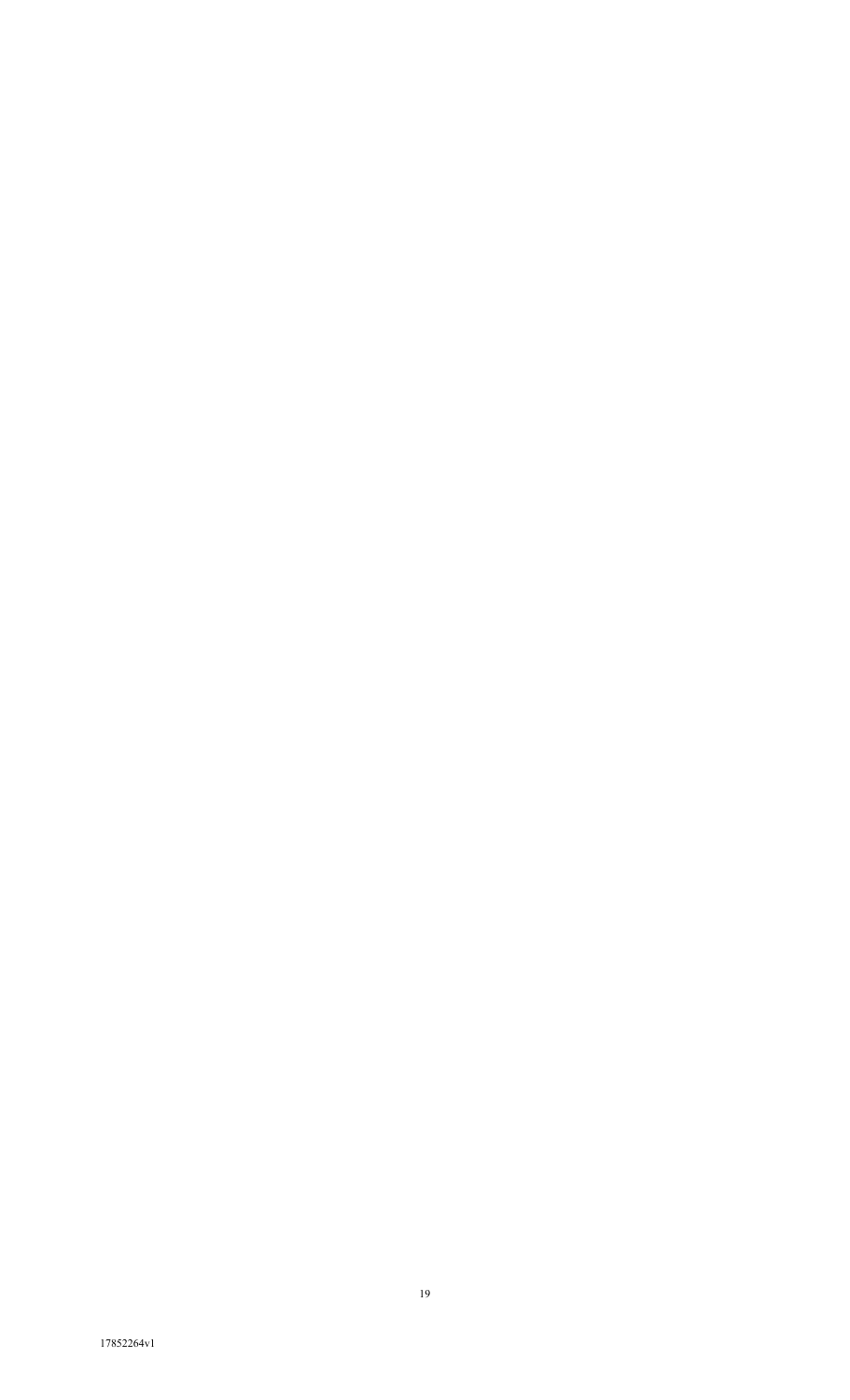# **EXHIBIT A-1 [Site Plan]**

# **EXHIBIT A-2 [LOD]**

1

**To be attached to final lease; sent as separate .pdf files with this lease**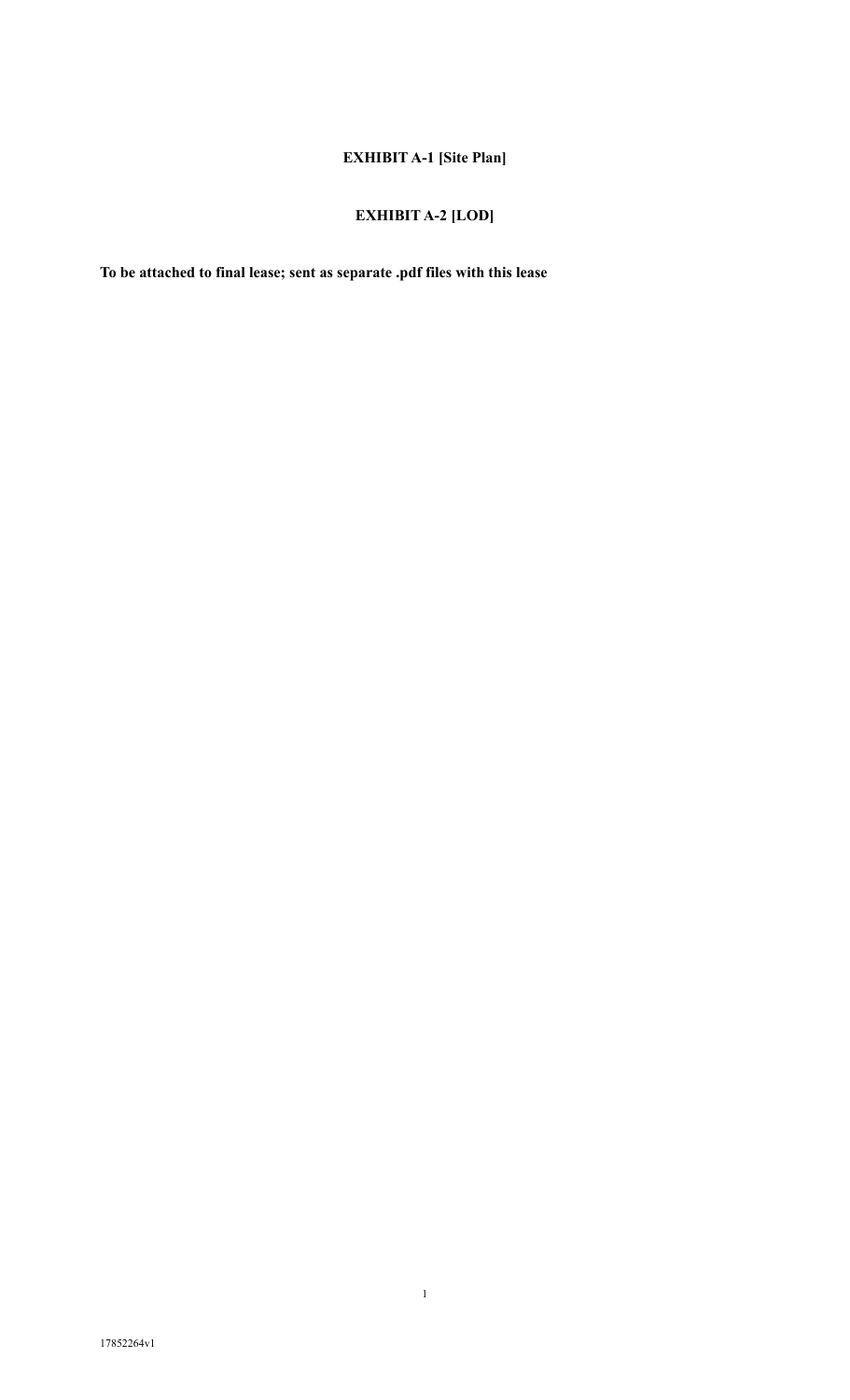### **EXHIBIT B**

### **DESIGN AND CONSTRUCTION OF THE**

#### **BUILDING AND THE PREMISES**

This Exhibit B is part of the lease (the "Lease") between Landlord and Tenant.

### I. DEFINITIONS

- A. The term "Landlord's Work" shall mean Landlord's total responsibilities (or any portion thereof) for the construction and improvement of the Shopping Center building ("building") and the Premises. The cost of Landlord's Work shall be borne as set forth under Article III and Article IV of this Exhibit B. Landlord's Work shall be of a design, type, size, location, elevation and quantity as may be selected by Landlord. Any item of work required to complete the Premises which is not hereinafter specifically made the responsibility of Landlord, shall be considered to be a part of Tenant's Work.
- B. The term "Tenant's Work" shall mean Tenant's total responsibilities (or any portion thereof) for the construction and improvement of the Premises. Tenant's Work shall be performed at Tenant's sole cost and expense, subject to Landlord's prior written approval. Tenant's Work shall include, but not be limited to, all work necessary and/or required to complete the Premises, except those items of work specifically set forth as Landlord's Work.
- C. The term "leasehold improvements" shall mean all of Tenant's work described and performed pursuant to this Exhibit B for the purpose of the Lease (except for removable trade fixtures, merchandise, and items of personal property).

### II. GENERAL REQUIREMENTS AND PROVISIONS

A. Tenant's Work shall be subject to Landlord's prior approval and shall be designed and constructed to comply with the requirements set forth in the most current edition of Landlord's criteria for the Shopping Center (the "Tenant Criteria Manual"). All details and information contained in the Tenant Criteria Manual, whether appearing on Tenant's plans or not, shall be considered a part of Tenant's plans and construction requirements. By this reference, the Tenant Criteria Manual is incorporated herein and made a part of this Lease. This Exhibit B and the Tenant Criteria Manual are hereinafter collectively referred to as "Tenant's Construction Requirements".

 B. The design and construction of Tenant's Work must comply with the following requirements:

- 1. This Exhibit B;
- 2. The Tenant Criteria Manual;
- 3. Tenant's Final Working Drawings, as approved by Landlord;
- 4. All applicable laws, ordinances, codes, regulations and the requirements of all jurisdictional authorities; and
- 5. All applicable standards of the American Insurance Association, the National Electrical Code (latest edition), the American Society of Heating, Refrigeration and Air Conditioning Engineer's Guide (latest edition), Landlord's insurance carrier, the local building regulations and all local authorities having jurisdiction.

In the event of a conflict between any of the above-referenced items, the most stringent requirement shall govern each increment of Tenant's Work.

- C. Tenant's Work shall be performed in a first-class and workmanlike manner, and shall be in good and usable condition on the date of completion thereof. All materials used in Tenant's construction of the Premises and installations made by Tenant as a part of Tenant's Work shall be of new, commercial grade and first-class quality.
- D. After Tenant's initial construction of the Premises, any and all elective remodeling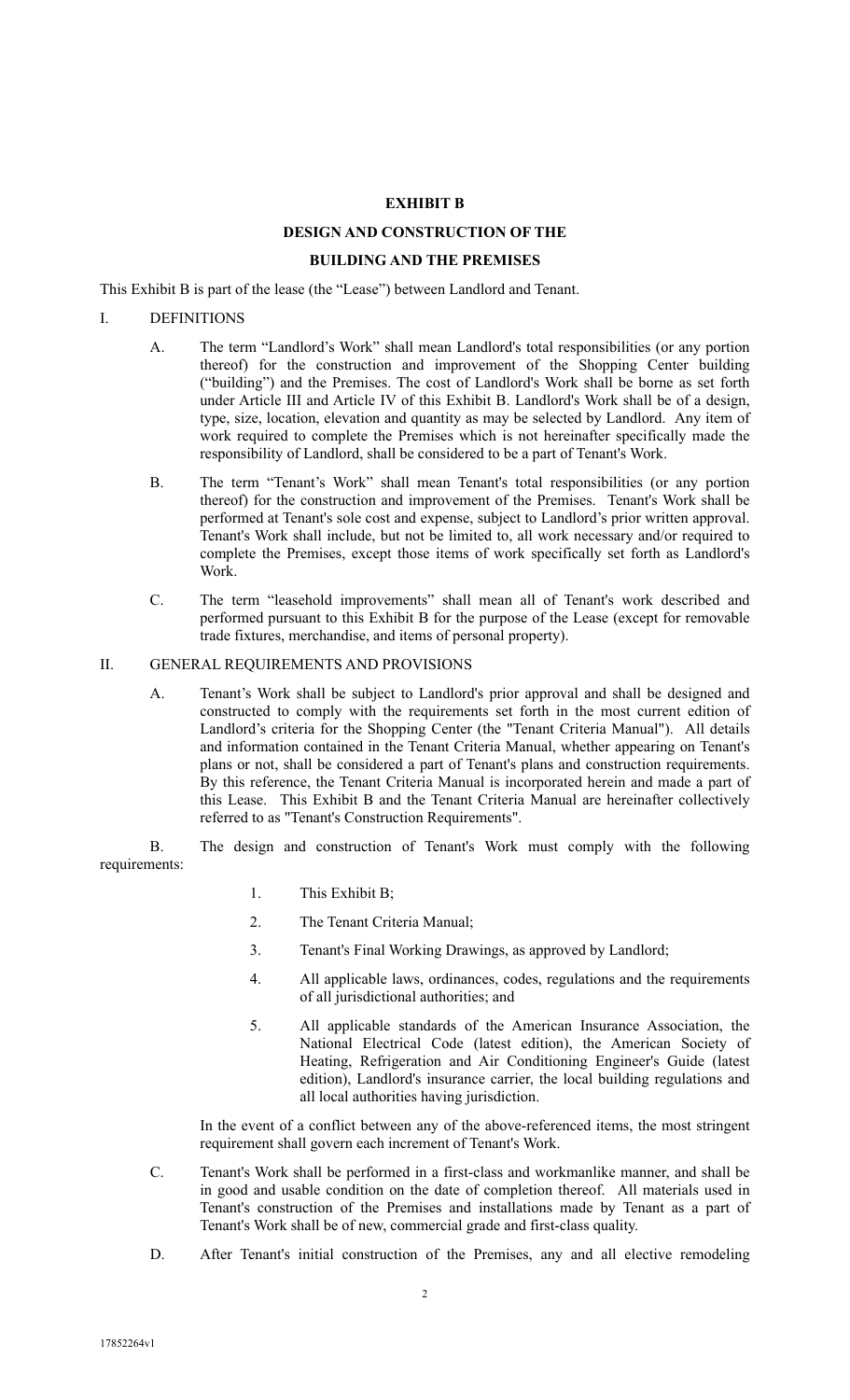proposed by Tenant or any and all remodeling required of Tenant by Landlord under the applicable provisions of this Lease shall be performed in accordance with all requirements set forth in this Exhibit B and the most current edition of the Tenant Criteria Manual.

### III. LANDLORD'S WORK AT LANDLORD'S EXPENSE

- A. Landlord's Work to be performed or provided at Landlord's sole cost and expense shall be limited to the following:
	- 1. A basic building structure, with finished Common Areas, to Landlord specifications.
	- 2. Any building frontage above the storefront lines, and, where required in Landlord's sole determination, building frontage vertical neutral strips centered upon the lease lines of the Premises.
	- 3. Common use service corridors, located as required by code or as selected by Landlord, with such corridor walls finished on the corridor side only.
	- 4. All building finishes outside of the Premises which are not specifically made the responsibility of Tenant or another occupant of the Shopping Center.
	- 5. A main electrical service distribution system of a type and capacity set forth in the Tenant Criteria Manual and consisting of the following facilities:
		- a. A remote electrical service area outside the Premises;
		- b. Main electrical service distribution equipment within the remote electrical service area, from which Tenant's main electrical service will be available.
		- c. Electrical service conduit stubbed to the Premises from the applicable remote electrical service area, from which Tenant's main electrical service will be available
	- 6. A main telephone service terminal board located outside the Premises, from which Tenant's main telephone service shall be available.
	- 7. A domestic water service main for the Premises, from which Tenant's domestic water service shall be available.
	- 8. A sanitary sewer service main for the Premises, from which Tenant's sanitary sewer service shall be available.
	- 9. A fire sprinkler service main, or branch line, for the Premises, from which Tenant's fire sprinkler service shall be available.
	- 10. For Food Court Tenants a grease waste sewer service main for the Premises, from which Tenant's grease waste sewer service shall be available.
	- 11. For Food Court Tenants, gas service shall be available at a remote manifold location outside of the Premises.
	- 12. A central fire alarm system for Tenant's individual interface connection. Any tenant whose premises are greater than 20,000 square feet of Floor Area must install a dedicated alarm system for those premises or as required by local jurisdictional authorities.
	- 13. The installation of metal studs to separate the Premises from the adjoining stores and/or Common Areas. Such studs shall extend from the mall finished floor elevation to elevations as required by local jurisdictional authorities.
- B. Landlord may provide additional items of construction or utility services for the Premises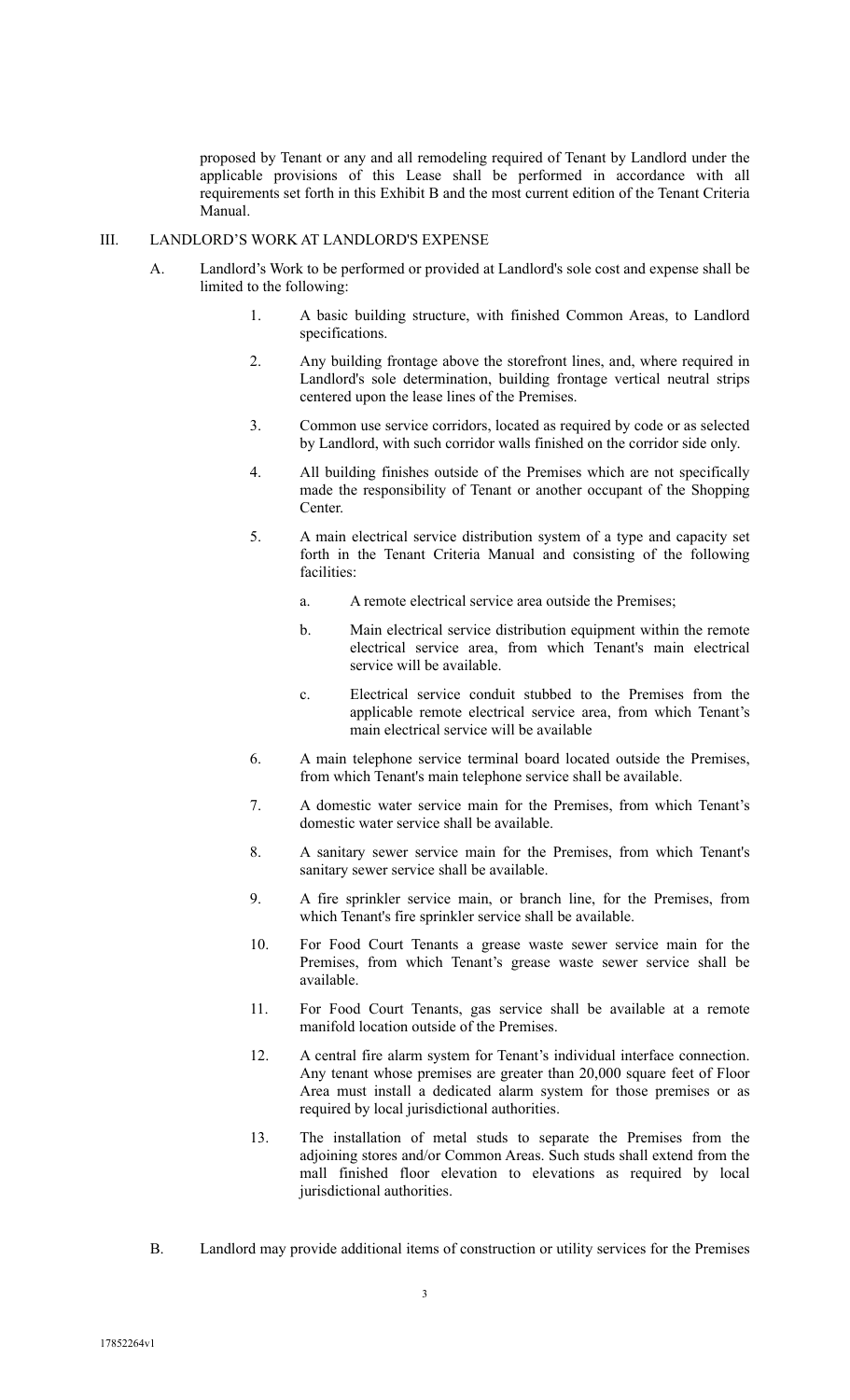as a part of Landlord's Work. If applicable, such additional items of construction or utility services shall be provided in accordance with the provisions of the Tenant Criteria Manual.

# IV. LANDLORD'S WORK AT TENANT'S EXPENSE

- A. The following items of Landlord's Work, if performed and/or provided, will be at Tenant's sole cost and expense and shall include but not necessarily be limited to the following:
	- 1. Temporary electrical power for Tenant's use during all or part of the construction of the Premises.
	- 2. The installation of a temporary construction barricade (including Landlord's graphics program) along the storefront lease line of the Premises.
	- 3. Trash containers for use by Tenant or Tenant's General Contractor during all or part of Tenant's construction of Premises.
	- 4. Temporary Toilet facilities for use by Tenant's General Contractor and construction personnel during construction or the Premises.

Tenant shall reimburse Landlord for the cost of the above items of work and/or services. Tenant shall be billed at a rate equal to the actual cost of said construction plus a 15% administration fee. Such amount shall be due and payable by Tenant to Landlord upon receipt of Landlord's invoice therefor.

- B. Landlord may provide items of construction, work or services for the Premises as a part of Landlord's Work at Tenant's Expense. If applicable, such additional items of Landlord's Work at Tenant's Expense shall be provided in accordance with the provisions of the Tenant Criteria Manual.
- C. Tenant's plans and specifications must be designed to accommodate and provide access to any ducts, pipes, or conduits installed within the Premises that serve the Shopping Center or any part thereof, including, but not limited to, the premises of any occupant. If there is a conflict and relocation of any mechanical or electrical component is necessary, Tenant must submit to Landlord for approval, all plans, details and specifications required by Landlord for such relocation. If approved, the complete relocation shall be performed as directed by Landlord, and at Tenant's sole cost and expense.

# V. TENANT'S WORK

- A. Tenant's Work shall include, but not necessarily be limited to, the following:
	- 1. Tenant shall perform any and all demolition work required to return the Premises to a shell condition. Such work shall include, but not be limited to, the removal of existing ceiling structures, finish materials, storefront, light fixtures, partitions (excluding demising partitions) and any plumbing, mechanical or electrical installations that will not be reused to serve the Premises. No existing plumbing, mechanical or electrical systems or system components shall be abandoned in place without Landlord's prior written approval. Tenant will be required to submit demolition plans for Landlord's review and approval. All items of existing construction which Tenant may wish to reuse, modify or abandon shall be subject to Landlord's prior written approval.
	- 2. Tenant shall be responsible to provide, finish and level any concrete floor slab(s) within the Premises, as may be required to accept Tenant's finished floor material and eliminate any tripping hazards. Where floor slab elevations within the Premises are above or below Common Area floor elevations, Tenant shall provide the necessary transitions at storefront areas and rear service door areas to make the floor of the Premises even with any adjoining floor elevation.
	- 3. Installation of a finished floor in all sales areas and all storage areas within the Premises visible to the public. Exposed finished concrete slab floors, vinyl tile or similar materials shall not be deemed to be a "finished floor" in any of the areas referenced above and therefore are not acceptable. As may be required by Landlord, in the area between Tenant's storefront lease line to the store's closure line, Tenant shall match the Shopping Center finished floor material.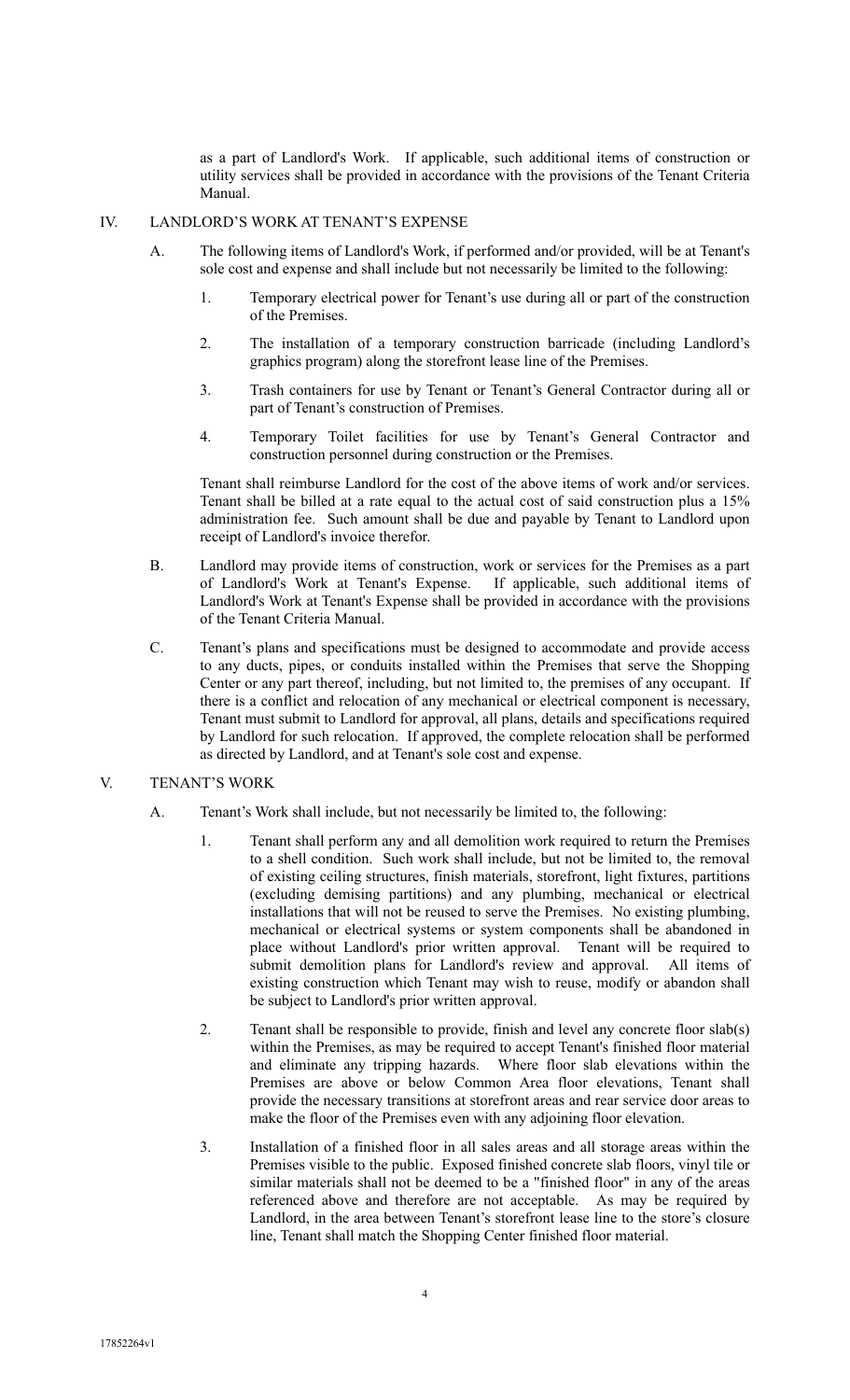- 4. Installation of a finished ceiling throughout the Premises (or as may otherwise be approved by Landlord and all jurisdictional authorities).
- 5. Installation of fire rated partitioning and/or enclosures throughout the Premises as may be required by Landlord, all governing codes and all jurisdictional authorities.
- 6. Installation of interior partitioning throughout the Premises, as may be required to complete the Premises.
- 7. Installation of all construction and finish materials throughout the Premises and the storefront of the Premises which are not specifically made the responsibility of Landlord. Such material installations shall include, but not be limited to, all wall coverings, floor coverings, ceiling materials and Tenant's storefront construction.
- 8. Where required by any applicable codes, ordinances or jurisdictional authorities, Tenant shall provide a trash storage room of adequate capacity and fire rating; or, if such a room is not required, Tenant shall provide a designated area within the Premises which is adequate, in Landlord's judgment, to store Tenant's trash.
- 9. Tenant shall construct, where applicable, a recessed doorway to provide access from the Premises to a service area or egress corridor.
- 10. Installation of all interior doors and associated hardware as may be required to complete the Premises. Such doors and hardware shall comply with all required fire ratings, where applicable.
- 11. Installation of all furniture, fixtures, cabinetwork, shelving, personal property and equipment as may be required to complete the Premises.
- 12. Tenant shall ensure that all roof and slab penetrations made as a part of Tenant's Work are properly sealed and remain watertight to prevent possible damage. Failure to do so shall be at the sole risk and expense of Tenant in the event damage occurs.
- 13. Tenant must install a waterproof membrane to waterproof all floor/slab and slab penetrations in all lavatories, kitchens and similar water prone areas where water is used for food preparation or cleaning. Perimeter walls of such areas must be waterproofed to a point of no less than four inches (4") above the slab. In addition, Tenant must slope floor surfaces to prevent the passage of water, waste and other liquids out of such areas.
- 14. Installation of thermal and acoustical insulation within the Premises as required to comply with the following provisions:
	- a. Installation of thermal insulation shall meet with the requirements of all governing codes and jurisdictional authorities, as may be required to complete the Premises for Tenant's occupancy.
	- b. Installation of acoustical insulation or sound dampening material shall meet with the requirements of all governing codes and Landlord's criteria. At a minimum, Tenant shall install sufficient acoustical insulation to prevent the transmission of any sound or noise in excess of 40 decibels (db) from the Premises. Tenant agrees that the 40 db sound level may be verified by Landlord through the use of a portable sound level meter, and in the event Landlord determines that Tenant is transmitting sound or noise outside the Premises in excess of the 40 db level, Tenant will immediately resolve this condition in a manner approved by Landlord.
- 15. Mezzanines will not be permitted within Tenant's Premises without Landlord's prior written approval. Where permitted, mezzanines shall be designed and installed to be independent of the building structure and shall comply with the requirements of all governing codes.
- B. Design, fabrication and installation of Tenant's sign(s) shall be performed by Tenant as a part of Tenant's Work and shall comply with the following provisions: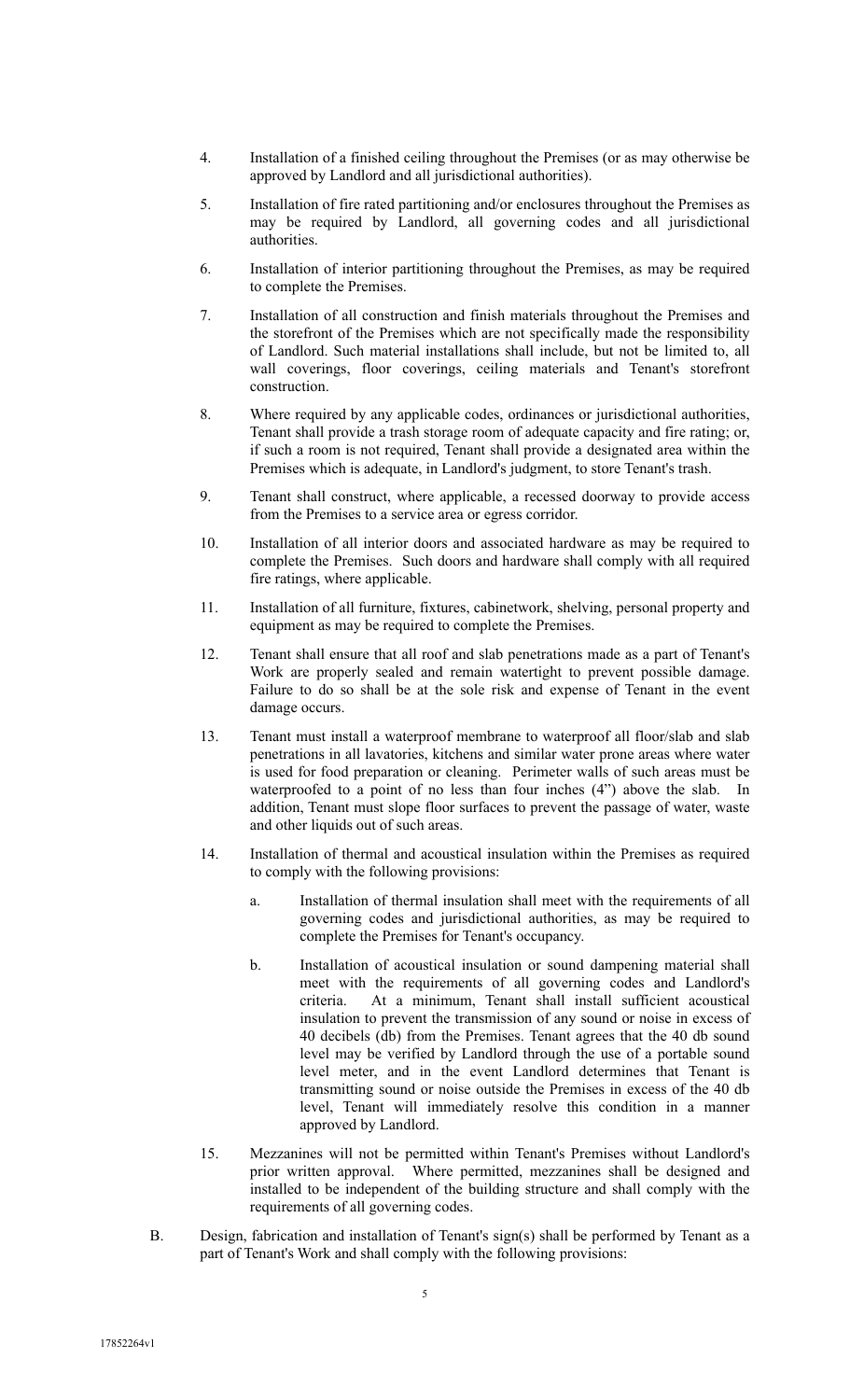- 1. Tenant's sign(s) shall be subject to the prior approval of Landlord, and where applicable, the prior approval of all jurisdictional authorities, Department Stores, and any other party that Landlord may deem appropriate.
- 2. Tenant shall submit all required plans, details and specifications necessary to obtain Landlord's approval for Tenant's sign(s), prior to fabrication and installation of the sign(s).
- 3. Tenant's sign(s) shall be designed and constructed to comply with the standard tenant sign criteria established by Landlord for the Shopping Center.
- C. Installation and completion of utility services for the Premises and connection to the utility facilities provided by Landlord shall be performed by Tenant as a part of Tenant's Work in accordance with the requirements set forth in the Tenant Criteria Manual and the following provisions:
	- 1. Tenant's main electrical service shall be of a type and capacity set forth in the Tenant Criteria Manual. If Tenant requires electrical service capacity in excess of that provided by Landlord, all costs of providing such increased service shall be paid by Tenant. Tenant shall:
		- a. Make application, where applicable, for metered electrical service to the Premises from the serving utility authority and comply with all utility authority requirements for such metered service, including the procurement and installation of all required meters, meter bases and current transformers, if applicable.
		- b. As may be required, provide all required electrical system installations within the remote electrical service area provided by Landlord in accordance with all applicable codes, ordinances and as specified in the Tenant Criteria Manual.
		- c. As may be required, provide all required conduit and conductor installations to complete Tenant's main electrical service to and within the Premises.
		- d. Provide all required electrical system installations within the Premises in accordance with all applicable codes, ordinances and as specified in the Tenant Criteria Manual.
	- 2. Tenant's telephone service will be available from the main terminal board located outside the Premises and provided by the serving telephone company. Tenant shall apply for telephone service and system wiring to and within the Premises as required by the serving telephone company and comply with all their requirements and regulations.
	- 3. Tenant shall install a fire/smoke detection system within the Premises. Such detection system shall include all required wiring, conduit, devices, equipment and controls, and shall comply with all system requirements set forth by Landlord and all jurisdictional authorities. Where applicable, Tenant shall use Fire-Life Safety contractor as specified by Landlord for certain portions of Tenant's Work.
	- 4. Tenant shall make all required plumbing system installations to serve the Premises. Where provided, Tenant shall connect to, and extend from, the sanitary sewer and domestic water service mains provided by Landlord for the Premises. All such installations shall comply with the following provisions:
		- a. Tenant shall make application for metered water service as required.
		- b. Tenant shall procure and install a water meter and pressure regulating valve as required.
		- c. Tenant shall provide and install toilet facilities within the Premises in accordance with governing codes and Landlord's standard criteria. At a minimum, Tenant shall provide and install one (1) toilet room facility for the use of Tenant's employees.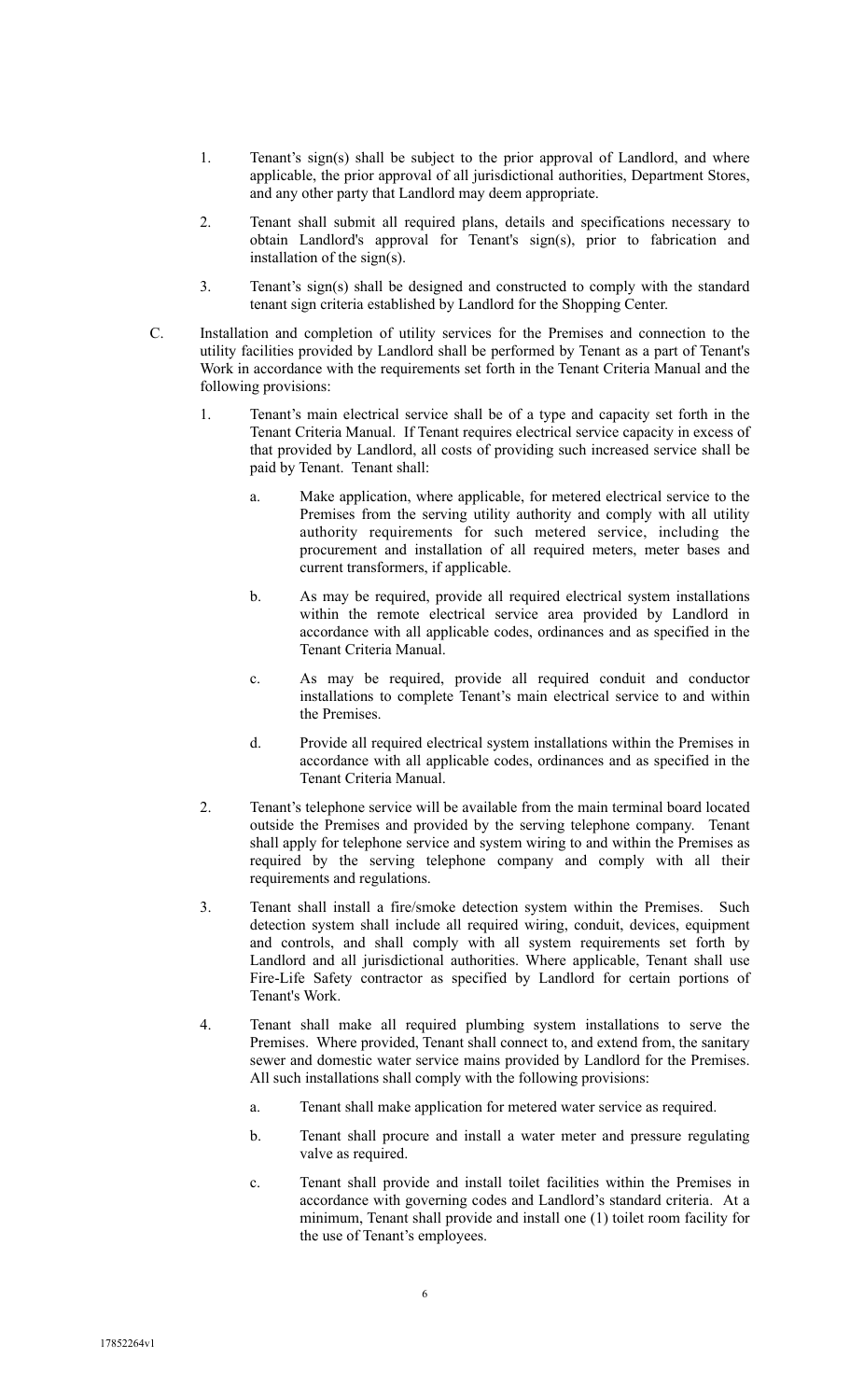- d. Tenant shall install grease and hair traps as required to comply with all governing codes, and the requirements of the Landlord and all jurisdictional authorities. Wherever possible, such traps are to be located within the Premises.
- 5. Tenant shall install a branch piped fire sprinkler system within the Premises. Tenant shall connect to Landlord's fire sprinkler supply main, or branch, and extend piping for branches, drops and heads as required to complete the fire sprinkler system within the Premises in accordance with Landlord's insurance carrier requirements, the requirements of the local fire marshal, all governing building codes, applicable NFPA standards and the Tenant Criteria Manual. Tenant sprinkler system shop drawings must be submitted for review and approval by Landlord's insurance carrier and all local authorities having jurisdiction prior to installation of the sprinkler system. Tenant shall provide Landlord with two (2) sets of approved sprinkler shop drawings bearing the seals of the local authorities having jurisdiction prior to installation of the sprinkler system. Final connection to Landlord's fire sprinkler supply main shall not be made until the entire system within the Premises is completed, pressure tested and ready for service.
- 6. Tenant shall provide a heating, ventilating and air conditioning (HVAC) system to serve the Premises. The location of any equipment outside the Premises shall be approved in writing by Landlord. The design and installation of the HVAC system shall be in accordance with the provisions of the Tenant Criteria Manual
- 7. Tenant shall provide, as required, all exhaust air systems to serve the Premises. Said systems shall comply with the provisions of the Tenant Criteria Manual.
- 8. As determined by Landlord at Landlord's sole discretion, tenants having odor producing operations must maintain a negative pressure within their Premises and shall install a forced draft ventilation system discharging to the atmosphere via the roof area. Tenant shall be responsible for proper diffusion of the exhaust in such a manner as to prevent these odors from entering adjacent air intakes. The total exhaust from the Premises must exceed maximum make up air provided for the Premises by an amount exceeding the minimum outside air requirements of the heated/air conditioned area for the Premises. Tenant shall provide said system, at Tenant's sole cost and expense, including, but not limited to, all necessary components, such as exhaust hood(s), make up and exhaust ducts, fire dampers and fire rated duct chases/shafts where required (construction as required by code and located in areas approved by Landlord), exhaust and make up fans, controls and grease drip pans, which shall be installed in a manner acceptable to Landlord.
- D. Tenant's Work shall include the procurement of all necessary permits, licenses, variances and utility services required to facilitate Tenant's construction and occupancy of the Premises, and the payment of any fees and taxes associated with such permits, licenses, variances and utility services, as may be required by public authorities and serving utility companies. Tenant shall make all necessary applications, provide all necessary information, pay all required monies and take all necessary actions to obtain such items from the applicable jurisdictional authorities and serving utility companies.
- E. Tenant shall not use any materials in connection with Tenant's Work which contain asbestos or other materials or substances that are hazardous or toxic. In the event that Tenant introduces or allows to be introduced in the Premises any asbestos containing material or other material or substance that is now or may hereafter be defined as hazardous or toxic or is otherwise regulated as a material or substance posing a potential health threat to persons, then prior to the expiration or earlier termination of this Lease or as required by applicable federal, state or local laws, rules or regulations, Tenant shall, at Tenant's sole cost and expense, remove any such materials or substances in accordance with all applicable federal, state or local laws, rules or regulations and in the manner that Landlord may direct which may include the use of contractors and/or consultants specified by Landlord.
- F. All roof penetrations made as a part of Tenant's Work must conform to Landlord's standard criteria and shall be subject to Landlord's approval as to location and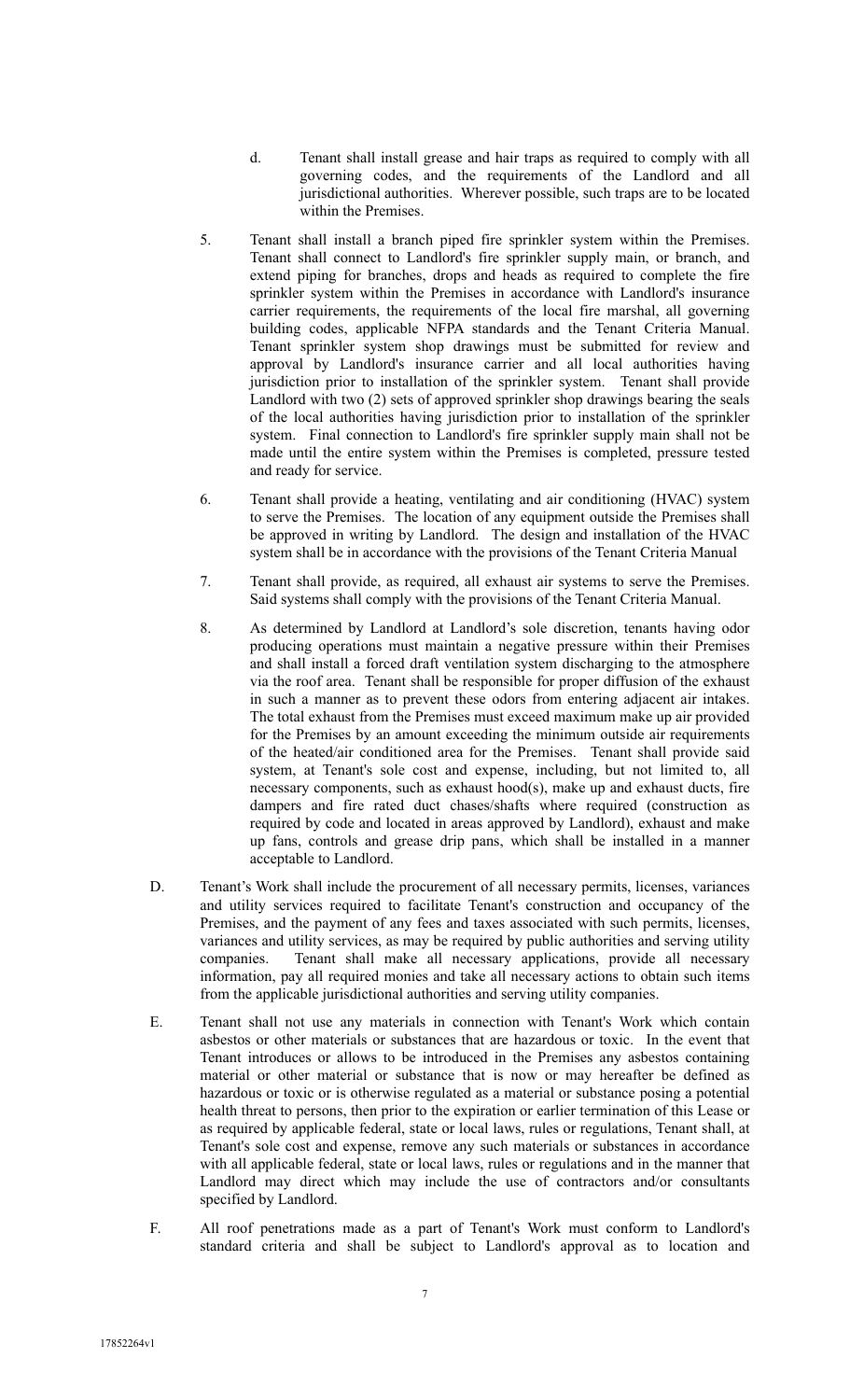construction details. Roofing and weatherproofing of any installation or penetration by Tenant must be performed by Landlord's authorized roofing contractor, and Tenant shall pay all costs therefor directly to such roofing contractor.

G. Tenant may be required to provide additional items of work or services as a part of Tenant's Work. If applicable, such work or services shall be provided in accordance with the provisions of the Tenant Criteria Manual.

### VI. PLANS

- A. Landlord shall furnish to Tenant or, at Tenant's direction, to Tenant's agent, certain design and construction information pertinent to the Premises, including, but not limited to, one (1) copy of the Tenant Criteria Manual.
- B. Within fifteen (15) calendar days after the date of this Lease, or such other date as may be required by Landlord for Tenant to achieve its Rental Commencement Date, Tenant shall, at Tenant's sole cost and expense:
	- 1. Engage the services of a licensed architect and licensed mechanical, electrical and sprinkler system engineers ("Tenant's Architect and Engineers"), for the purpose of preparing plans and specifications for Tenant's Work.
	- 2. Notify Landlord of the identity of Tenant's Architect and Engineers.
- C. Tenant agrees that Tenant's Architect and Engineers may act as Tenant's agents for all Tenant design and plan development purposes and obligations of this Exhibit B. Tenant shall pay all fees of its Architect. In addition, Tenant shall pay to Landlord Two Thousand Five Hundred and No/100 Dollars (\$2,500.00) for its review of Tenant's plans within thirty (30) days of receipt of invoice.
- D. Within thirty (30) calendar days, after the date of this Lease, or such other date as may be required by Landlord for Tenant to achieve its Rental Commencement Date, Tenant shall, at Tenant's sole cost and expense, cause Tenant's Architect and Engineers to coordinate, prepare and deliver to Landlord for Landlord's approval, the following:
	- 1. One (1) sample board of Tenant's final storefront and interior materials and colors;
	- 2. One (1) colored rendering or 8" x 10" colored photograph of Tenant's final storefront design; and
	- 3. One (1) complete sepia set and one (1) blue line print of preliminary drawings for Tenant's Work, containing all applicable architectural, structural, electrical, mechanical (HVAC and plumbing) and sprinkler system details and specifications, in accordance with the Tenant Criteria Manual. To evidence Tenant's approval, such preliminary drawings shall have been initialed by Tenant.
- E. Tenant covenants and agrees that the preliminary drawings have been prepared in strict accordance with Tenant's Construction Requirements. Landlord shall promptly review the preliminary drawings and notify Tenant's Architect of the matters, if any, in which the preliminary drawings fail to meet with Landlord's approval. Within ten (10) calendar days after receipt of any such notice from Landlord, Tenant or Tenant's Architect shall cause the preliminary drawings to be revised in such manner as is required to obtain Landlord's approval and shall submit the revised preliminary drawings for Landlord's approval. Upon Landlord's approval of the preliminary drawings, Landlord shall cause one (1) set to be initialed on Landlord's behalf, thereby evidencing Landlord's approval. Landlord shall return such set to Tenant or Tenant's Architect. The preliminary drawings bearing Landlord's approval shall become and are hereinafter referred to as the "Preliminary Plans".
- F. Within fifteen (15) calendar days after the date of Landlord's approval of the Preliminary Plans, or such other date as may be required by Landlord for Tenant to achieve its Rental Commencement Date, Tenant shall, at Tenant's sole cost and expense, cause Tenant's Architect and Engineers to coordinate, prepare and deliver to Landlord, in one package, one (1) complete sepia set and one (1) set of blue line prints of all applicable final architectural, structural, mechanical (HVAC and plumbing), electrical and sprinkler system working drawings and specifications. To evidence Tenant's approval, such working drawings and specifications shall have been initialed by Tenant.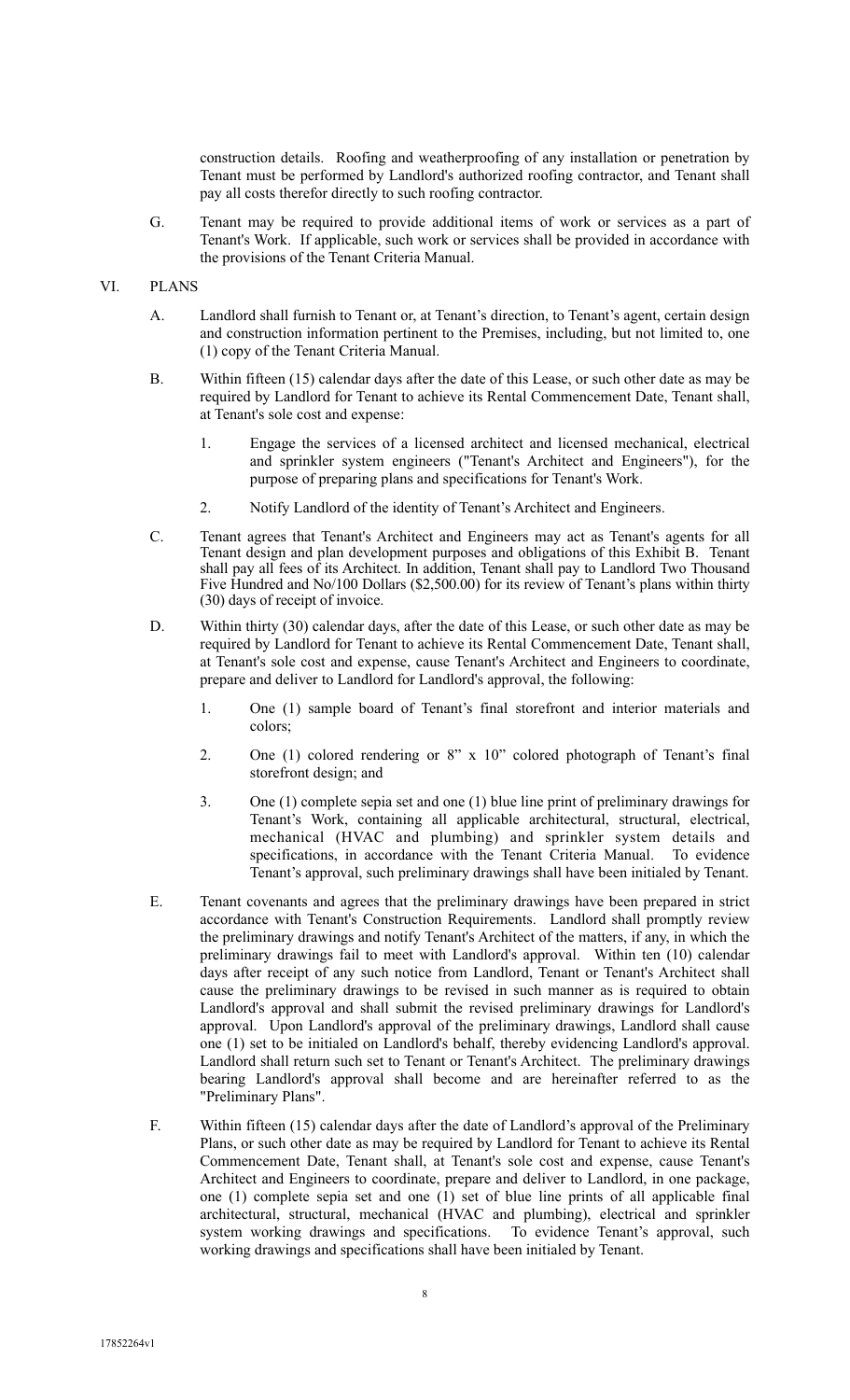- G. Tenant covenants and agrees that the final working drawings set forth in Paragraph F above have been prepared in conformity to the Preliminary Plans and in strict accordance with Tenant's Construction Requirements. Landlord shall promptly review the final working drawings and notify Tenant's Architect of the matters, if any, in which such final working drawings and specifications fail to conform to the Preliminary Plans and Tenant's Construction Requirements. Within ten (10) calendar days after receipt of any such notice from Landlord, Tenant or Tenant's Architect shall cause the final working drawings and specifications to be revised in such manner as is required to obtain Landlord's approval and shall submit one (1) complete sepia set and one (1) set of blue line prints of the revised final working drawings and specifications for Landlord's approval. Upon Landlord's determination that the final working drawings and specifications conform to the Preliminary Plans and Tenant's Construction Requirements, Landlord shall cause one (1) set of the final working drawings and specifications, or the revised final working drawings and specifications, as the case may be, to be initialed on Landlord's behalf, thereby evidencing Landlord's approval thereof. Landlord shall return such set to Tenant or Tenant's Architect. The final working drawings and specifications bearing Landlord's final approval shall become and are hereinafter referred to as the "Final Working Drawings". Tenant shall commence Tenant's Work promptly after Tenant shall commence Tenant's Work promptly after Landlord's approval of the Final Working Drawings, but not prior to the date that the Premises are in the condition for delivery by Landlord.
- H. After Landlord's approval of the Final Working Drawings, no changes shall be made in the Final Working Drawings except with the prior written approval of Landlord. However, in the course of construction Landlord may make such changes in, on or about the building or the Premises as may be required as a result of "as built" conditions. During all phases of plan development and prior to bidding plans or commencing construction, Tenant or Tenant's Architect and Engineers shall make a physical on-site inspection of the Premises to verify the "as built" location, conditions and physical dimensions of the Premises and conformance of the Final Working Drawings. Failure to do so shall be at the sole risk and expense of Tenant. Landlord's review and approval of Tenant's plans, working drawings and specifications is for compliance with Landlord's criteria only, and this approval does not relieve Tenant of responsibility for compliance with the Lease, field verification of dimensions and existing conditions, discrepancies between Final Working Drawings and "as built" conditions of the Premises, coordination with other trades, job conditions and compliance with all governing codes and regulations applicable to Tenant's Work. No responsibility for proper engineering, safety, design of facilities or compliance with all applicable governing codes and regulations is implied or inferred on the part of Landlord by any such approval.

### VII. GENERAL BUILDING SPECIFICATIONS

- A. Tenant shall engage the services of a licensed general contractor ("Tenant's General Contractor") for the purpose of constructing the Premises and performing related services as required to complete Tenant's Work. Tenant's General Contractor shall be bonded and insured as required under the provisions of this Lease. By this reference, Tenant agrees not to act as its own general contractor and further agrees that Tenant's General Contractor can act as Tenant's agent for all Tenant construction purposes and obligations of this Exhibit B.
- B. Each contractor and subcontractor participating in the construction of Tenant's Work shall be duly licensed, and each contract and subcontract shall contain the guaranty of the contractor or subcontractor that the portion of Tenant's Work covered thereby will be free from any and all defects in workmanship and materials for the period of time which customarily applies in good contracting practices, but in no event less than one (1) year after the completion of Tenant's Work. The aforesaid guaranty shall include the obligations to repair or replace in a first-class and workmanlike manner, and without any additional charge, any and all of Tenant's Work done or furnished by said contractor or subcontractor, or by any of his subcontractors, employees or agents, which shall be or become defective because of faulty materials or workmanship within the period covered by such guaranty (and of which notice is given to such contractor or subcontractor within such period); and the correction, as aforesaid, of any such matter shall include, without any additional charge therefor, all expenses and damages in connection with the removal, replacement or repair in a first-class manner of any other part of Tenant's Work which may be damaged or disturbed thereby. All warranties or guarantees as to materials or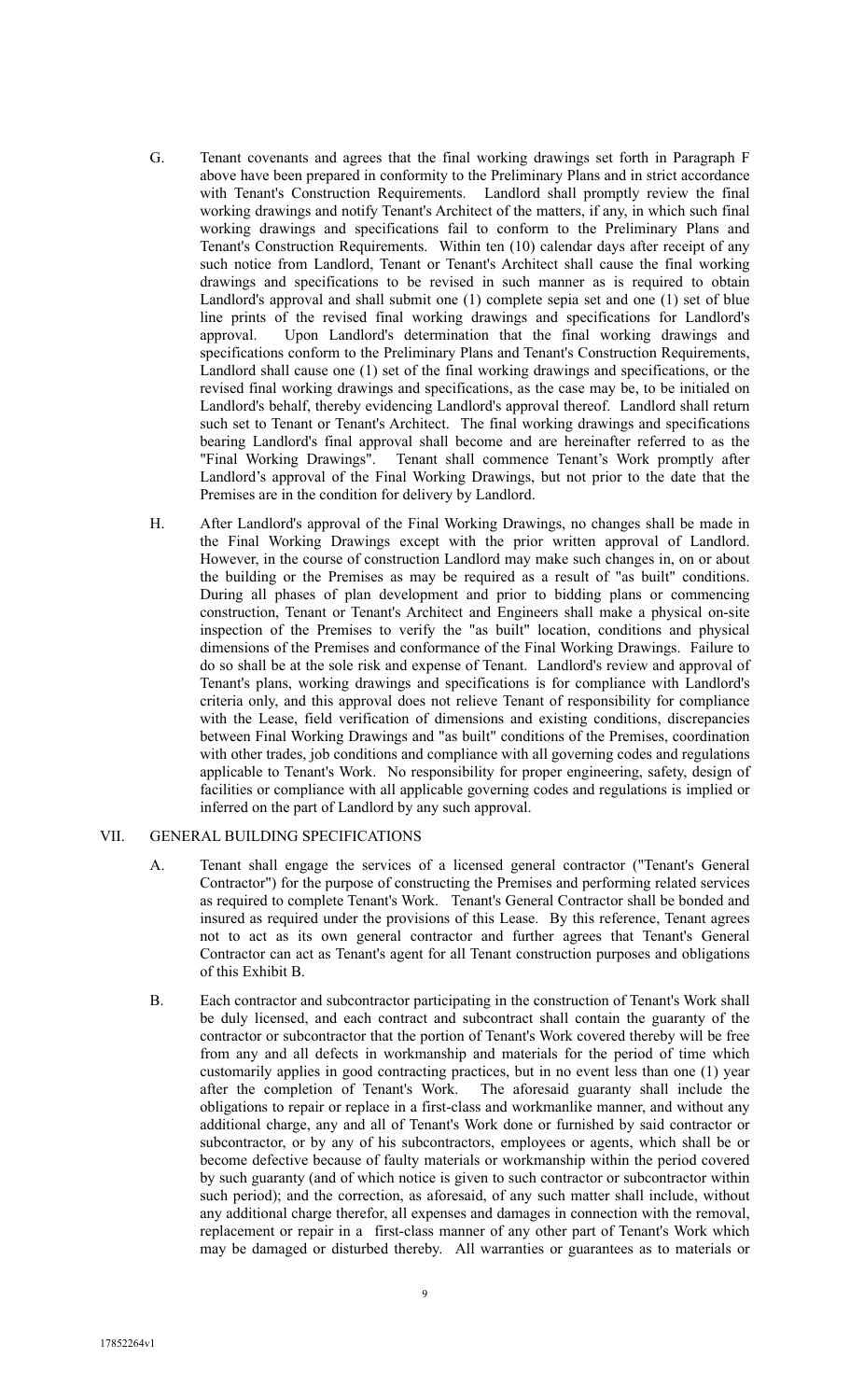workmanship on or with respect to Tenant's Work shall be written so that they shall inure to the benefit of Landlord and Tenant as their respective interests may appear and can be directly enforced by either, and Tenant shall give to Landlord any assignments or other assurance necessary to effectuate the same.

- C. Tenant shall submit to Landlord at least five (5) days prior to the commencement of construction the following information:
	- 1. The name and address of the General Contractor Tenant intends to engage for the construction of the Premises, including names and telephone numbers of on-site and off-site representatives.
	- 2. The names and addresses of Tenant's mechanical, electrical and plumbing subcontractors, including names and telephone numbers of on-site and off-site representatives.
	- 3. A schedule setting forth key dates relating to Tenant's construction.
	- 4. Copies of insurance certificates required by Article IX below.
	- 5. A copy of Tenant's written contract with its General Contractor(s) and an itemized statement of estimated construction costs, including architectural, engineering and contractor's fees.
- D. The following provisions with respect to construction procedures and materials shall apply to Tenant's Work at Tenant's expense:
	- 1. Tenant and Tenant's General Contractor participating in Tenant's Work shall:
		- a. Prior to the commencement of Tenant's construction, submit one (1) full set of Final Working Drawings, endorsed with the approval stamp and permit number of the local municipality's building department, local fire marshal or other governmental entity having jurisdiction over Tenant's construction or other evidence that the Tenant has received building department approval, to Landlord's tenant construction coordinator.
		- b. Provide a full-time supervisor or representative, representing either Tenant's General Contractor or Tenant, who will be present at all times when work is being performed in the Premises.
		- c. Make appropriate arrangements as directed by Landlord for temporary utility connections if available within the Shopping Center. Landlord does not represent that any temporary utility services will be available for Tenant's use. Tenant must verify the availability of such services with Landlord prior to the commencement of Tenant's Work. If temporary services are not available, Tenant must install permanent utility services for the Premises immediately upon the commencement of Tenant's Work. If temporary services are available, Tenant shall pay the cost of all connections, proper maintenance and the removal of such temporary services. Tenant shall pay all utility charges incurred by Tenant's General Contractor and any subcontractor.
		- d. Store all building materials; tools and equipment within the Premises or such other locations as may be specifically designated by Landlord's tenant construction coordinator. In no event shall any material be stored in the Common Areas or service corridors.
		- e. During Tenant's construction of the Premises, Tenant shall store all trash, debris and rubbish as directed by Landlord and upon completion of Tenant's Work, shall remove all temporary structures, surplus materials, debris and rubbish of whatever kind remaining in the Premises, the building or the Shopping Center. No debris shall be deposited in the Common Areas except as directed by Landlord.
		- f. Properly protect Tenant's Work with lights, guard rails and barricades and secure all parts of Tenant's Work against accident, storm and any other hazard. Tenant's Work must be performed within the Premises, behind a temporary construction barricade. The design and construction of any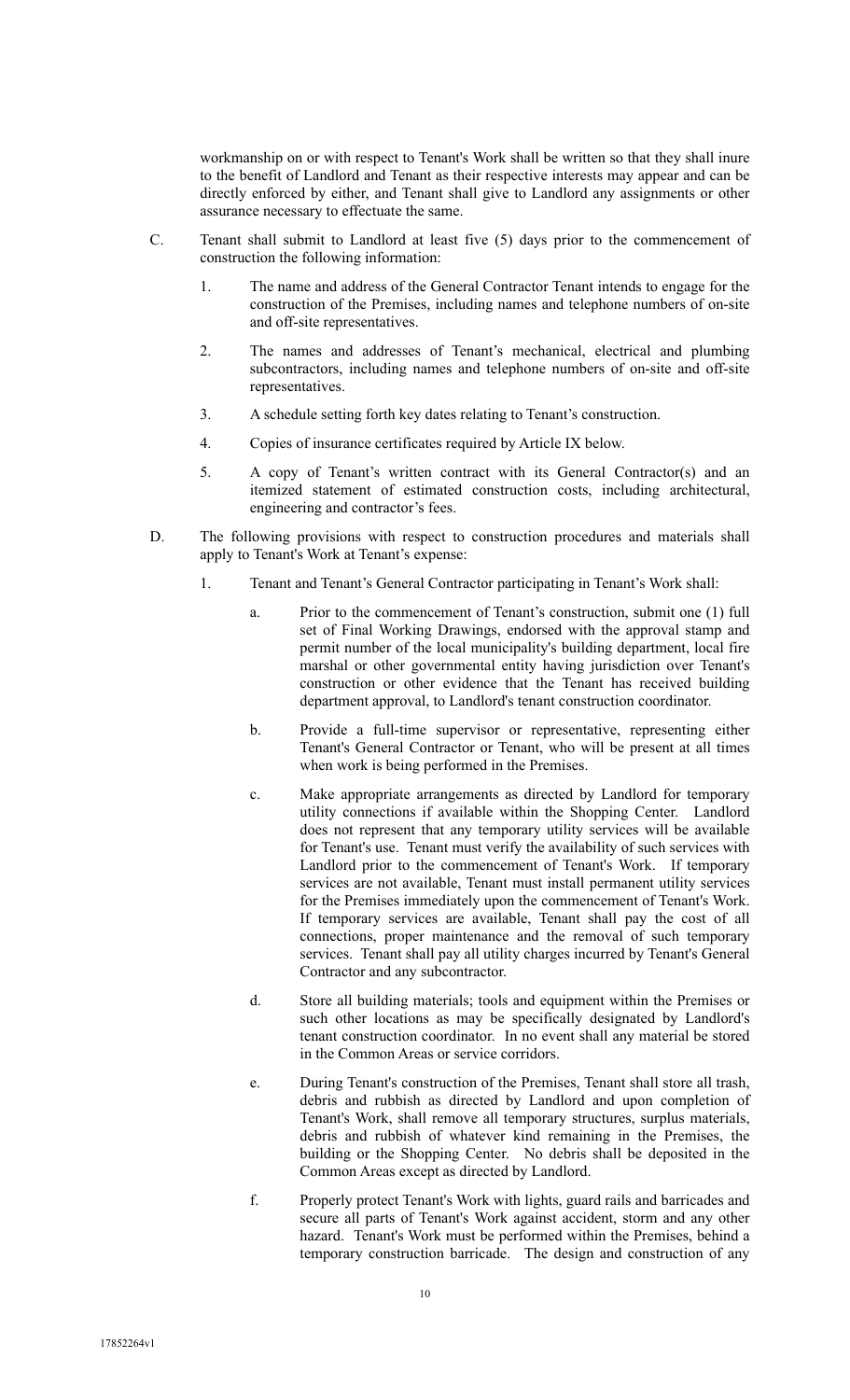temporary construction barricade shall comply with the Landlord's standard criteria for such installations and shall be subject to Landlord's approval prior to installation.

2. Tenant's Work shall be coordinated with all work being performed or to be performed by Landlord and other occupants of the Shopping Center to the extent that Tenant's Work will not interfere with or delay the completion of any other work. No contractor or subcontractors participating in Tenant's Work shall at any time damage, injure, interfere with or delay the completion of the building or any other construction within the Shopping Center, and each of them shall comply with all procedures and regulations prescribed by Landlord for the integration of Tenant's Work with the work to be performed in connection with the building and all other construction within the Shopping Center.

 Recognizing that Landlord shall be employing such contractors, Tenant agrees to engage the services of contractors whose employees employed at the job site are members of, or represented by, organizations for the purpose of collective bargaining, to the end that there shall be no labor dispute which would interfere with the operation, construction and completion of the Shopping Center or any other work, and Tenant further agrees to enforce the same condition upon all contractors engaged by Tenant with respect to their subcontractors which may be engaged by any such contractors.

 Tenant will comply with the instructions of Landlord or Landlord's General Contractor for the purpose of avoiding, ending and/or minimizing labor disputes. Upon notice from Landlord or Landlord's General Contractor, Tenant will take such action, including the prosecution of legal proceedings in court or with agencies such as the National Labor Relations Board, as Landlord or Landlord's General Contractor shall deem appropriate.

E. If required by Landlord, prior to Tenant's commencement of construction, Tenant shall obtain or cause Tenant's General Contractor to obtain payment and performance bonds covering the faithful performance of the contract for the construction of Tenant's Work and the payment of all obligations arising thereunder. Such bonds shall be for the mutual benefit of both Landlord and Tenant, and shall be issued in the names of both Landlord and Tenant as beneficiaries and obligees. Tenant shall submit a copy of all such bonds, or other evidence satisfactory to Landlord that such bonds have been issued, to:

> Belden Village Mall 4230 Belden Village Mall Canton, Ohio 44718 Attention: General Manager

- F. During construction Tenant's General Contractor shall be required to comply with the following:
	- 1. The work of Tenant's General Contractor and subcontractors shall be subject to inspection by Landlord and its supervisory personnel. Any defects and/or deviations from the Final Working Drawings shall be rectified by Tenant's General Contractor and/or subcontractors at no expense to Landlord.
	- 2. Unless otherwise approved by Landlord, Tenant shall cause its General Contractor and/or subcontractors to limit their access to the Premises via the rear entrances and no access will be allowed from or to the Shopping Center Common **Areas**.
	- 3. Repair of damage caused to Landlord's Work by Tenant's General Contractor or subcontractors shall be at Tenant's expense. Landlord will carry out necessary repairs without notice and Tenant shall pay for the cost of such repairs upon demand.
	- 4. Tenant's General Contractor will be required to abide by certain Construction Rules and Regulations, copies of which will be provided prior to the commencement of Tenant's Work, and to make certain deposits with and/or payments to Landlord. Notwithstanding such requirements, Tenant shall indemnify and protect Landlord with respect to any breach of such Construction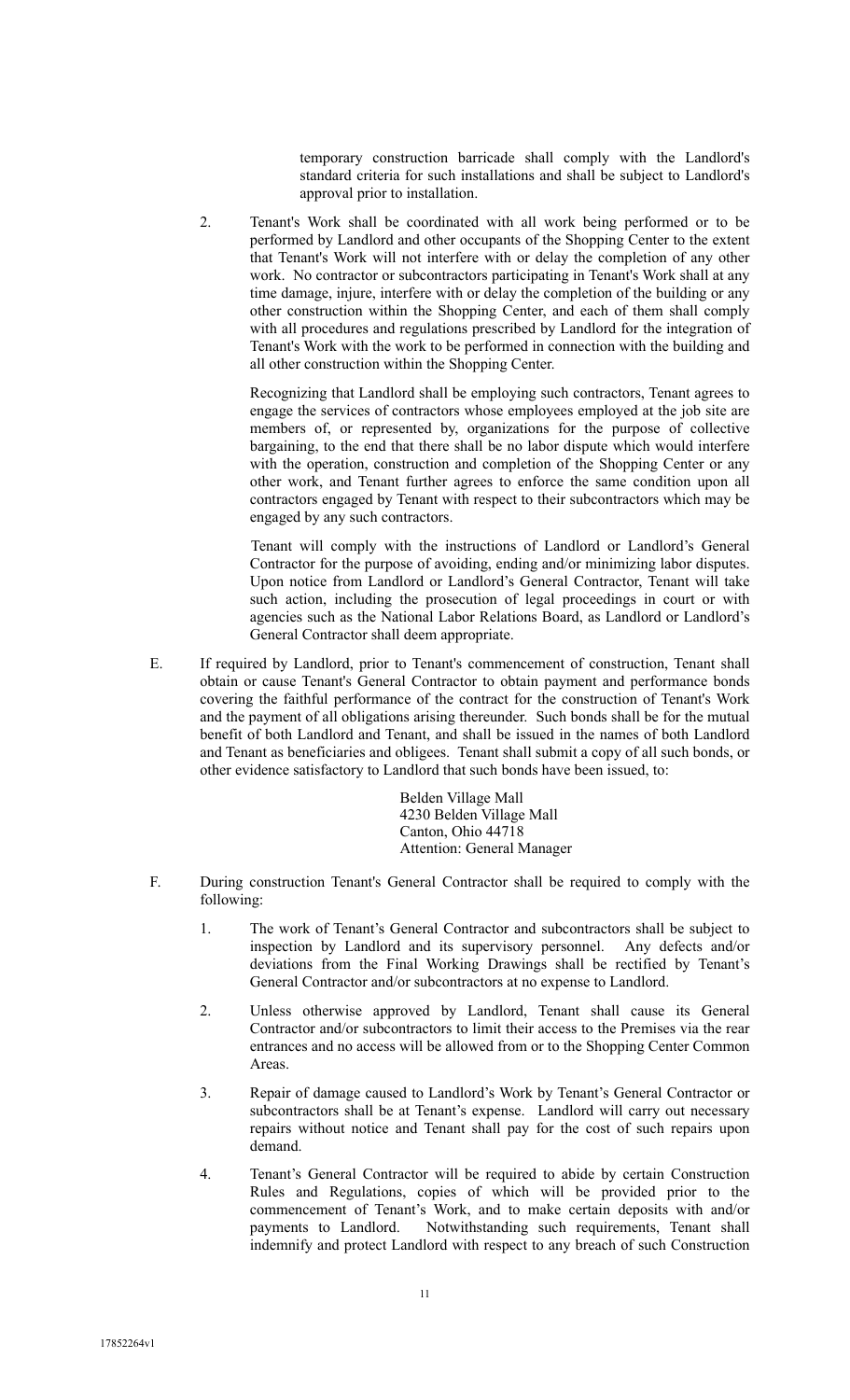Rules and Regulations by Tenant's General Contractor or the failure of Tenant's General Contractor to make such deposits or payments.

 G. Landlord shall have the right to perform, on behalf of and for the account of Tenant, which shall be subject to reimbursement of the cost thereof by Tenant, any and all of Tenant's Work which Landlord determines in its sole discretion should be performed immediately and on an emergency basis for the best interest of the project, or to achieve the Rental Commencement Date, including without limitation work which pertains to structural components, mechanical, sprinkler and general utility systems, roofing and removal of unduly accumulated construction material and debris. The cost of such Tenant's Work carried out by Landlord on behalf of Tenant shall be the cost paid by Landlord and based on the cost of similar work and to include any loading for overtime or any other loading as a result of carrying out emergency work.

 Whenever Landlord shall have elected to perform any or all of Tenant's Work, whether pursuant to this Paragraph G or any other provision of the Lease, Landlord may revoke such election by written notice to Tenant. In such event, full responsibility for such work shall revert to Tenant.

### VIII. COMPLETION OF CONSTRUCTION

- A. Tenant shall not be permitted to, and shall not, open for business in the Premises until the "Opening Requirements" set forth below are met. In order that Landlord shall have assurance that the Premises shall be in a good and safe condition, in compliance with all laws, that adequate insurance has been obtained, that the Premises has been constructed in accordance with the Final Working Drawings and that Tenant's obligations under the Lease have been performed, the following requirements (the "Opening Requirements") shall be satisfied:
	- 1. At least five (5) days prior to the opening of the Premises for business, Tenant shall deliver to Landlord (a) insurance certificates; (b) mechanics' or construction lien waivers as the case may be, as required by the Lease including this Exhibit B; (c) a permanent certificate of occupancy or its equivalent; (d) certificate by Tenant's Architect certifying that the construction of the Premises has been completed in accordance with all plans and specifications approved by Landlord; and (e) all evidence typically required in the jurisdiction where the Shopping Center is located to provide evidence of compliance with all applicable building and fire codes and all other government requirements.
	- 2. Tenant shall give Landlord at least five (5) days' notice of the date of completion of Tenant's Work in the Premises, and Landlord shall have inspected the Premises to determine whether Tenant's Work is complete in accordance with the requirements of the Lease and Landlord shall have approved all such work;
	- 3. Tenant shall pay Landlord all Minimum Annual Rental and Additional Rent which has then accrued under the Lease.

No approval by Landlord shall make Landlord responsible for the condition of the Premises or constitute a representation by Landlord of compliance with any applicable requirements or constitute a waiver of any rights and remedies that Landlord may have under this Lease or at law or in equity. If Tenant shall open the Premises in violation of the requirements of this Article VIII, such action by Tenant shall constitute a material default under this Lease. On the date Tenant opens for business in the Premises, Tenant shall be deemed to have accepted the Premises and agrees that it is in the condition, with respect to any of Landlord's obligations, which is required under this Lease. The Opening Requirements shall apply not only to Tenant's initial construction, but to any subsequent opening after any temporary closure, casualty, damage or permitted alterations.

- B. Upon completion of Tenant's Work, Tenant shall deliver to Landlord the following:
	- 1. Tenant's final notarized original affidavit that Tenant's Work has been completed to Tenant's satisfaction and in strict accordance with the Final Working Drawings and Tenant's Construction Requirements, which affidavit may be relied on by Landlord. Any deliberate or negligent misstatement, or any false statement made by Tenant therein, shall constitute a breach of this Lease.
	- 2. The final notarized original affidavit of Tenant's General Contractor performing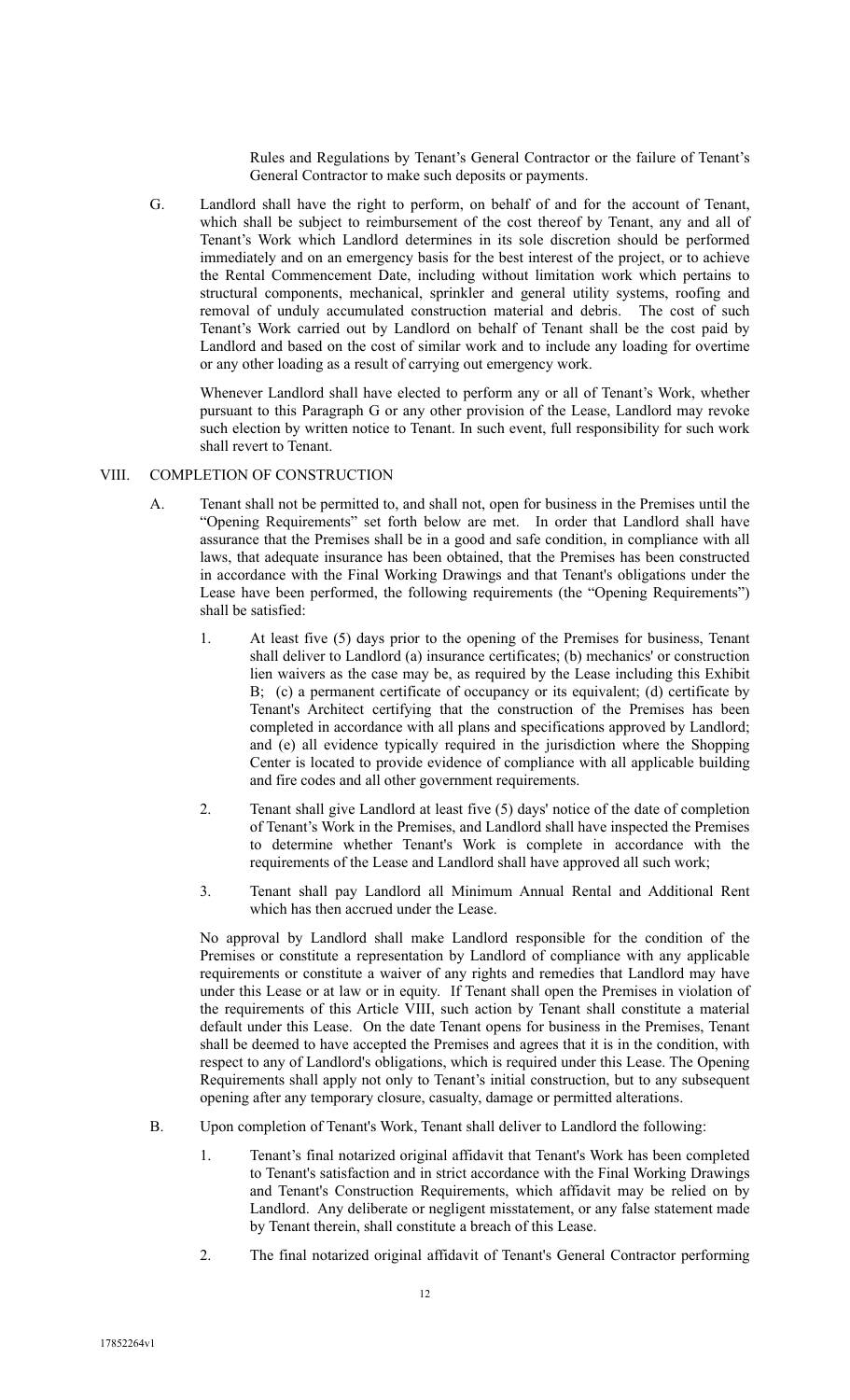Tenant's Work stating that Tenant's Work has been completed in accordance with the Final Working Drawings and that all subcontractors, laborers and material suppliers engaged in furnishing materials or rendering services for Tenant's Work have been paid in full.

3. A final notarized original, unconditional waiver of lien with respect to the Premises executed by Tenant's General Contractor and, if requested by Landlord, final notarized original, unconditional waiver of liens executed by each subcontractor, laborer and material supplier engaged in or supplying materials or services for Tenant's Work. All waivers of lien documents must, in every circumstance, be totally unconditional releases.

### IX. INSURANCE

- A. Tenant shall secure, pay for and maintain, or cause Tenant's General Contractor to secure, pay for and maintain, for all periods of construction and fixturing work within the Premises, all of the insurance policies required in the amounts as set forth herein below. Tenant shall not permit its General Contractor to commence any work until all required insurance has been obtained and certificates evidencing such insurance have been delivered to Landlord.
- B. Tenant's General Contractor's and Subcontractor's Required Minimum Coverages and Limits to Liability.
	- 1. Worker's Compensation, as required by State law, and including Employer's Liability Insurance with a limit of not less than Two Million Dollars (\$2,000,000.00) each accident, Two Million Dollars (\$2,000,000.00) each employee by disease, Two Million Dollars (\$2,000,000.00) policy aggregate by disease, and any insurance required by any Employee Benefit Acts or other statutes applicable where the work is to be performed as will protect Tenant's General Contractor and subcontractors from any and all liability under the aforementioned acts.
	- 2. Commercial General Liability Insurance (including Contractor's Protective Liability) in which the limits shall be not less than Three Million Dollars (\$3,000,000.00) per occurrence combined single limit, bodily injury and property damage. Such insurance will provide for explosion, collapse and underground coverage. Such insurance shall insure Tenant's General Contractor against any and all claims for bodily injury, including death resulting therefrom and damage to or destruction of property of any kind whatsoever and to whomever belonging and arising from its operations under the contract whether such operations are performed by Tenant's General Contractor, subcontractors, or any of their subcontractors, or by anyone directly or indirectly employed by any of them.
	- 3. Comprehensive Automobile Liability Insurance, including the ownership, maintenance and operation of any automotive equipment, owned, hired and nonowned, in the minimum amount of Three Million Dollars (\$3,000,000.00) combined single limit, bodily injury and property damage. Such insurance shall insure Tenant's General Contractor and all subcontractors against any and all claims for bodily injury, including death resulting therefrom and damage to the property of others caused by accident and arising from its operations under the Contract and whether such operations are performed by the General Contractor, subcontractors or by anyone directly or indirectly employed by any of them.
- C. Tenant's Protective Liability Insurance Tenant shall provide Owner's Protective Liability Insurance insuring Tenant against any and all liability to third parties for damages because of bodily injury (or death resulting therefrom) and property damage liability of others or a combination thereof which may arise from work in connection with the Premises, and any other liability for damages which Tenant's General Contractor and/ or subcontractors are required to insure against under any provisions herein. Said insurance shall provide policy limits which shall provide, at a minimum, coverage of Three Million Dollars (\$3,000,000.00) combined single limit, bodily injury and property damage.
- D. Tenant's Builder's Risk Insurance Completed Value Builders' Risk Material Damage Insurance policy covering the work to be performed for Tenant in the Premises as it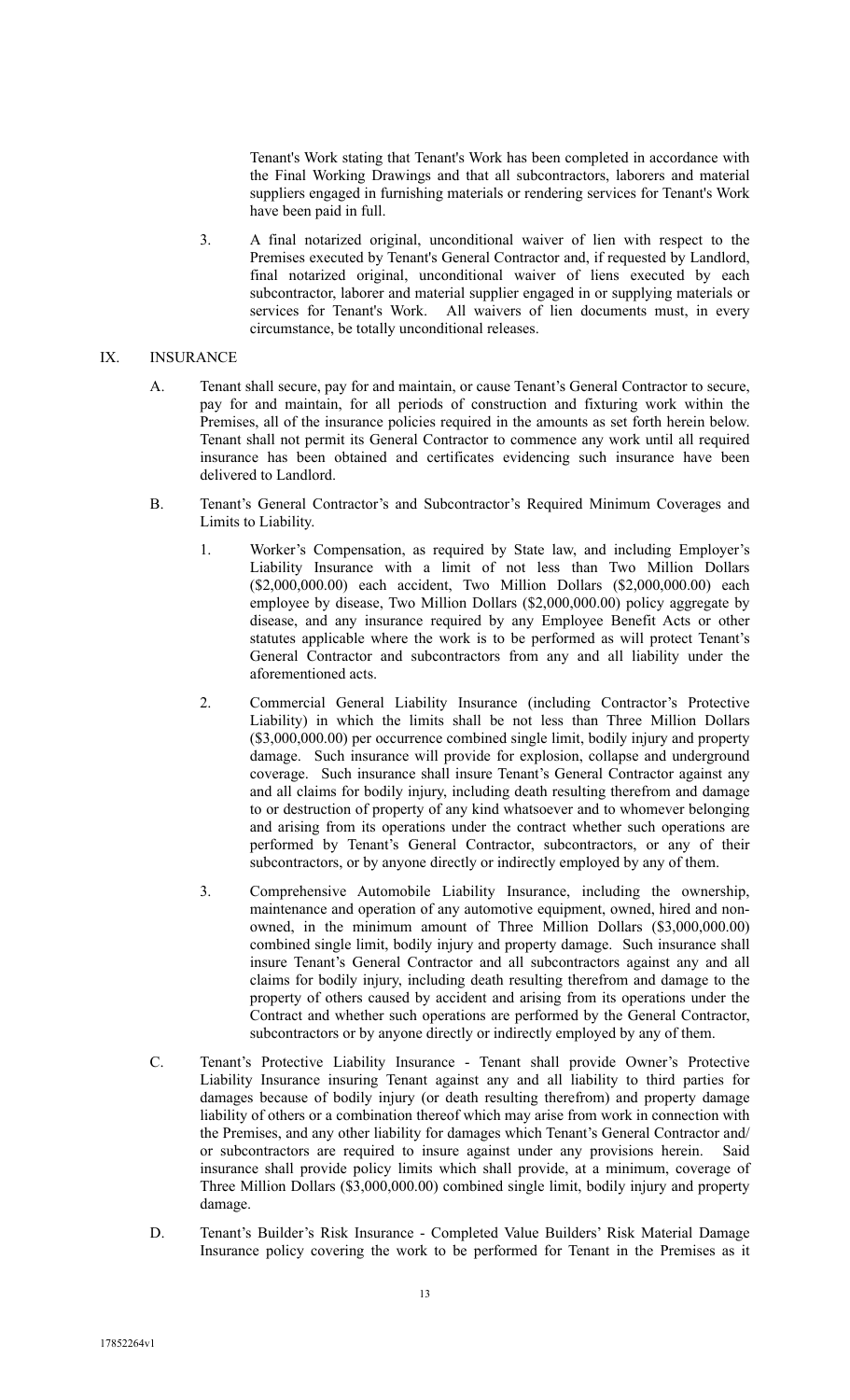relates to the building within which the Premises is located. The policy shall include as insureds Tenant, its General Contractor, all subcontractors and Landlord, as their interests may appear. The amount of insurance to be provided shall be at one hundred percent (100%) of the replacement cost.

- E. All such insurance policies required under this Exhibit, except as noted above, shall include Landlord, its Architect, its Consultant, its General Contractor, subcontractors, and parties set forth in the Lease and any other parties designated by Landlord from time to time as additional insured entities, except the Worker's Compensation Insurance; further provided, said Worker's Compensation Insurance shall contain an endorsement waiving all rights of subrogation against Landlord, its Architect, its Consultant, its General Contractor and subcontractors.
- F. Certificates of insurance shall provide that no reduction in the amounts or limits of liability or cancellation of such insurance coverage shall be undertaken without thirty (30) days prior written notice to Landlord.
- G. The insurance required under this Exhibit shall be in addition to the insurance required to be procured by Tenant pursuant to the Lease.
- H. The insurance required under this Exhibit sets forth minimum amounts and scopes of coverage to be maintained by Tenant's General Contractor and Subcontractors and are not to be construed in any way as a limitation or release of General Contractor's or any Subcontractor's liability under this Lease or as a representation that coverage and limits will necessarily be adequate to protect General Contractor or Subcontractors. Such parties may not self-insure any of their obligations under this Lease without first obtaining Landlord's prior consent, which consent may be granted or withheld in Landlord's sole discretion. Any and all deductibles specified in the above-referenced insurance policies will be assumed by, for the account of, and at the sole risk of the General Contractor and Subcontractors. All policies of insurance procured by General Contractor and Subcontractors will be written as primary policies, not contributing with, nor in excess of, coverage maintained by Landlord.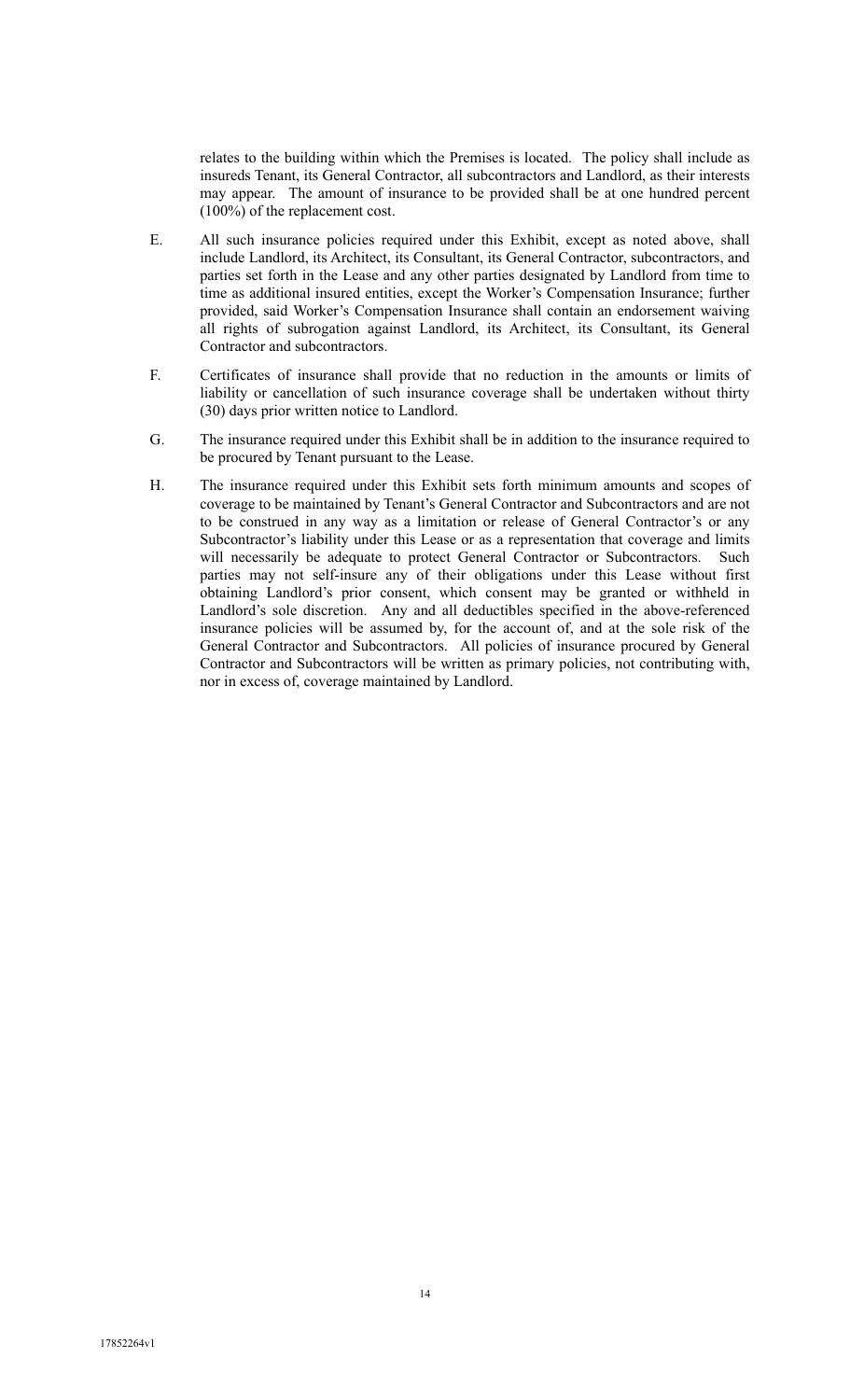#### **ADDENDUM TO EXHIBIT B**

### **REIMBURSEMENT FOR COST OF CONSTRUCTION**

 This Addendum to Exhibit B is annexed to and made a part of that certain Lease by and between **BELDEN MALL LLC** (as "Landlord"), and **.** (as "Tenant").

 In the event a conflict arises between the provisions of this Addendum and any other part of this Lease, this Addendum shall modify and supersede such other part of the Lease to the extent necessary to eliminate any such conflict but no further. All terms which are defined in the Lease shall have the same meaning when used herein.

### **Section 1. CONSTRUCTION REIMBURSEMENT AND PAYMENT.**

 Subject to the provisions of this Addendum, and provided Tenant is not in default under this Lease beyond any applicable notice and cure period, Landlord shall reimburse to Tenant an amount up to

for Tenant's construction costs and start-up costs for purchase of equipment, materials and inventory for Tenant's operation in the Premises (hereinafter called the "Allowance"). The Allowance shall be due only during the original Term of this Lease. The Allowance shall be payable within sixty (60) days of written application for such payment by Tenant after all of the following conditions are satisfied:

Completion of the improvements in or to the Premises required by the Lease to be made by Tenant including all punch list items and receipt of an air balance testing report;

Acquisition by Tenant of a Certificate of Occupancy for the Premises properly issued by the governmental body having jurisdiction there over (or other equivalent authority to open);

(iii) The opening by Tenant of Tenant's business in the Premises;

 (iv) The lien period for the work performed by Tenant shall have expired and no liens in connection with the same shall have been filed, or if said lien period shall not have expired, Tenant has furnished Landlord with original unconditional waivers of lien and sworn statements from Tenant's general contractor and any subcontractor or any person performing labor and/or supplying materials in connection with such work showing that all of said persons have been paid in full;

 (v) Submission by Tenant to Landlord of copies of warranties received by Tenant, which warranties shall be for not less than one year against defects in workmanship, materials and equipment;

 (vi) Full payment by Tenant of all sums due Landlord for items of work performed by Landlord on behalf of Tenant as outlined in Exhibit B;

 (vii) Submission by Tenant to Landlord of a breakdown of Tenant's final and total construction costs, along with all supporting invoices, agreements and related documents covering the amount of the Allowance; and

 (viii) Receipt by Landlord of Internal Revenue Service Form W-9, Request For Taxpayer Identification Number and Certification.

Application for all payments should be sent to:

 Belden Village Mall 4230 Belden Village Mall Canton, Ohio 44718 Attention: General Manager

Further, if Tenant has not made application for the Allowance or satisfied all conditions to Landlord's satisfaction within one (1) year after the Rental Commencement Date of this Lease, then Landlord's obligation to pay the Allowance shall automatically terminate without any notice required by Landlord. The rights given Landlord in this paragraph shall be in addition to all other rights and remedies under the Lease, at law or in equity arising from Tenant's failure to open for business in the Premises.

#### **Section 2. RIGHT OF DEDUCTION.**

 Any improvement or work done or authorized by Tenant or performed to Tenant's account, the cost of which remains unpaid at the time the Allowance is otherwise payable, and any accrued Rental which remains unpaid at the time the Allowance is payable, will be deducted from any Allowance payment by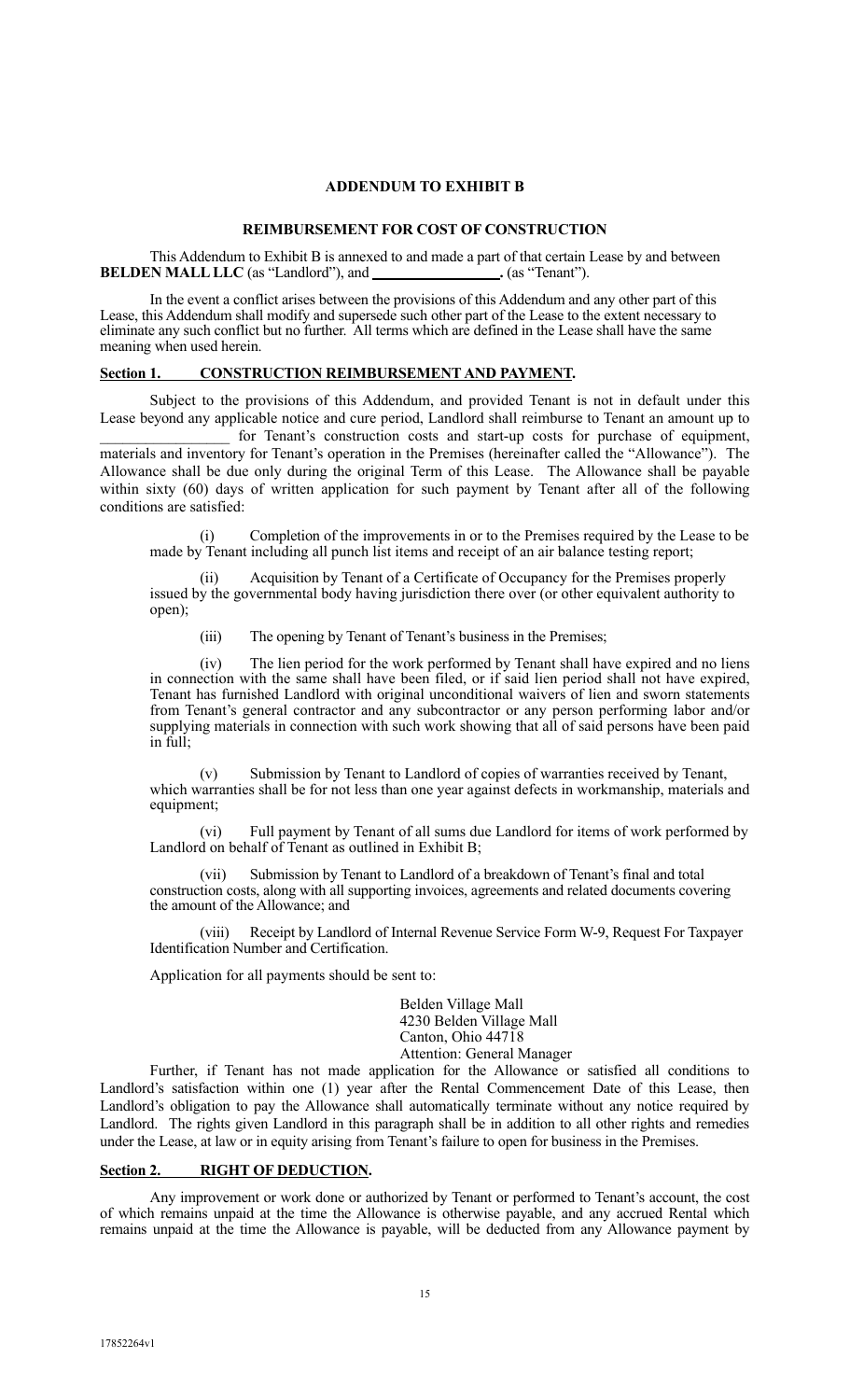Landlord to Tenant, and Landlord may hold the same as security against any liens arising therefrom if Tenant has not posted a bond or other security, or Landlord may pay such unpaid cost for and on behalf of Tenant

### **Section 3. LATE OPENING.**

 If Tenant fails to open its store in the Premises for business to the public on or before the Rental Commencement Date set forth in the Lease, the parties agree that it is and will be impracticable and extremely difficult to determine the actual damages suffered by Landlord. Therefore, the parties have agreed that in order to compensate Landlord for its loss, Landlord shall be entitled to reduce the Allowance by Five Hundred Dollars (\$500.00) per day for each day that Tenant fails to open for business as required. This remedy shall be in addition to any and all other remedies provided in this Lease or by law to Landlord in the event of default by Tenant. The amount has been determined based upon numerous considerations including the fact that Landlord will have expended considerable sums of money in reliance upon and based upon Tenant opening for business on the Rental Commencement Date.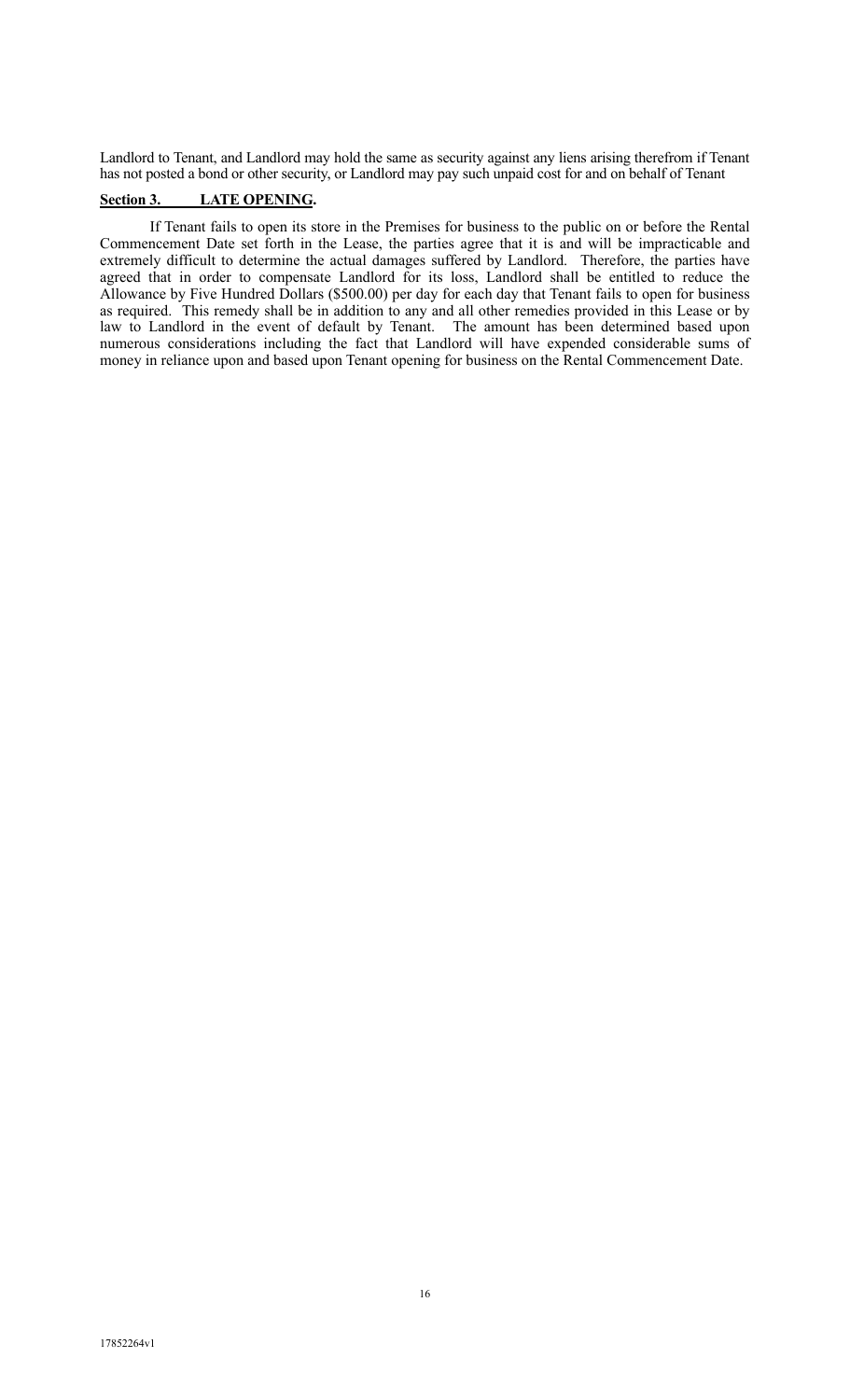# **EXHIBIT C**

# **ADDITIONAL INSUREDS**

Belden Mall LLC (Certificate Holder) Belden Village Management PR, LLC GEI Star-West, LLC Pacific Retail Capital Partners, LLC Pacific Retail Holdings, LLC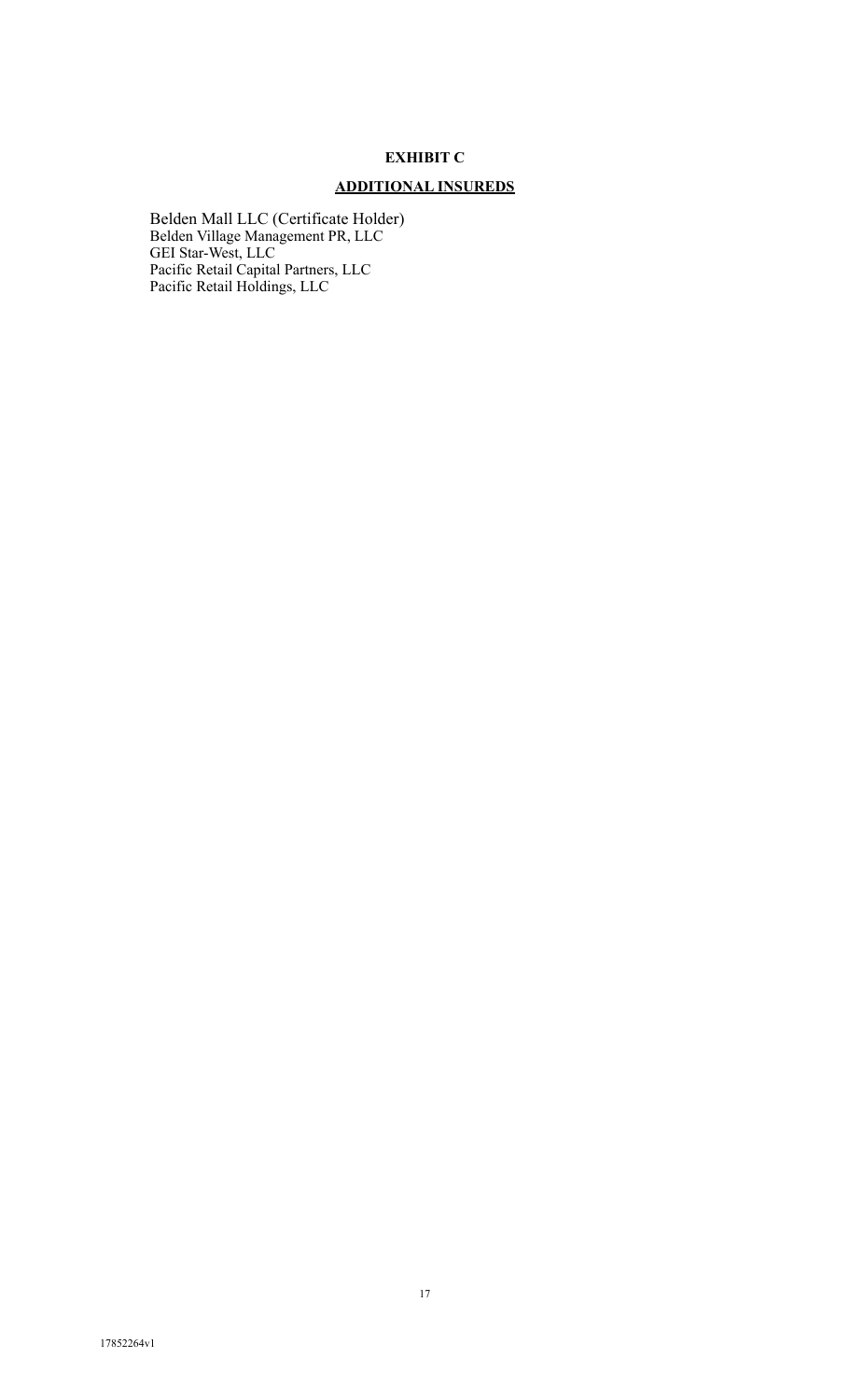### **EXHIBIT D**

#### **FOOD COURT**

Landlord and Tenant acknowledge that the Premises are situated in that part of the Shopping Center known as the "Food Court". The Food Court shall provide the effect and appearance of a single unified food service facility. Each term used in this Exhibit which is defined in the main body of the Lease shall have the same meaning when used herein.

# A. FOOD COURT AREAS

1. The Food Court consists of all areas of the Development comprising or contributing to the operation of the Food Court, and shall be divided into (a) the Floor Area of the Food Court intended to be occupied by fast food service operators (the "Food Court Tenant Space"); and (b) the area used to provide common seating facilities for customers of all occupants of the Food Court (the "Food Court Seating Area").

2. Landlord shall furnish all facilities for the Food Court Seating Area. Landlord reserves the right to make changes from time to time in the size, shape or location of the Food Court Seating Area, and in the number, type and style of any furnishings, equipment, fixtures, accessories or other property located in, or used to provide services to, the Food Court Seating Area. In exercising the foregoing rights, Landlord shall not materially affect the access to or visibility of the Premises nor shall the access between the Food Court and the other Common Areas be permanently materially affected. Landlord shall not install or permit to be installed any kiosk or other construction within twenty (20) feet of the storefront of the Premises. If Landlord, in exercising any of the foregoing rights, materially interferes with the access to or visibility of the Premises and, if as a result of such interference, Tenant is unable to operate its business in the Premises for a period of five (5) days, then commencing with the sixth day that Tenant is unable to operate its business Tenant's obligation for Minimum Annual Rental shall abate and such abatement shall continue until such time as Tenant can operate from the Premises.

Landlord shall operate, maintain and repair all portions of the Food Court Seating Area. If Landlord at any time determines, in Landlord's sole judgment, that the best interests of the Food Court will be served by having the Food Court Seating Area or any part thereof operated and maintained by a person, firm or corporation other than Landlord, Landlord may select a person, firm or corporation to operate and maintain all or any such part of the Food Court Seating Area and may negotiate and enter into a contract therefor with such person, firm or corporation on such terms and conditions and for such time as Landlord, in its sole judgment, shall deem reasonable and proper, both as to service and cost.

### B. FOOD COURT OPERATIONS

1. Except as may otherwise be determined by Landlord from time to time or required by applicable law, Tenant shall use only disposable goods and utensils, including, but not limited to, cups, wrap materials, plates, boats, straws, bags, napkins, spoons, forks, knives and stir sticks for the purpose of dispensing foods and beverages to the public.

2. In addition to any other provision of this Lease applicable to the storage or removal of trash, Tenant shall comply with any special requirements of Landlord with regard to trash removal for the Food Court that are, as practical, uniformly applied to all Food Court tenants. Such requirements may include participation in any recycling program designated by Landlord or those authorities having jurisdiction over the Shopping Center.

Landlord may from time to time promulgate, alter or amend the rules and regulations covering the operation of and merchandising for the Food Court, which rules and regulations may differ from those applicable to other occupants of the Development but shall, as practical, be uniformly applied and enforced as to all other Food Court tenants and occupants. Tenant, its agents and employees, shall strictly comply with all such rules and regulations.

#### C. FOOD COURT EXPENSE

1. The "Food Court Expense" shall include, but not be limited to, all costs and expenses related to operating, cleaning, managing, maintaining, repairing, enhancing and replacing the Food Court Seating Area, plus all costs and expenses of (i) maintaining trays and other Food Court utensils (if Landlord elects to provide such trays or utensils); (ii) personnel used in the operation of the Food Court, including but not limited to, payroll, payroll taxes, workers' compensation insurance and employee benefits; (iii) license and permit fees levied thereon or allocable thereto; and (iv) repair and/or replacement of furniture and fixtures used in operating the Food Court Seating Area (including rent paid for the leasing of such furniture or fixtures).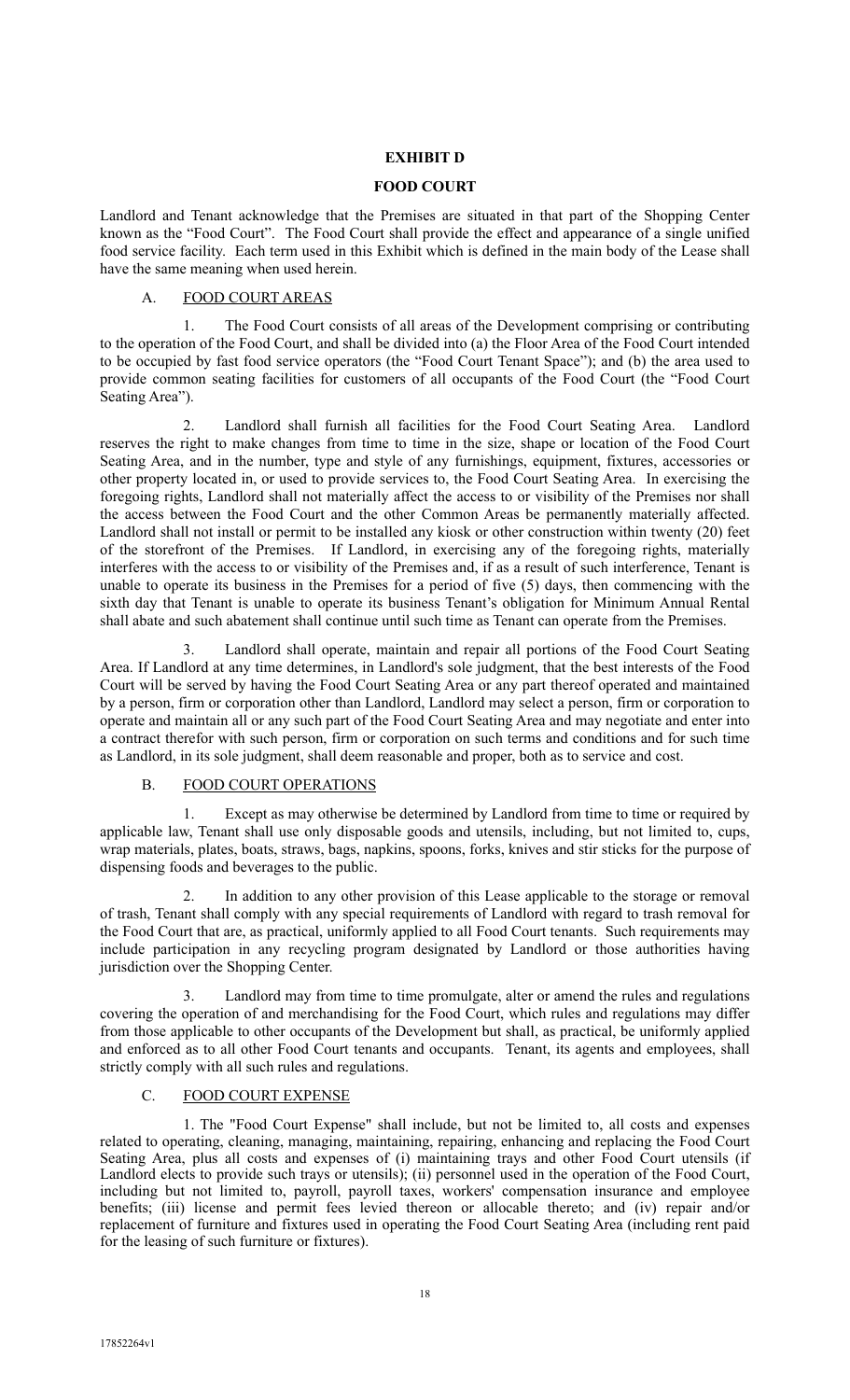2. Tenant shall pay to Landlord as Additional Rent for each lease year during the Term a portion of the Food Court Expense ("B Rent") in equal monthly installments due on or before the first (1st) day of each month of the Term as stated in the Data Sheet, subject to the annual increases beginning January 1, 20 as described therein.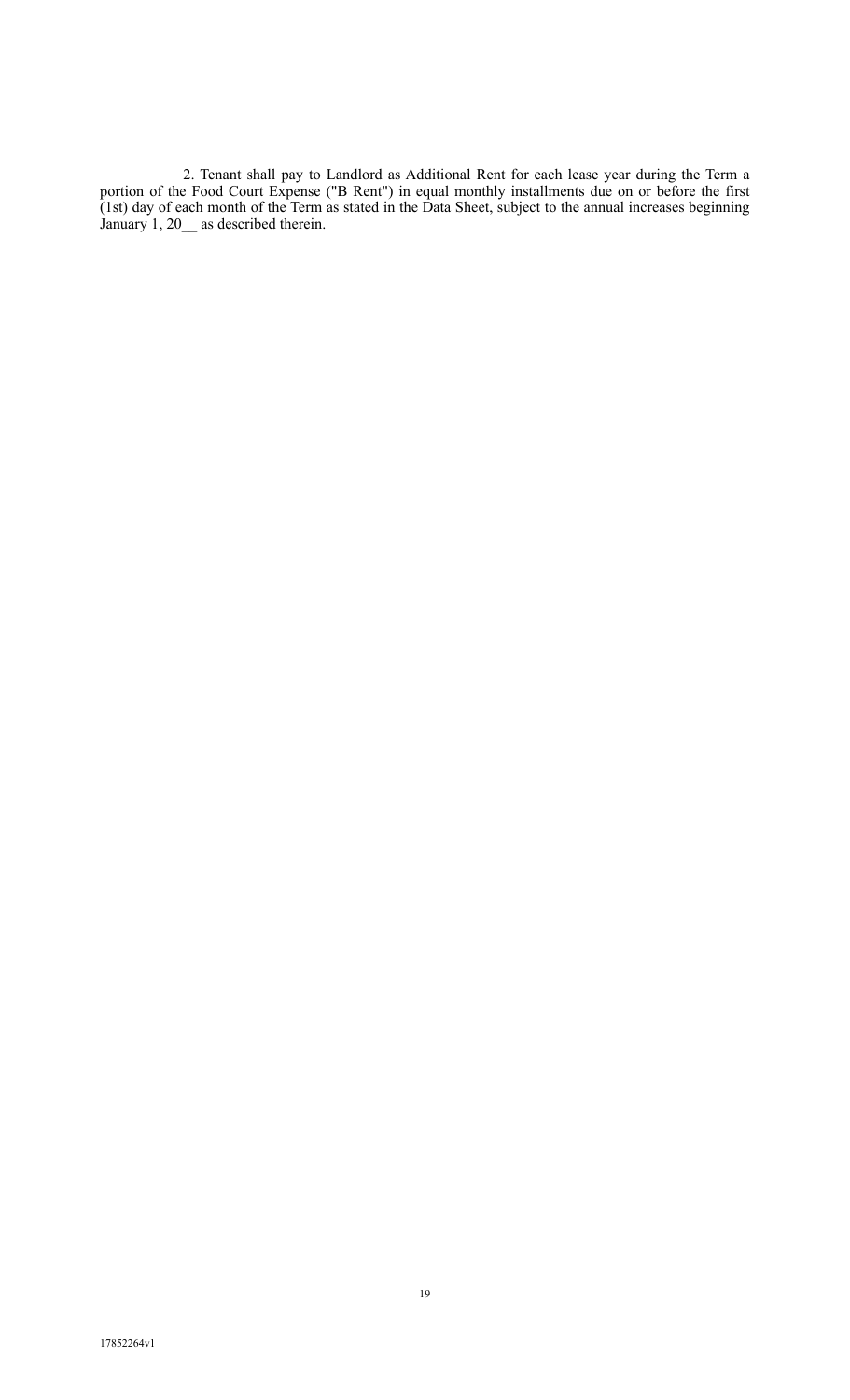# **EXHIBIT E**

# **TENANT'S MENU**

**To be attached**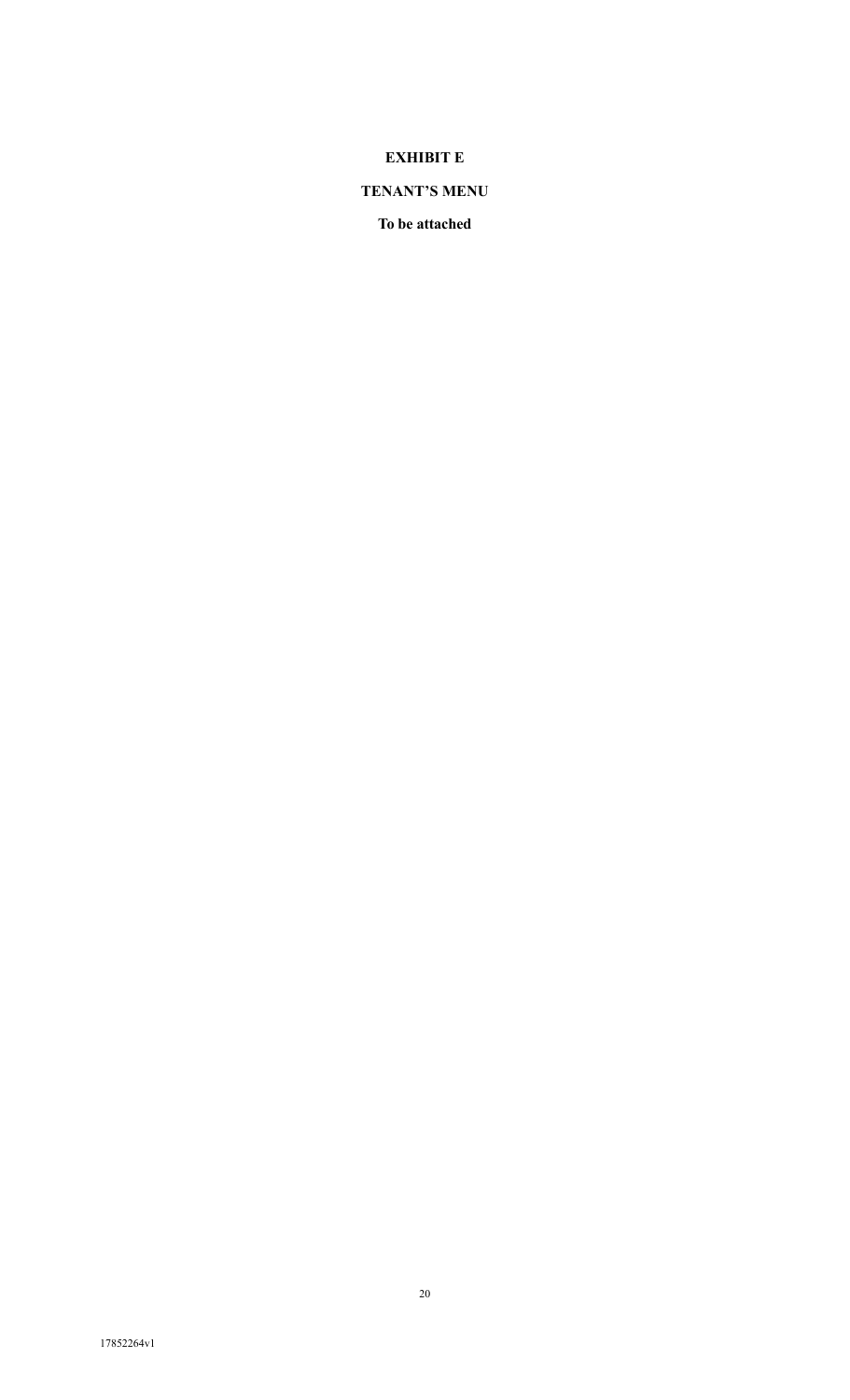### **GUARANTY**

| THIS GUARANTY (the "Guaranty") is made this day of the same set of the set of the set of the set of the set of the set of the set of the set of the set of the set of the set of the set of the set of the set of the set of t |                                         |
|--------------------------------------------------------------------------------------------------------------------------------------------------------------------------------------------------------------------------------|-----------------------------------------|
| undersigned                                                                                                                                                                                                                    | ("Guarantor") to and for the benefit of |
| BELDEN MALL LLC ("Landlord").                                                                                                                                                                                                  |                                         |
| WHEREAS, Landlord and,                                                                                                                                                                                                         | ("Tenant") have                         |
| entered into that certain Lease dated the<br>Ωf                                                                                                                                                                                | (the "Lease") for Premises<br>20        |
| located in Canton, Ohio, as more fully described in the Lease; and                                                                                                                                                             |                                         |

 WHEREAS, it is a condition precedent to all the obligations of Landlord pursuant to the Lease that Guarantor shall have executed and delivered this Guaranty.

 NOW, THEREFORE in consideration of and an inducement to the execution of this Lease by Landlord, the Guarantor hereby covenants and agrees as follows:

The Guarantor hereby guarantees the full, faithful and timely payment and performance by Tenant of all the payments, covenants and other obligations of Tenant under or pursuant to the Lease. If Tenant shall default at any time in the payment of any Minimum Annual Rental, Additional Rent or any other sums, costs or charges whatsoever, or in the performance of any of the other covenants and obligations of Tenant, under or pursuant to the Lease, then the Guarantor, at its expense, shall on demand of Landlord fully and promptly pay all Minimum Annual Rental, Additional Rent, sums, costs and charges to be paid by Tenant, under or pursuant to the Lease, and in addition shall, upon Landlord's demand therefor, pay to Landlord any and all sums due to Landlord, including (without limitation) all interest on past due obligations of Tenant, costs advanced by Landlord, and any and all damages and expenses, which may arise as a consequence of Tenant's default. The Guarantor hereby waives all requirements of notice of the acceptance of this Guaranty and all requirements of notice of breach or nonperformance by Tenant.

 B. The obligations of the Guarantor hereunder are independent of, and may exceed, the obligations of Tenant. A separate action or actions may, at Landlord's option, be brought and prosecuted against the Guarantor, whether or not any action is first or subsequently brought against Tenant, or whether or not Tenant is joined in any such action, and the Guarantor may be joined in any action or proceeding commenced by Landlord against Tenant arising out of, in connection with or based upon the Lease. The Guarantor waives any right to require Landlord to proceed against Tenant or pursue any other remedy in Landlord's power whatsoever, any right to complain of delay in the enforcement of Landlord's rights under the Lease, and any demand by Landlord and/or prior action by Landlord of any nature whatsoever against Tenant, or otherwise.

 C. This Guaranty shall remain and continue in full force and effect and shall not be discharged in whole or in part notwithstanding (whether prior to or subsequent to the execution hereof) any alteration, renewal, extension, modification, amendment or assignment of, or subletting, concession, franchising, licensing or permitting under, the Lease. The Guarantor hereby waives all requirements of notice of all of the foregoing, and agrees that the liability of the Guarantor hereunder shall be based upon the obligations of Tenant set forth in the Lease as the same may be altered, renewed, extended, modified, amended or assigned. For the purpose of this Guaranty and the obligations and liabilities of the Guarantor hereunder, "Tenant" shall be deemed to include any and all concessionaires, licensees, franchisees, department operators, assignees, subtenants, permittees or others directly or indirectly operating or conducting a business in or from the Premises, as fully as if any of the same were the named Tenant under the Lease.

 D. The Guarantor's obligations hereunder shall remain fully binding although Landlord may have waived one or more defaults by Tenant, extended the time of performance by Tenant, released, returned or misapplied other collateral at any time given as security for Tenant's obligations (including other guaranties) and/or released Tenant from the performance of its obligations under the Lease.

This Guaranty shall remain in full force and effect notwithstanding the institution by or against Tenant of bankruptcy, reorganization, readjustment, receivership or insolvency proceedings of any nature, or the disaffirmance of the Lease in any such proceedings or otherwise.

 F. If this Guaranty is signed by more than one party, their obligations shall be joint and several, and the release of one of such guarantors shall not release any other of such guarantors. If this Guaranty is signed on behalf of a corporation, partnership or other entity, the signer is duly authorized to execute this obligation on behalf of such corporation, partnership or other entity.